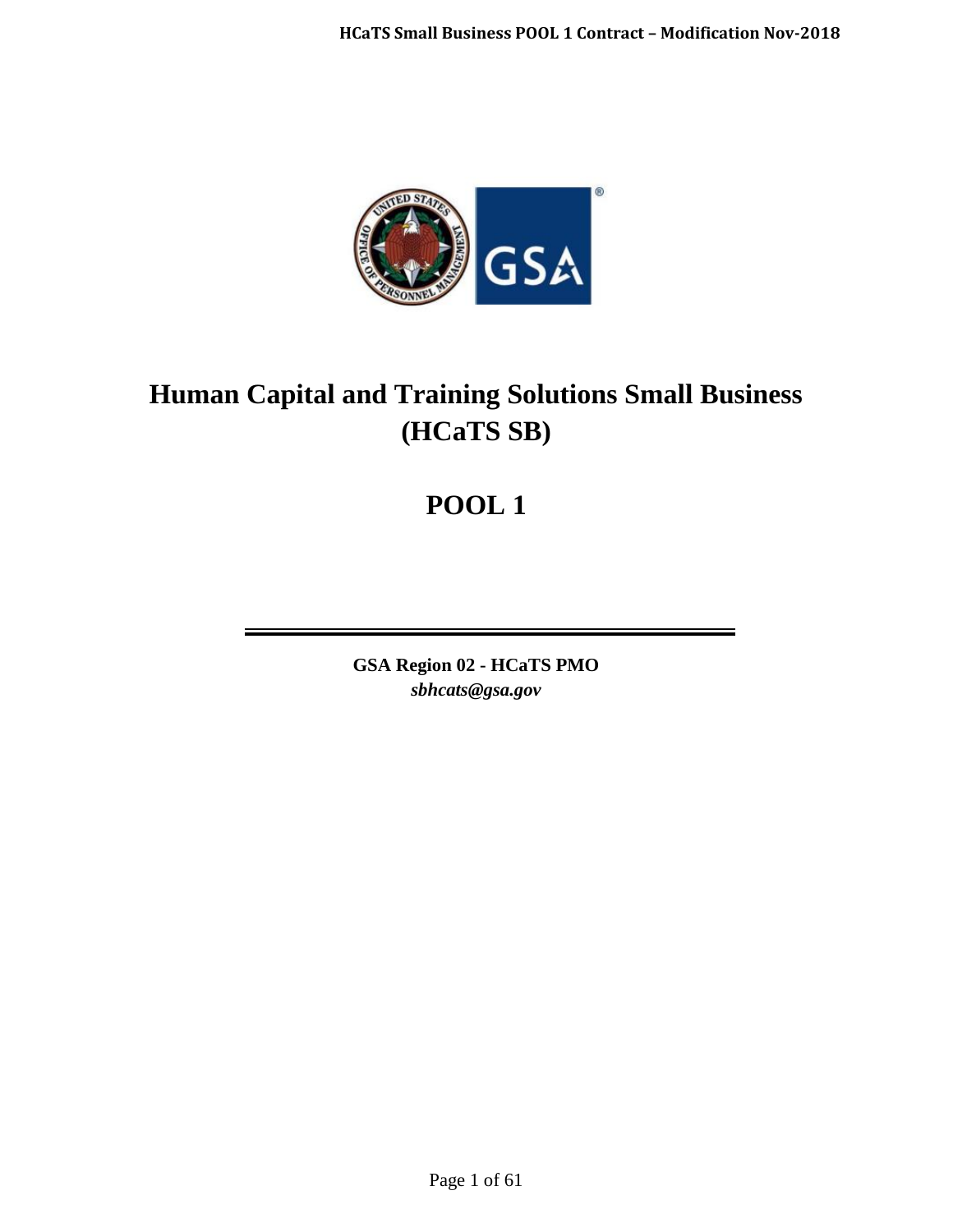# **Table of Content**

| B.1          |                                                                    |      |
|--------------|--------------------------------------------------------------------|------|
| B.1.1        |                                                                    |      |
| <b>B.1.2</b> |                                                                    |      |
| <b>B.1.3</b> |                                                                    |      |
| <b>B.1.4</b> |                                                                    |      |
| <b>B.1.5</b> |                                                                    |      |
| <b>B.1.6</b> |                                                                    |      |
| <b>B.1.7</b> |                                                                    |      |
| <b>B.1.8</b> |                                                                    |      |
| B.2          |                                                                    |      |
| B.2.1        |                                                                    |      |
| <b>B.2.2</b> |                                                                    |      |
| <b>B.2.3</b> |                                                                    |      |
| B.2.4        |                                                                    |      |
| <b>B.2.5</b> |                                                                    |      |
| B.2.5.1      | CEILING RATES FOR TIME-AND-MATERIALS (T&M) AND LABOR-HOUR (L-H) 11 |      |
| B.3          |                                                                    |      |
| <b>B.3.1</b> |                                                                    |      |
| <b>B.3.2</b> |                                                                    |      |
| <b>B.3.3</b> | ${\rm LABOR~OUTSIDE~THE~CONTINENTIAL~UNITED~STATES~(OCONUS)~13}$   |      |
| <b>B.3.4</b> |                                                                    |      |
| <b>B.3.5</b> |                                                                    |      |
| <b>B.3.6</b> |                                                                    |      |
| C.1          | SCOPE.                                                             | . 14 |
| C.1.1        |                                                                    |      |
| C.2          |                                                                    |      |
| C.3          |                                                                    |      |
| C.3.1        |                                                                    |      |
| C.3.1.1      |                                                                    |      |
| C.3.1.2      |                                                                    |      |
|              |                                                                    |      |
| C.3.2        |                                                                    |      |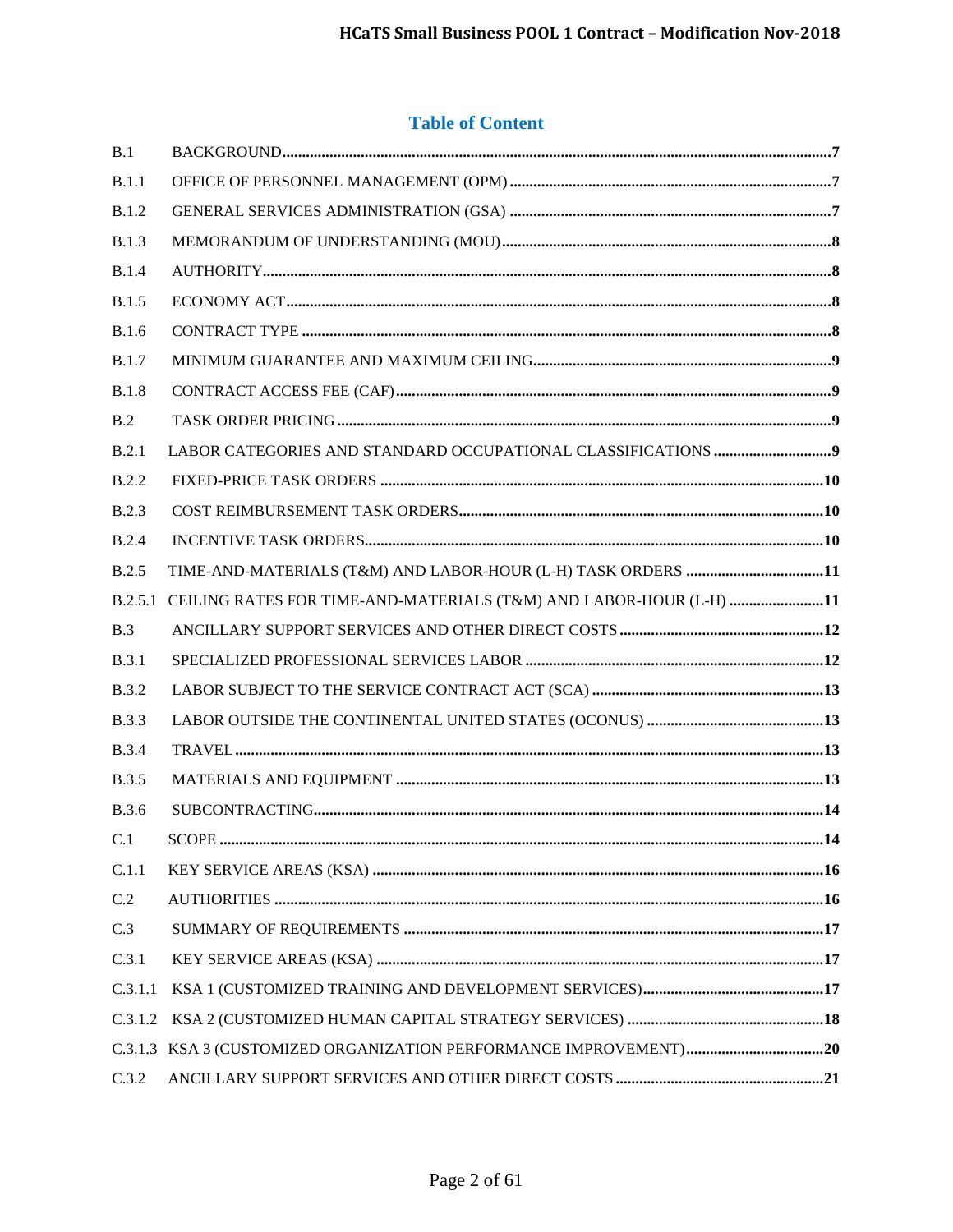| C.3.3           | INFORMATION TECHNOLOGY (IT) AND NON-INFORMATION TECHNOLOGY PRODUCTS AND                                                                                                                                                                                                                                                                                                                        |  |
|-----------------|------------------------------------------------------------------------------------------------------------------------------------------------------------------------------------------------------------------------------------------------------------------------------------------------------------------------------------------------------------------------------------------------|--|
| C.3.4           |                                                                                                                                                                                                                                                                                                                                                                                                |  |
| C.3.5           |                                                                                                                                                                                                                                                                                                                                                                                                |  |
| D.1             |                                                                                                                                                                                                                                                                                                                                                                                                |  |
| E.1             | $\textit{INSPECTION AND ACCEPTANCE} \textit{} \textit{} \textit{} \textit{} \textit{} \textit{} \textit{} \textit{} \textit{} \textit{} \textit{} \textit{} \textit{} \textit{} \textit{} \textit{} \textit{} \textit{} \textit{} \textit{} \textit{} \textit{} \textit{} \textit{} \textit{} \textit{} \textit{} \textit{} \textit{} \textit{} \textit{} \textit{} \textit{} \textit{} \text$ |  |
| F <sub>1</sub>  |                                                                                                                                                                                                                                                                                                                                                                                                |  |
| F <sub>.2</sub> |                                                                                                                                                                                                                                                                                                                                                                                                |  |
| F.3             |                                                                                                                                                                                                                                                                                                                                                                                                |  |
| F.4             |                                                                                                                                                                                                                                                                                                                                                                                                |  |
| F.4.1           |                                                                                                                                                                                                                                                                                                                                                                                                |  |
| F.5             |                                                                                                                                                                                                                                                                                                                                                                                                |  |
| F.5.1           |                                                                                                                                                                                                                                                                                                                                                                                                |  |
| F.5.2           |                                                                                                                                                                                                                                                                                                                                                                                                |  |
| G.1             |                                                                                                                                                                                                                                                                                                                                                                                                |  |
| G.2             |                                                                                                                                                                                                                                                                                                                                                                                                |  |
| G.2.1           |                                                                                                                                                                                                                                                                                                                                                                                                |  |
| G.2.2           |                                                                                                                                                                                                                                                                                                                                                                                                |  |
| G.2.3           |                                                                                                                                                                                                                                                                                                                                                                                                |  |
| G.2.4           |                                                                                                                                                                                                                                                                                                                                                                                                |  |
| G.2.5           |                                                                                                                                                                                                                                                                                                                                                                                                |  |
| G.2.6           |                                                                                                                                                                                                                                                                                                                                                                                                |  |
|                 |                                                                                                                                                                                                                                                                                                                                                                                                |  |
|                 |                                                                                                                                                                                                                                                                                                                                                                                                |  |
| G.3             |                                                                                                                                                                                                                                                                                                                                                                                                |  |
| G.3.1           |                                                                                                                                                                                                                                                                                                                                                                                                |  |
| G.3.2           |                                                                                                                                                                                                                                                                                                                                                                                                |  |
|                 |                                                                                                                                                                                                                                                                                                                                                                                                |  |
|                 |                                                                                                                                                                                                                                                                                                                                                                                                |  |
|                 |                                                                                                                                                                                                                                                                                                                                                                                                |  |
|                 | G.3.2.1.3 TIME-AND-MATERIALS (T&M) AND LABOR-HOUR (L-H) AWARD DATA34                                                                                                                                                                                                                                                                                                                           |  |
|                 |                                                                                                                                                                                                                                                                                                                                                                                                |  |
|                 |                                                                                                                                                                                                                                                                                                                                                                                                |  |
|                 |                                                                                                                                                                                                                                                                                                                                                                                                |  |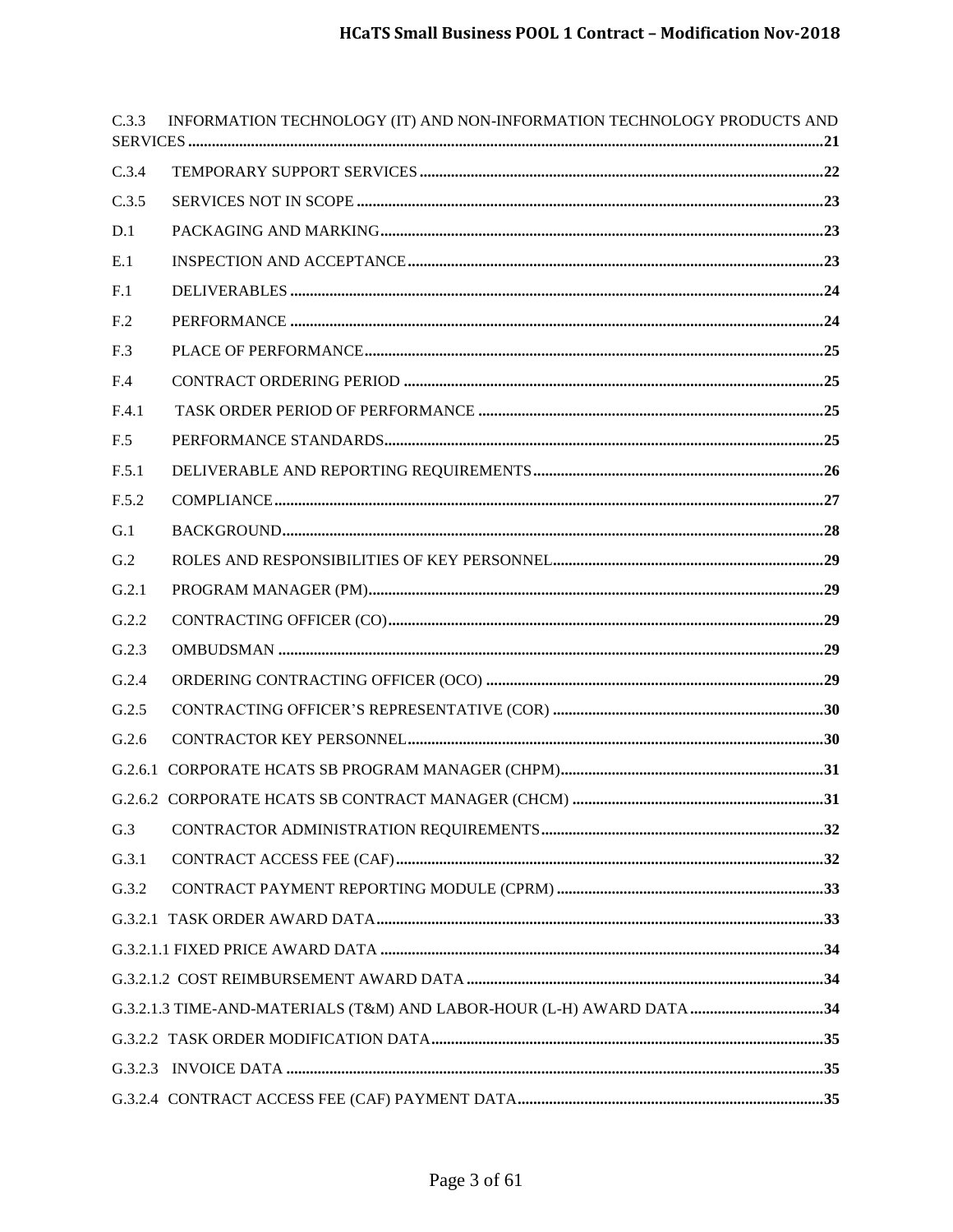| G.3.3           |                                                                                                                                                                 |  |
|-----------------|-----------------------------------------------------------------------------------------------------------------------------------------------------------------|--|
| G.3.4           |                                                                                                                                                                 |  |
|                 |                                                                                                                                                                 |  |
|                 |                                                                                                                                                                 |  |
| G.3.5           |                                                                                                                                                                 |  |
| G.3.6           | MERGERS, ACQUISITIONS, NOVATIONS AND CHANGE-OF-NAME AGREEMENTS38                                                                                                |  |
| G.3.7           | RESPONSIBILITY AND FEDERAL AWARDEE PERFORMANCE AND INTEGRITY<br>$\bf{INFORMATION SYSTEM}\ (FAPIIS) \bf{} \bf{} \bf{} \bf{} \bf{} \bf{} \bf{} \bf{} \bf{} \bf{}$ |  |
| G.3.8           |                                                                                                                                                                 |  |
| G.3.9           |                                                                                                                                                                 |  |
| G.3.10          |                                                                                                                                                                 |  |
| G.4             |                                                                                                                                                                 |  |
| G.5             |                                                                                                                                                                 |  |
| H.1             |                                                                                                                                                                 |  |
| H <sub>.2</sub> |                                                                                                                                                                 |  |
| H.3             |                                                                                                                                                                 |  |
| H.3.1           |                                                                                                                                                                 |  |
| H.4             |                                                                                                                                                                 |  |
| H.4.1           |                                                                                                                                                                 |  |
| H.4.2           |                                                                                                                                                                 |  |
| H.5             |                                                                                                                                                                 |  |
| H.6             |                                                                                                                                                                 |  |
| H.6.1           |                                                                                                                                                                 |  |
| H.6.2           |                                                                                                                                                                 |  |
| H.6.3           |                                                                                                                                                                 |  |
| H.6.4           | FORWARD PRICING RATE AGREEMENTS (FPRA), FORWARD PRICING RATE                                                                                                    |  |
| H.6.5           |                                                                                                                                                                 |  |
| H.6.6           | INTERNATIONAL ORGANIZATION FOR STANDARDIZATION (ISO) 9001:2008 CERTIFICATION<br>44                                                                              |  |
| H.6.7           | INTERNATIONAL ORGANIZATION OF STANDARDIZATION/INTERNATIONAL                                                                                                     |  |
| H.7             |                                                                                                                                                                 |  |
| H.8             |                                                                                                                                                                 |  |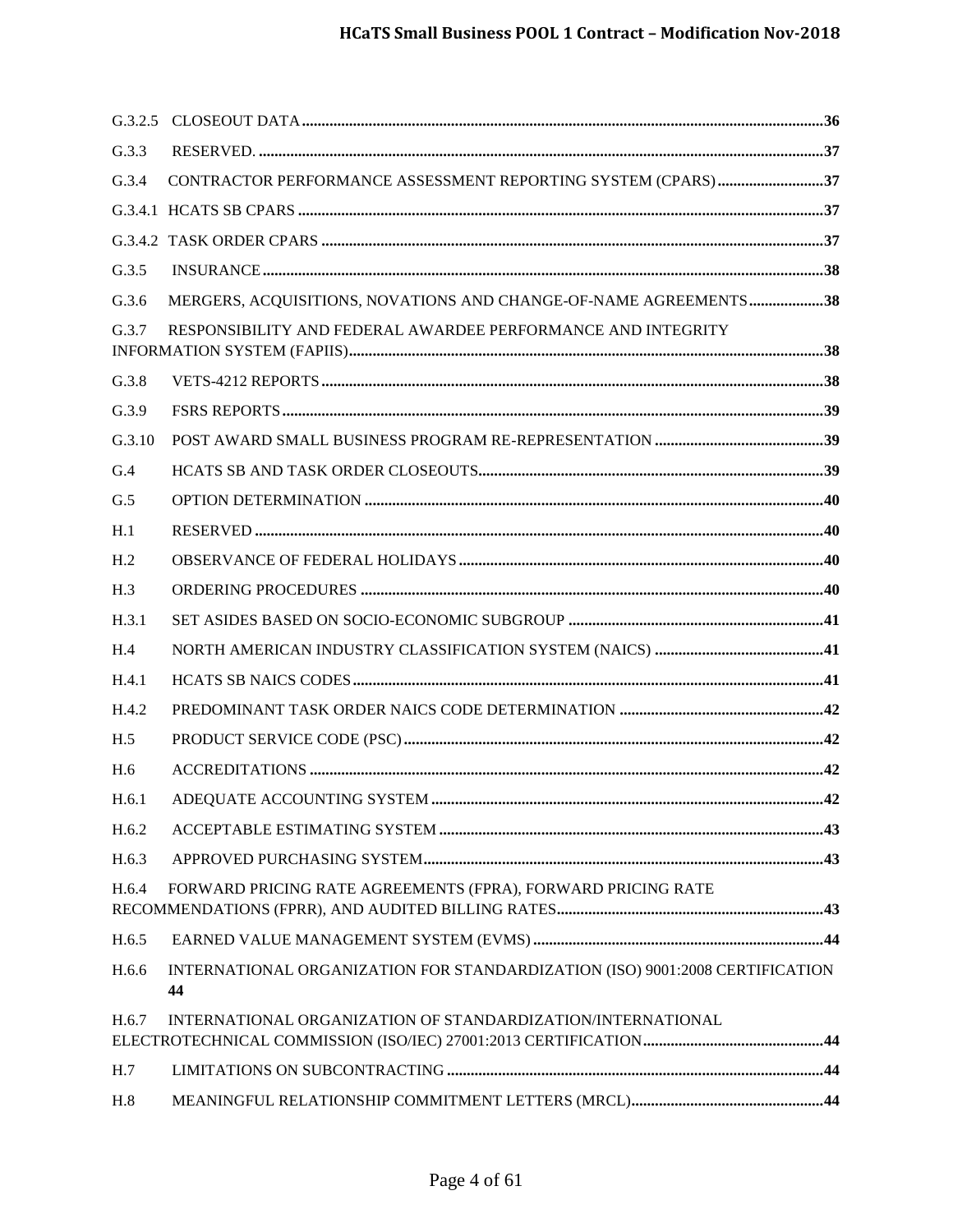| H.9            |     |
|----------------|-----|
| H.10           |     |
| H.11           |     |
| H.11.1         |     |
| H.11.2         |     |
| H.11.3         |     |
| H.12           |     |
| H.13           |     |
| H.14           |     |
| H.15           |     |
| H.16           |     |
| H.17           |     |
| H.18           |     |
| H.19           |     |
| H.20           |     |
| H.21           |     |
| H.21.1         |     |
| H.21.2         |     |
| H.21.3         |     |
| H.21.4         |     |
| H.22           |     |
| H.22.1         |     |
| H.22.2         |     |
|                | .54 |
| H.23           |     |
| H.24           |     |
| H.25           |     |
| I.1            |     |
| L <sub>2</sub> |     |
| I.2.1          |     |
| I.2.2          |     |
| I.2.3          |     |
| I.2.3.1        |     |
| I.2.3.2        |     |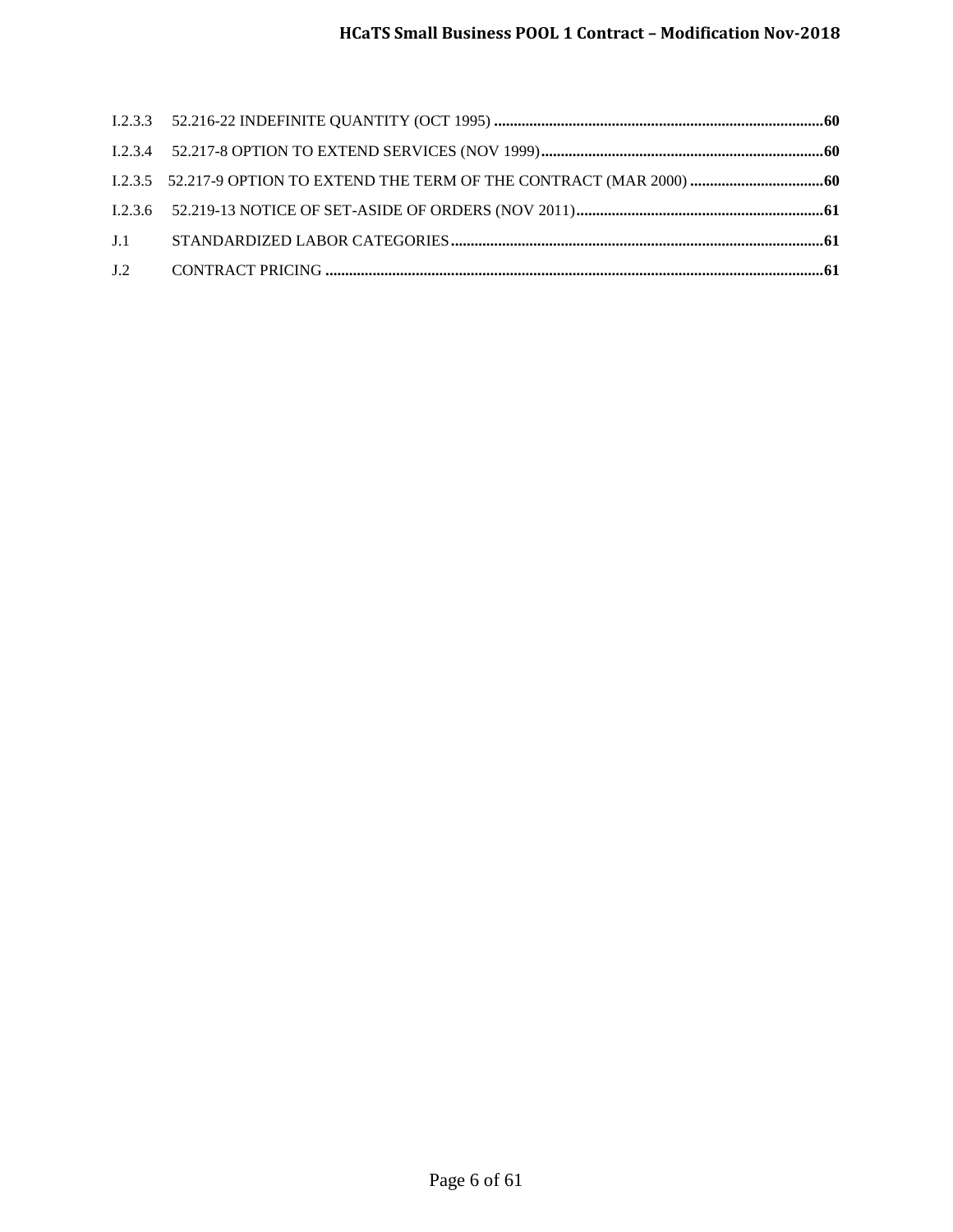#### **PART I: THE SCHEDULE SECTION B: SUPPLIES OR SERVICES AND PRICES/COSTS**

## <span id="page-6-0"></span>**B.1 BACKGROUND**

## <span id="page-6-1"></span>**B.1.1 OFFICE OF PERSONNEL MANAGEMENT (OPM)**

OPM provides human resources, leadership, and support to Federal agencies and the Federal workforce as they serve the American people. OPM has four primary areas of focus: policy and oversight, healthcare and insurance, retirement services, and services for agencies.

The Government Performance and Results (GPRA) Modernization Act of 2010 (GPRAMA), in part, mandates that the Office of Management and Budget (OMB) collaborate with agencies to develop a Federal Government Performance Plan for each agency. As part of this mandate, agencies are required to integrate human capital strategies into their agency strategic plans in order to assure full alignment of talent with agency mission and strategy. GPRAMA requires that an agency's performance plan include a description of how performance goals are to be achieved, including operation processes, training, skills and technology, and the human, capital, information, and other resources and strategies required to meet those performance goals.

OPM's Human Resources Solutions (HRS) enterprise is a reimbursable entity for which OPM receives no funding from Congress. HRS provides human resources products and services that assist the Federal government in implementing their performance goals. These products and services thus function to develop leaders, attract and build a high quality public sector workforce, and transform agencies into high performing organizations.

#### <span id="page-6-2"></span>**B.1.2 GENERAL SERVICES ADMINISTRATION (GSA)**

GSA was established in 1949 by President Harry Truman as the Federal agency tasked with administering supplies and providing workplaces for Federal employees. Today, GSA makes Federal agencies more effective at what they do by providing expertise, management and smart acquisition solutions.

GSA's acquisition solutions supply federal purchasers with cost-effective high-quality products and services from commercial vendors. Federal Acquisition Service (FAS) operates as America's buyer, leveraging the buying power and acquisition expertise of the Federal government to deliver new and existing services and high-quality products to taxpayers and Federal customers. Since its establishment, FAS has demonstrated unrivaled capability to deliver these across Federal government at the best value possible.

In 2014, GSA embarked on a three-year vision to make FAS into the Government Acquisition Marketplace, transforming the organization into a transparent, solution-neutral home for acquisition and subject matter expertise. According to the former FAS Commissioner, Thomas Sharpe, Jr, the goal is "to provide agencies across government with the tools and knowledge they need to make the right buying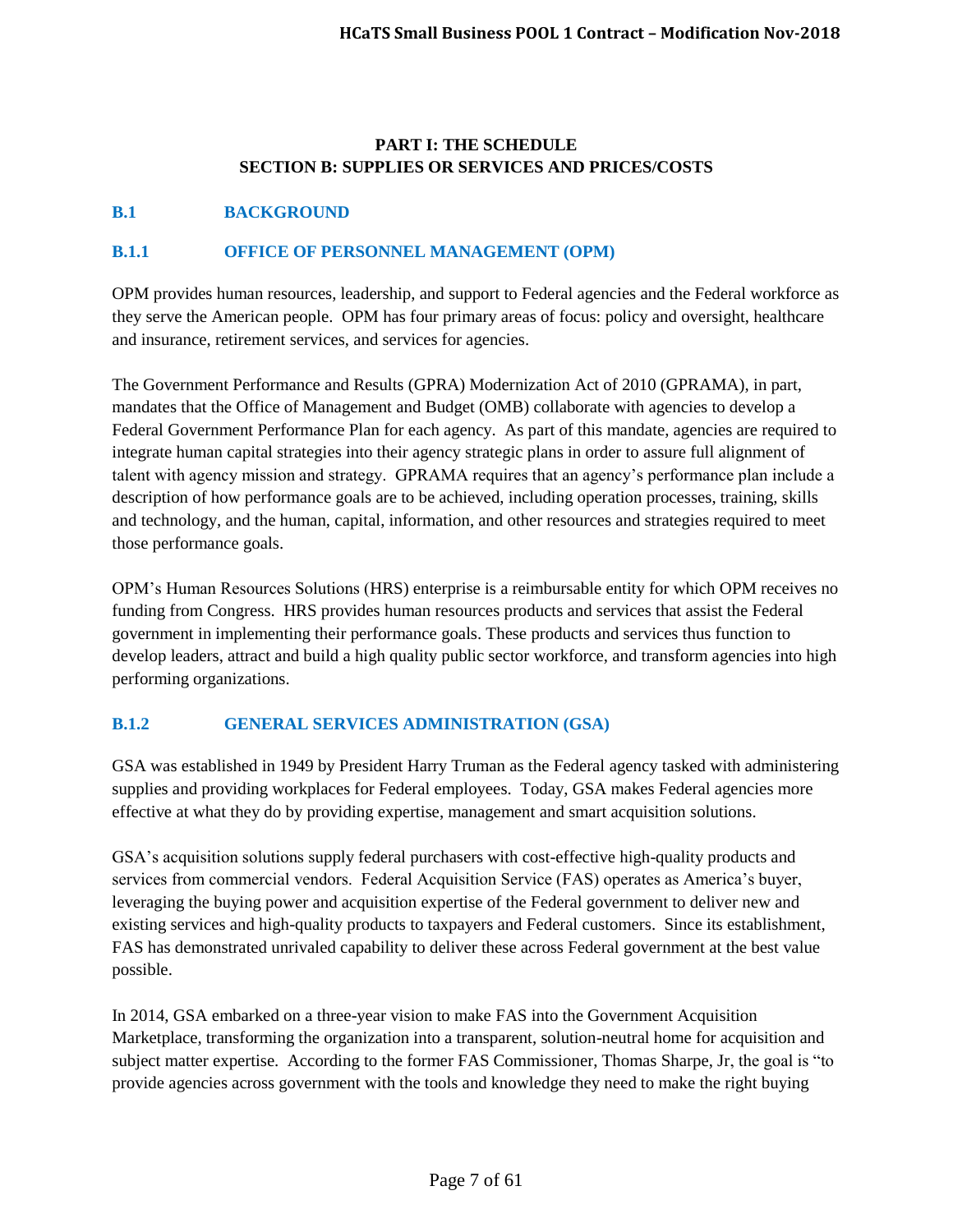decisions, reduce the proliferation of duplicative contract vehicles, and deliver the best value possible to our customers and the American people."

To meet this goal, GSA reorganized FAS around the concept of category management, an acquisition strategy used by the most successful Fortune 500 companies. Category management looks at product and service categories and customizes purchase channels to better meet customer needs, leading to smarter purchasing decisions, better purchasing options, and saved dollars. Through their partnership, GSA and OPM can align the Human Capital and Training Solutions Small Business (HCaTS SB) with these strategic goals.

## <span id="page-7-0"></span>**B.1.3 MEMORANDUM OF UNDERSTANDING (MOU)**

On April 28th, 2014, GSA and OPM signed a Memorandum of Understanding (MOU) forming a partnership to address the need of providing the Federal government with human resource training and development and human capital management services more efficiently and effectively using Industry best practices.

Under this agreement, GSA's acquisition capabilities, tools and strategic sourcing experience are merged with OPM's expertise in human resources, human capital, and training and development to form a more powerful Government solution. This partnership acknowledges the changing Federal landscape. It recognizes GSA's and OPM's strategic goals, the current budgetary realities across Federal government and the need to better support the mission of the Federal agencies that GSA and OPM serve.

The scope of services under HCaTS SB is defined in Section C.

# <span id="page-7-1"></span>**B.1.4 AUTHORITY**

The Administrator of GSA is specifically authorized to purchase supplies and nonpersonal services on behalf of other agencies under 40 U.S.C. 501. The Director of OPM is specifically authorized to perform training and personnel management services on behalf of other agencies under 5 U.S.C. 1304.

The authority for the award and administration of the HCaTS contracts and the delegation of authority for the award and administration of task orders under the HCaTS contracts are defined in Section G. Hereafter, the HCaTS SB Contracting Officer will be referred to as the HCaTS SB CO and the Ordering Contracting Officer at the task order level will be referred to as the OCO.

#### <span id="page-7-2"></span>**B.1.5 ECONOMY ACT**

In accordance with FAR Paragraph 17.502-2(b), the Economy Act does not apply to task orders awarded under the HCaTS SB contracts under the authorities of 5 U.S.C. 1304 and 40 U.S.C. 501.

#### <span id="page-7-3"></span>**B.1.6 CONTRACT TYPE**

HCaTS SB allows for all contract types at the task order level (e.g., Fixed-Price, Cost-Reimbursement, Time-and-Materials, and Labor-Hour). Task orders may also combine more than one contract type and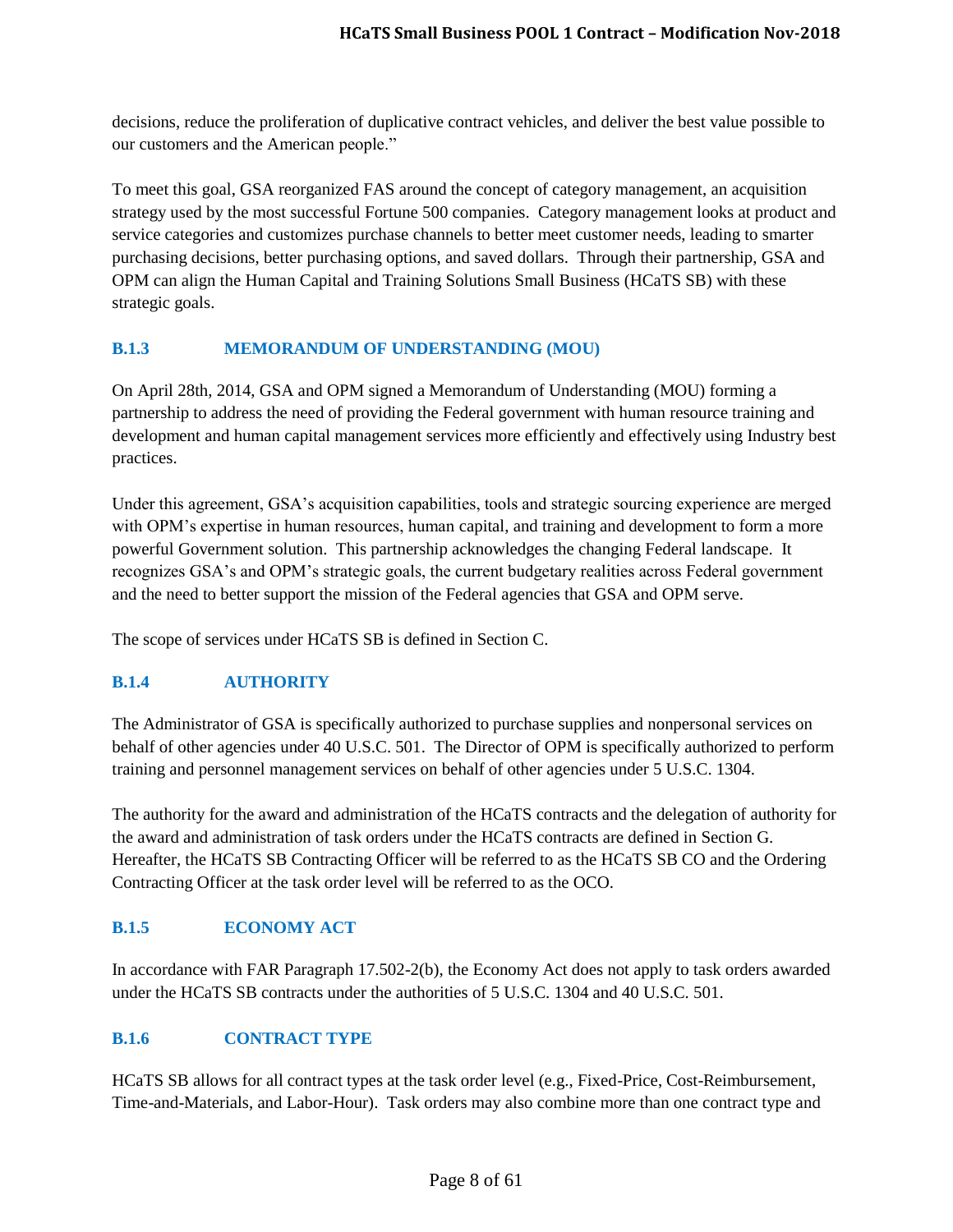include incentives, performance based measures, multi-year or option periods, and commercial or noncommercial items.

#### <span id="page-8-0"></span>**B.1.7 MINIMUM GUARANTEE AND MAXIMUM CEILING**

The minimum dollar guarantee is \$2,500.00 for each Contractor that does not obtain a task order award under their HCaTS SB contract. The minimum dollar guarantee applies to the contract as a whole and not each ordering period, if exercised.

The minimum dollar amount for an individual task order must exceed the micro-purchase threshold as defined in FAR Section 2.101, as amended. The maximum dollar amount for HCaTS SB, including all options, if exercised, is \$3.45 billion for Pool 1.

#### <span id="page-8-1"></span>**B.1.8 CONTRACT ACCESS FEE (CAF)**

GSA and OPM operating costs associated with the management and administration of HCaTS SB are recovered through a Contract Access Fee (CAF). The CAF is a percentage of the total task order amount invoiced and the CAF percentage is set at the discretion of the HCaTS PMO. The HCaTS PMO maintains the unilateral right to change the percentage at any time. See Section G.3.1 for more details regarding the CAF.

#### <span id="page-8-2"></span>**B.2 TASK ORDER PRICING**

HCaTS SB provides all Federal agencies the flexibility to determine fair and reasonable pricing tailored to the ordering agency's requirement dependent upon level of competition, risk(s), uncertainty(ies), complexity, urgency and contract type(s). The OCO has the authority and responsibility to determine price, and if applicable, cost reasonableness for his agency's task order requirements. Adequate price competition at the task order level, in response to an individual requirement, establishes the most accurate, fair, and reasonable pricing for that requirement.

The OCO shall identify the applicable contract type for all Contract Line Items (CLINs) in each task order.

The Contractor shall propose and the OCO award all labor rates when performance is conducted at the Contractor's facility(ies) at the Contractor Site Rate(s), if applicable. The Contractor shall propose and the OCO award all labor rates at the Government Site Rate(s) when performance is conducted at the Government's facility(ies) or a site not owned or leased by the Contractor, if applicable.

#### <span id="page-8-3"></span>**B.2.1 LABOR CATEGORIES AND STANDARD OCCUPATIONAL CLASSIFICATIONS**

HCaTS SB provides standardized labor categories that correspond to the Office of Management and Budget's (OMB) Standard Occupational Classification (SOC) system for which the Bureau of Labor Statistics (BLS) maintains compensation data.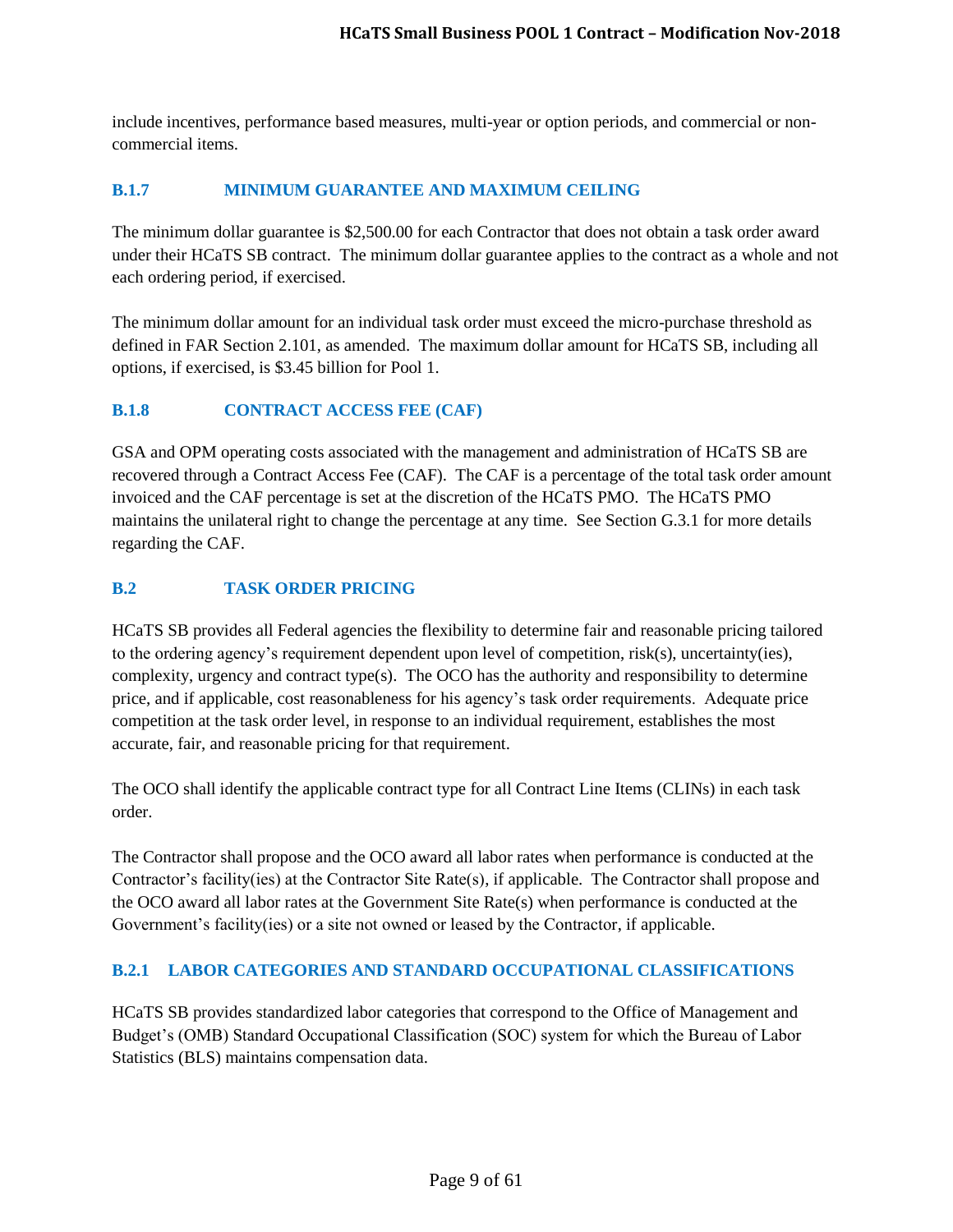In accordance with Attachment J.1 (Standardized Labor Categories), all of the HCaTS SB labor categories are either an individual labor category that is mapped to a single SOC and functional description or a labor category group that is mapped to multiple SOC Numbers and functional descriptions. The HCaTS labor category groups were established based upon BLS published data regarding similar direct labor compensation within a grouping of multiple SOC numbers and functional descriptions.

Except for ancillary labor as defined under Section B.3, when responding to task order solicitations, regardless of contract type, the Contractor shall identify both Prime and Subcontractor labor using the HCaTS labor categories. The Contractor may deviate from the Junior, Journeyman, Senior, and Subject Matter Expert (SME) definitions in Attachment J.1 (Standardized Labor Categories), as long as the Contractor clearly identifies the deviation in its proposals. Additionally, the following qualification substitution chart applies:

| Degree     | <b>Experience Substitution</b>        | <b>Experience and Degree Substitution</b> |
|------------|---------------------------------------|-------------------------------------------|
| Bachelor's | Six years of relevant work experience | Associate's Degree plus four years of     |
| Degree     | may be substituted for a Bachelor's   | relevant work experience may be           |
|            | Degree                                | substituted for a Bachelor's Degree       |
| Master's   | 12 years of relevant work experience  | Bachelor's Degree plus eight years of     |
| Degree     | may be substituted for a Master's     | relevant work experience may be           |
|            | Degree                                | substituted for a Master's Degree         |
| Doctorate  | 20 years of relevant work experience  | Bachelor's Degree plus 16 years or a      |
| Degree     | may be substituted for a Doctorate    | Master's Degree plus 12 years of          |
|            | Degree                                | relevant work experience may be           |
|            |                                       | substituted for a Doctorate Degree        |

# <span id="page-9-0"></span>**B.2.2 FIXED-PRICE TASK ORDERS**

Fixed-Price contracts are defined under FAR Subpart 16.2 and other applicable agency-specific regulatory supplements.

# <span id="page-9-1"></span>**B.2.3 COST REIMBURSEMENT TASK ORDERS**

Cost reimbursement contracts are defined under FAR Subpart 16.3 and other applicable agency-specific regulatory supplements. FAR Parts 30 and 31 may apply to cost-reimbursement task orders.

To be considered for cost reimbursement task order awards, the Contractor shall have and maintain an adequate accounting system that will permit timely development of all necessary cost data in the form required by the proposed contract type.

# <span id="page-9-2"></span>**B.2.4 INCENTIVE TASK ORDERS**

Incentives are defined under FAR Subpart 16.4 and other applicable agency-specific regulatory supplements.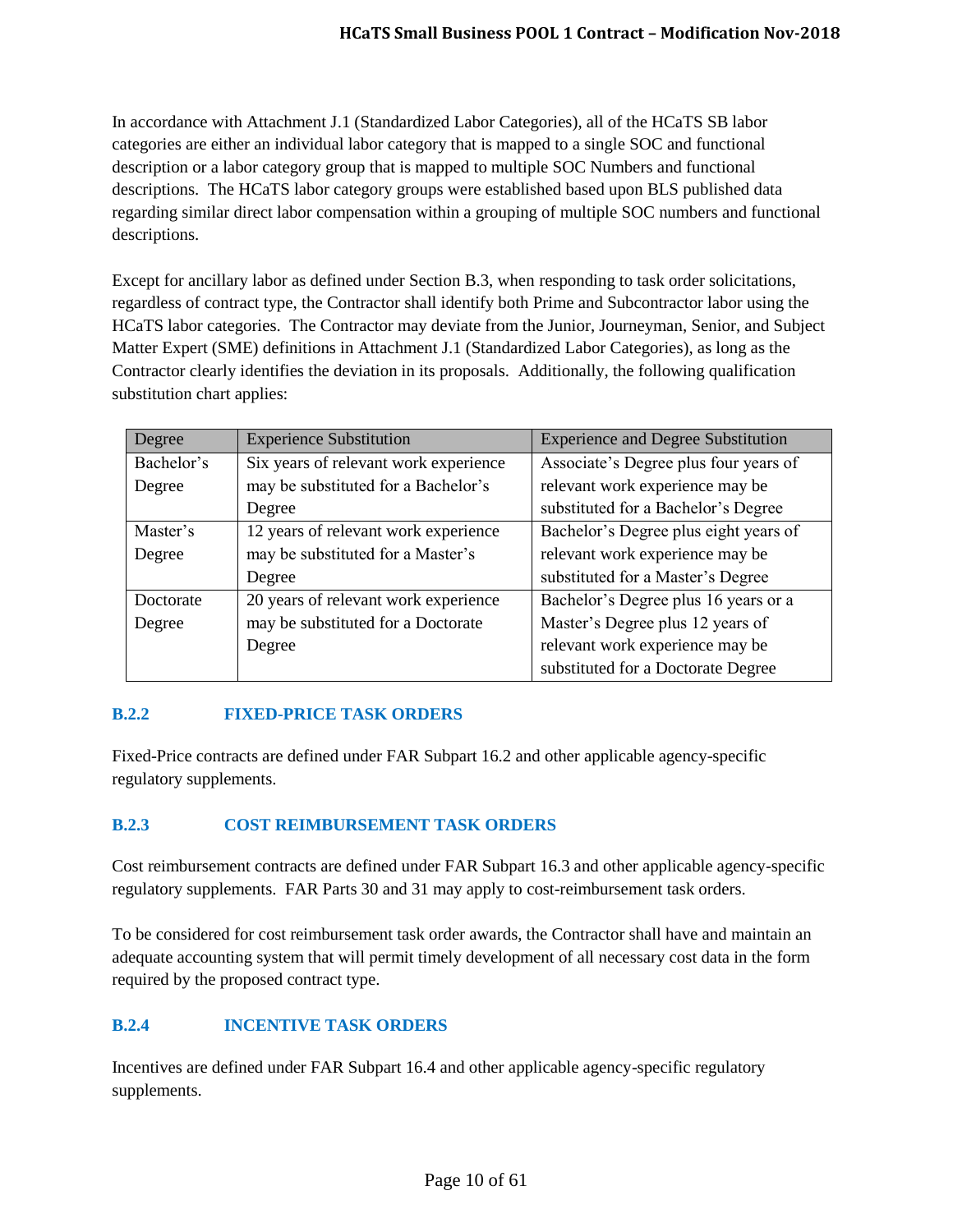## <span id="page-10-0"></span>**B.2.5 TIME-AND-MATERIALS (T&M) AND LABOR-HOUR (L-H) TASK ORDERS**

T&M and L-H contracts are defined under FAR Sections 16.601 and 16.602, respectively, and other applicable agency-specific regulatory supplements.

The Contractor may provide separate and/or blended loaded hourly labor rates for Prime Contractor labor, each Subcontractor, and/or each Division, Subsidiary, or Affiliate in accordance with the provisions set forth in FAR 52.216-29, 52.216-30 and/or 52.216-31. The OCO shall identify which provision(s) is applicable in the task order solicitation and the Contractor shall comply with the provision(s).

T&M and L-H task orders require the HCaTS SB standardized labor categories and their associated rates to be identified in the task order award document.

Ancillary labor categories shall be paid in accordance with FAR 52.212-4 (Alternate I) (for commercial task order CLIN) and/or FAR 52.232-7 (for non-commercial task order CLIN).

# <span id="page-10-1"></span>**B.2.5.1 CEILING RATES FOR TIME-AND-MATERIALS (T&M) AND LABOR-HOUR (L-H)**

When preparing solicitations for T&M and/or L-H task order CLINs, the OCO must select from the following provisions in the task order solicitation.

- *1. FAR 52.216-29 Time-and-Materials/Labor-Hour Proposal Requirements—Non-Commercial Item Acquisition With Adequate Price Competition (Feb 2007)*
- *2. FAR 52.216-30 Time-and-Materials/Labor-Hour Proposal Requirements—Non-Commercial Item Acquisition Without Adequate Price Competition (Feb 2007)*
- *3. FAR 52.216-31 Time-and-Materials/Labor-Hour Proposal Requirements—Commercial Item Acquisition (Feb 2007)*

For organizations within the Department of Defense (DoD), when selecting FAR 52.216-29 the OCO shall also select DFAR 252.216-7002, Alternate A.

When FAR 52.216-30 is selected or FAR 52.216-31 is selected and there is an exception to fair opportunity, HCaTS SB establishes maximum allowable labor rates in the form of fully burdened ceiling rates for all professional, non-ancillary, CONUS, T&M/L-H labor for both Government and Contractor Sites. Based on the specific task order requirements, the OCO is authorized to exceed the HCaTS SB fully burdened ceiling rates for those labor categories that include Secret/Top Secret/SCI labor and/or OCONUS locations, if necessary.

The fully burdened ceiling rates do not apply when FAR 52.216-29 is selected, or FAR 52.216-29 with DFAR 252.216-7002, Alternate A is selected, or FAR 52.216-31 is selected and there is not an exception to fair opportunity.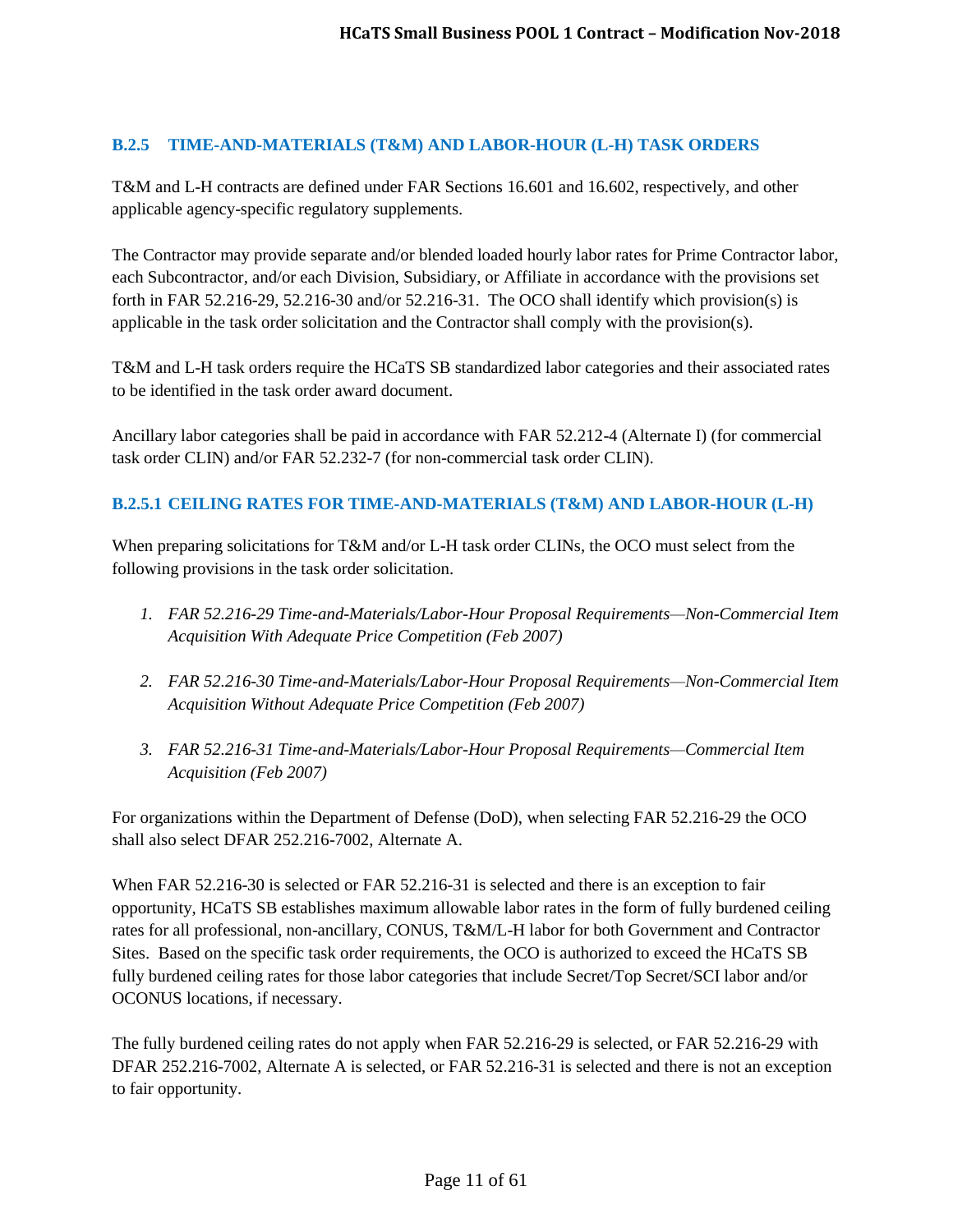The fully burdened ceiling rates awarded at initial contract award shall serve as the basis for all future year pricing for those fully burdened ceiling rates. In order to determine future year fully burdened ceiling rate pricing, the originally awarded rates will have an escalation factor applied. This escalation factor will be the average annual BLS ECI for the previous three years. In Year 5 of HCaTS SB, if the average annual ECI for the previous three years is higher than at time of HCaTS SB award, the fully burdened ceiling rates for Years 6 through 16 will be adjusted by the difference of percentage increase. For example, if the BLS ECI index was 2.23% at time of proposal submission and the BLS ECI index is 3.16% in Year 5 of HCaTS, the fully burdened ceiling rates for Years 6 through 16 will be adjusted by 0.93% per year on a cumulative basis. If the BLS ECI index in Year 5 of HCaTS SB is equal to or below the BLS ECI index at time of award, the fully burdened ceiling rates will remain unchanged. In Year 10 of HCaTS SB, if the previous three year average annual BLS ECI index for the previous three years is higher than Year 5 of HCaTS SB, the fully burdened ceiling rates for Years 11 through 16 will be adjusted by the difference of percentage increase in accordance with the example above. If the average index in Year 10 is equal to or below the average index in Year 5, the fully burdened ceiling rates will remain unchanged.

The HCaTS SB fully burdened ceiling rates that are in effect at the time a task order is awarded shall remain with the task order award during the entire term of the task order, including task orders with option periods. See Section F.4 for HCaTS SB contracts and task orders awarded under HCaTS SB contracts.

# <span id="page-11-0"></span>**B.3 ANCILLARY SUPPORT SERVICES AND OTHER DIRECT COSTS**

Other ancillary support services, integral and necessary as part of a total integrated solution within the scope of HCaTS SB for which there is not a labor category specified in HCaTS SB, necessary to obtain a total, customized, and integrated solution, are allowable costs and may be included within an individual task order under an HCaTS SB contract. Ancillary support services may include, but are not limited to, other professional and/or non-professional services; commercial and/or non-commercial items; IT services and/or components, administrative support; data entry; and, subject matter expertise. Other direct costs (ODCs) may include expenses such as travel, materials, equipment and/or Subcontractors. The Contractor shall propose and identify each ancillary support service or ODCs separately and the OCO shall identify each ancillary support service or ODCs by a separate CLIN on the task order award.

The Contractor shall report in the Contract Payment Reporting Module (CPRM) all ancillary labor in accordance with Section G.3.2.

#### <span id="page-11-1"></span>**B.3.1 SPECIALIZED PROFESSIONAL SERVICES LABOR**

Specialized professional services labor is defined as bona fide executive, administrative, or professional skills for which the expertise required or duties performed are within the scope of HCaTS SB, but are so specialized that they are not explicitly defined in any labor category description in Attachment J.1 (Standardized Labor Categories). The Contractor may propose specialized professional services labor when proposing ancillary support; however, the OCO will determine whether circumstances merit the use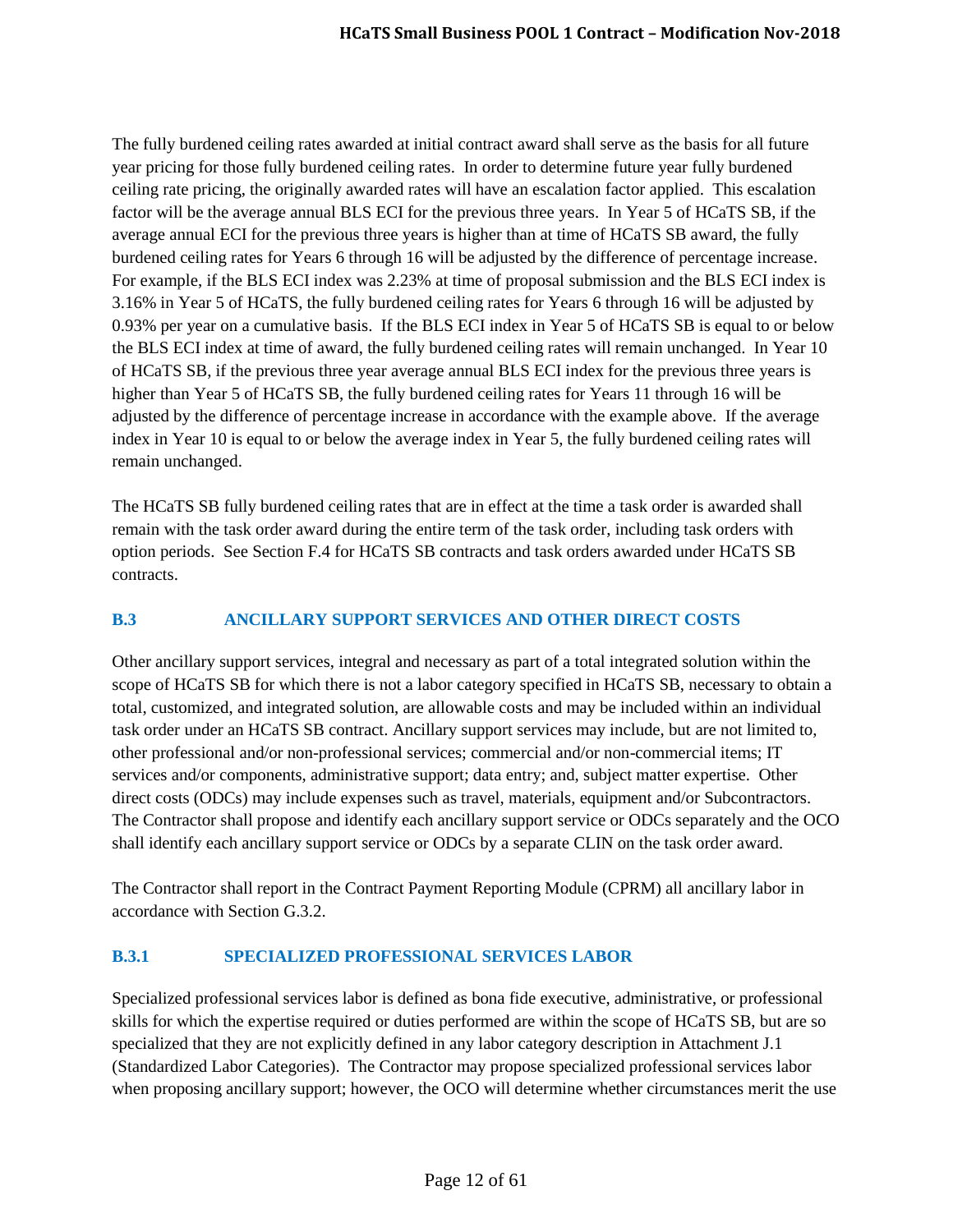of specialized professional skills. Whenever possible, this specialized professional labor should be mapped to the BLS SOC.

If the use of specialized professional services labor becomes frequent, additional labor categories and their associated fully burdened ceiling rates may be added by bilateral modification to an HCaTS SB contract.

#### <span id="page-12-0"></span>**B.3.2 LABOR SUBJECT TO THE SERVICE CONTRACT ACT (SCA)**

HCaTS SB labor categories, identified in Attachment J.1 (Standardized Labor Categories), are considered bona fide executive, administrative, and professional labor that are exempt from the Service Contract Act (SCA).

To the extent that any ancillary labor for services are within the scope of HCaTS SB and subject to the SCA in accordance with FAR Subpart 22.10 and other applicable agency-specific regulatory supplements, the OCO shall identify such work in the task order solicitation and make a determination as to whether SCA wage determinations are to be applied or not. The OCO shall incorporate the appropriate provisions and clauses in each task order solicitation and subsequent award when the SCA applies.

## <span id="page-12-1"></span>**B.3.3 LABOR OUTSIDE THE CONTINENTAL UNITED STATES (OCONUS)**

Outside the Continental United States (OCONUS) is defined as other than the 48 contiguous states plus the District of Columbia. It is anticipated that there may be task orders for work OCONUS. The U.S. Department of State's Bureau of Administration, Office of Allowances, publishes quarterly report indexes of living costs abroad, per-diem rate maximums, quarter's allowances, hardship differentials, and danger pay allowances.

The Department of State Standardized Regulations (DSSR) is the controlling regulations for allowances and benefits available to all U.S. Government civilians assigned to foreign areas. For task orders issued under HCaTS SB contracts, Contractor personnel assigned to foreign areas shall not receive allowances and benefits in excess of those identified in the DSSR.

For OCONUS task orders where costs are not specifically addressed in the DSSR, the Government will reimburse the Contractor for all reasonable, allowable, and allocable costs in accordance with FAR Part 31 and other applicable agency-specific regulatory supplements.

# <span id="page-12-2"></span>**B.3.4 TRAVEL**

Travel costs may be firm-fixed price or reimbursed at actual cost in accordance with the limitations set forth in FAR Subsection 31.205-46 and other applicable agency-specific regulatory supplements. Unless otherwise directed by task order terms and conditions, the Contractor may apply indirect costs to travel consistent with the Contractor's standard accounting practices.

#### <span id="page-12-3"></span>**B.3.5 MATERIALS AND EQUIPMENT**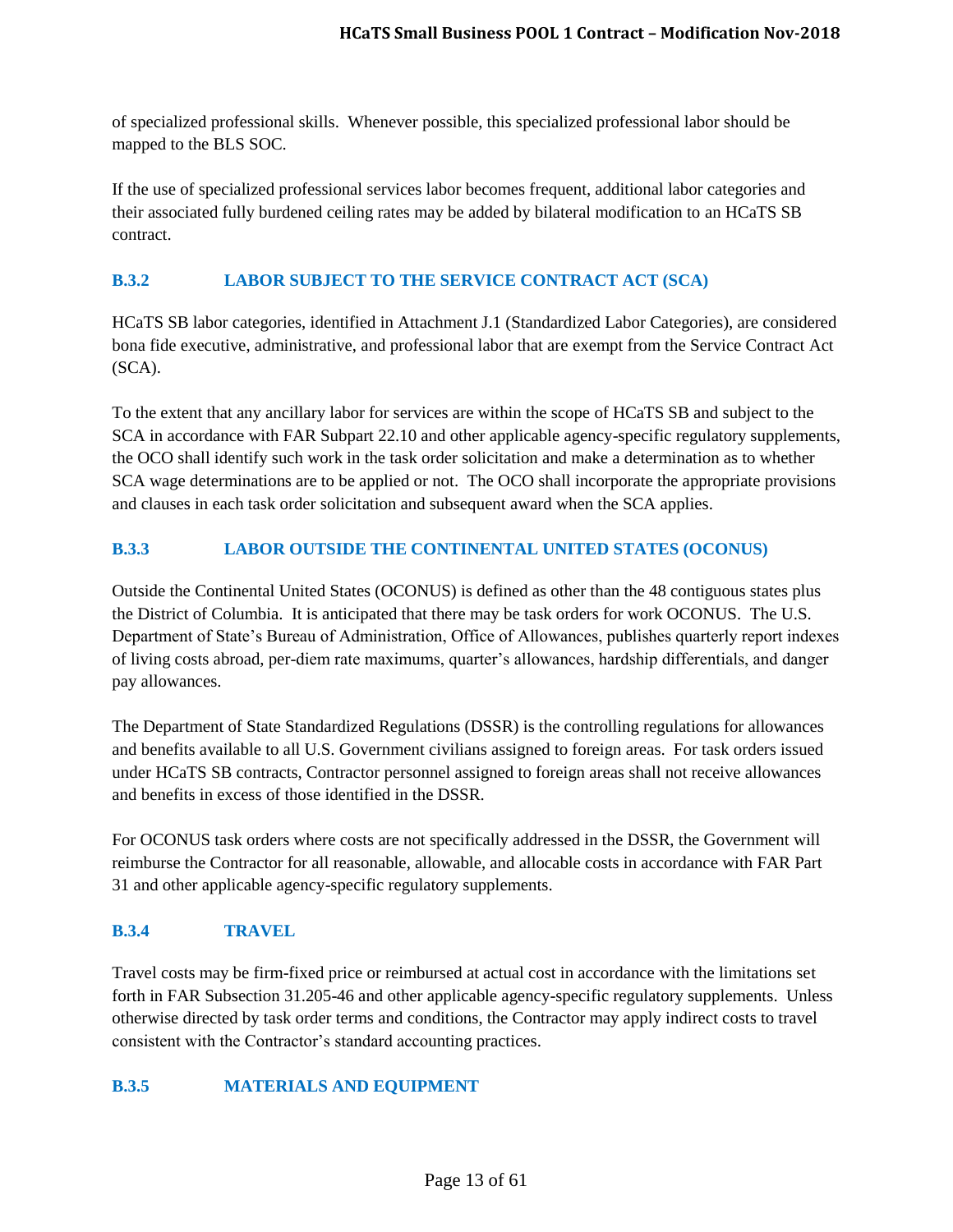Material and equipment, as defined in FAR Part 45.101, shall be priced in accordance with the terms of the task order solicitation, contract type, and applicable FAR and agency-specific regulatory supplements. Unless otherwise directed by task order terms and conditions, the Contractor may apply indirect costs to material and equipment consistent with the Contractor's standard accounting practices.

## <span id="page-13-0"></span>**B.3.6 SUBCONTRACTING**

For non-commercial items, subcontracting shall follow the procedures set forth in FAR Part 44 and other applicable agency-specific regulatory supplements. For commercial items, subcontracting shall follow the procedures set forth in FAR Part 12 and FAR Subpart 44.4, and other applicable agency-specific regulatory supplements.

## **(END OF SECTION B) PART I: THE SCHEDULE SECTION C: DESCRIPTION/SPECIFICATIONS/STATEMENT OF WORK**

#### <span id="page-13-1"></span>**C.1 SCOPE**

The Office of Personnel Management (OPM) and the General Services Administration (GSA) formed a new partnership to jointly award and administer a new strategically sourced contract vehicle providing customized training and development services, customized human capital strategy services, and customized organizational performance improvement services to all Federal agencies. The goals of this partnership are grounded in law, in OPM's mission, and in Government-wide principles of human capital management. OPM will continue to offer high quality products while taking advantage of GSA's ability to provide government-wide cost savings and efficiencies through its federal strategic sourcing expertise.

Through this partnership, GSA will be principally responsible for contract administration, while OPM will be responsible for policy oversight and customer assistance. Together, through delegated procurement authority, both Federal agencies provide optional assisted acquisition services for HCaTS SB customers.

Human Capital and Training Solutions Small Business (HCaTS SB), through delegated procurement authority and OPM assisted acquisition services, will provide Federal agencies with both direct access and assisted acquisition access to customized training and development services, customized human capital strategy services, and customized organizational performance improvement services

HCaTS SB will also address:

- 1. the goals of strategic sourcing, which include reducing contract duplication and administrative costs, improving the quality of solutions while managing demand, increasing transparency, and ensuring the Government obtains the best value at the best overall price, and
- 2. the requirements of 5 CFR 250, which provides authority for personnel actions in Subpart A and authority for strategic human capital management in Subpart B.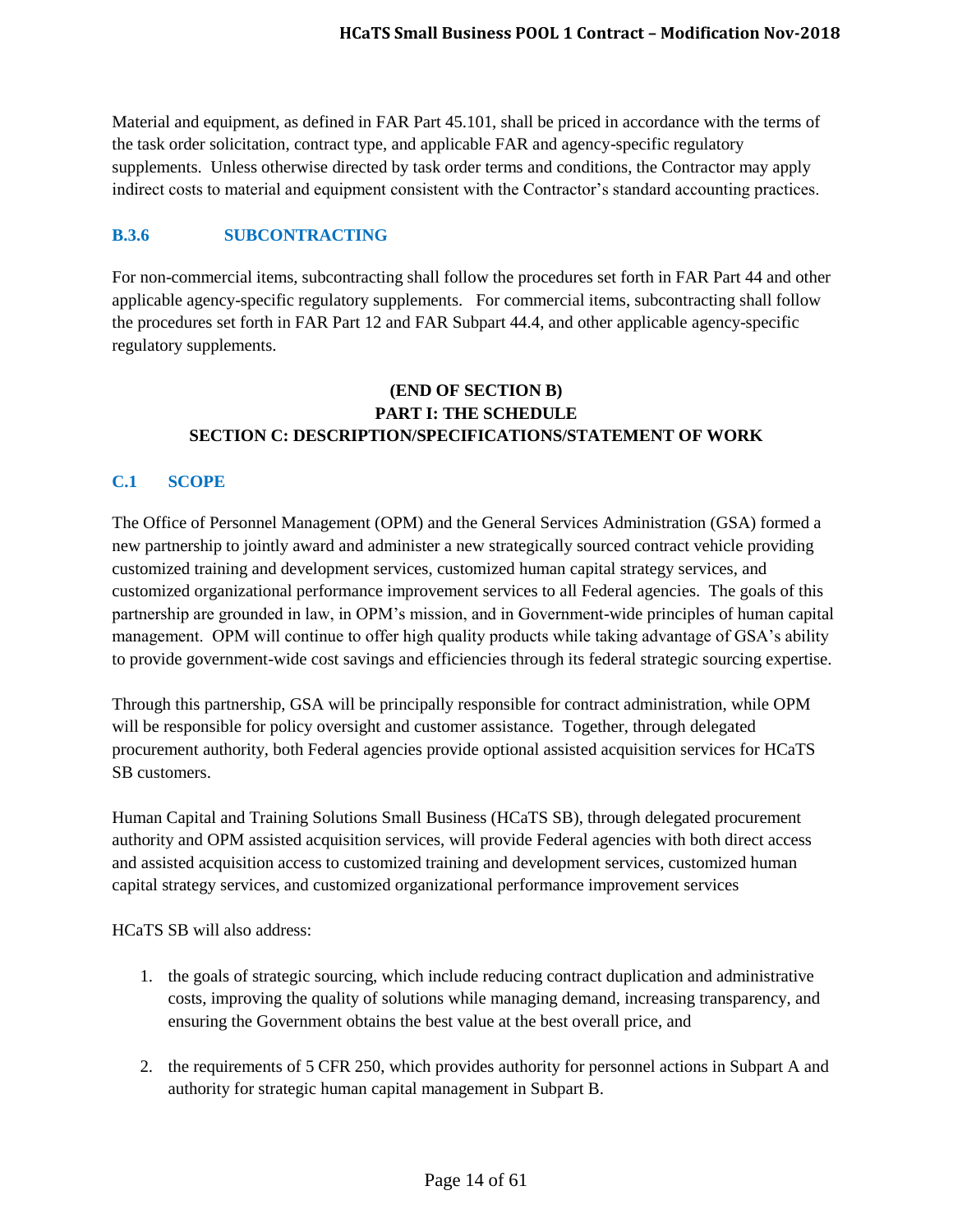In accordance with the requirements prescribed in 5 CFR 250, HCaTS SB is also designed to assist Federal agencies in carrying out their roles in managing human capital according to the following principles:

- 1. A Federal agency's human capital management strategies, plans, and practices should:
	- a. Integrate strategic plans, annual performance plans and goals, and other relevant budget, finance, and acquisition plans, and
	- b. Contain measurable and observable performance targets, and
	- c. Communicate in an open and transparent manner to facilitate cross-agency collaboration to achieve mission objectives.
- 2. A Federal agency's talent management system should enable a Federal agency to:
	- a. Plan for and manage current and future workforce needs, and
	- b. Design, develop, and implement proven strategies and techniques and practices to attract, hire, develop, and retain talent, and
	- c. Make meaningful progress toward closing knowledge, skill, and competency gaps in all occupations within the Federal agency.
- 3. A Federal agency's approach to performance management should include:
	- a. Strategies and processes to foster a culture of engagement and collaboration, and
	- b. A diverse, results-oriented, high-performing workforce, and
	- c. A performance management system that differentiates levels of performance of staff, provides regular feedback, and links individual performance to organizational goals.
- 4. A Federal agency's use of evaluation should contribute to agency performance by monitoring and evaluating outcomes of its human capital management strategies, policies, programs, and activities, checking both for merit system compliance and for success in identifying, implementing, and monitoring process improvements.

These four principles are consistent with the information prescribed within 5 CFR 250 and in OPM's current Human Capital Assessment and Accountability Framework (HCAAF), as referenced in 5 CFR 250. The HCAAF is a living approach to human capital management that is expected to evolve over time as a guide for defining scope at the task order level.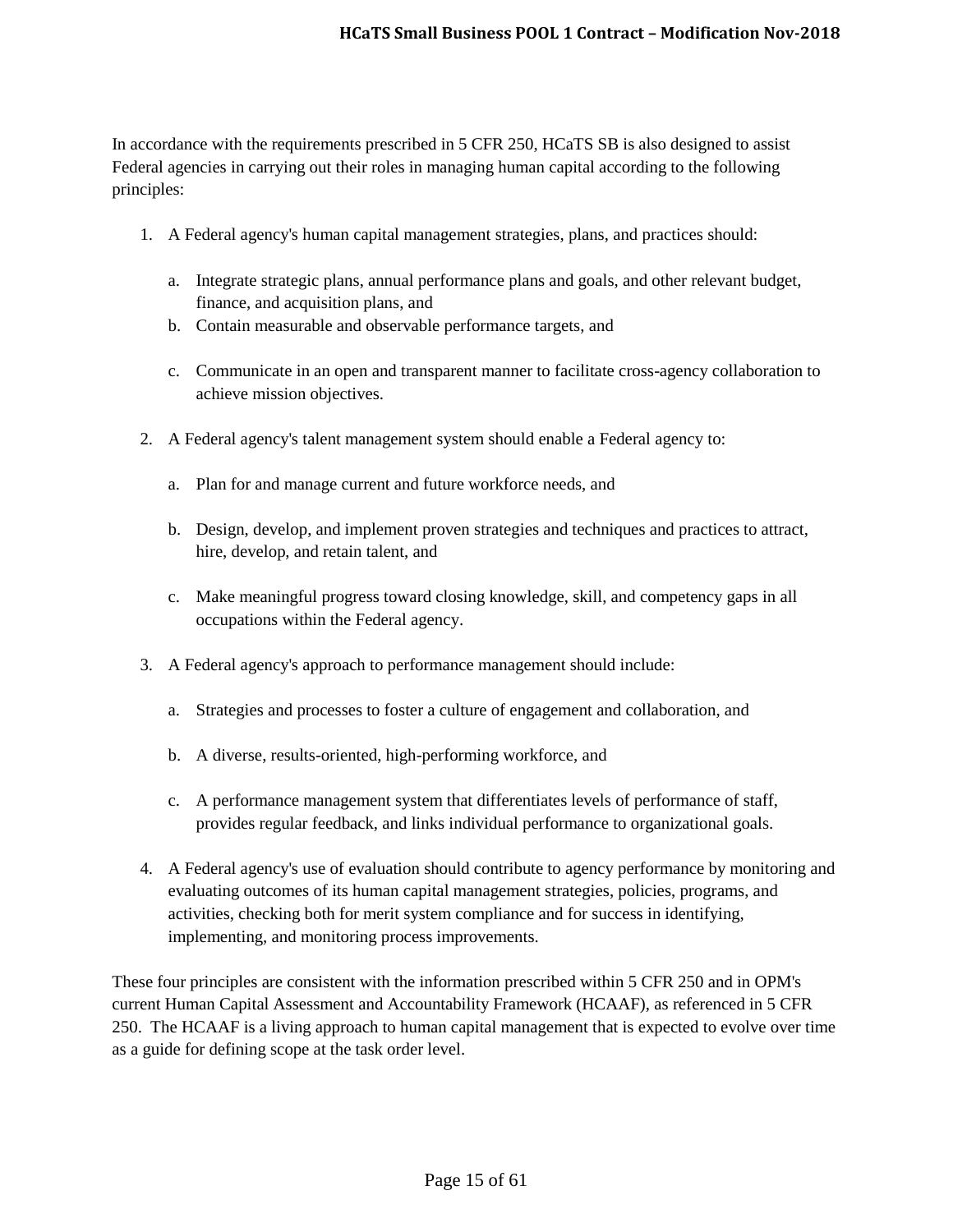HCaTS SB seeks to acquire multiple qualified Contractors to provide customized training and development services, customized human capital strategy services, and customized organizational performance improvement services to meet the Federal government's workforce needs while conforming to the above stated principles, Federal agency-specific and OPM policies, procedures, rules, regulations, and other governing doctrines. At the same time, Federal agencies will continue looking for ways to achieve their goals in as cost-efficient a manner as possible. HCaTS SB has been designed to meet such challenges.

## <span id="page-15-0"></span>**C.1.1 KEY SERVICE AREAS (KSA)**

OPM's experience is that customers have requirements that require solutions drawing from many different disciplines of study and areas of expertise. As a result, HCaTS SB consists of three KSAs: 1) Customized Training and Development Services, 2) Customized Human Capital Strategy Services, and 3) Customized Organizational Performance Improvement. Through the development and deployment of customized solutions defined in the KSAs below, HCaTS SB will be able to assist Federal agencies in accomplishing the following six objectives:

- 1. Improving the management of human capital in accordance with the HCAAF and OPM governing doctrines and accomplishing their assigned critical missions, and
- 2. Increasing the effectiveness and efficiency of critical business processes, and
- 3. Providing optimal professional development opportunities to the Federal workforce, and
- 4. Undertaking effective change management initiatives, and
- 5. Developing effective metrics to assess progress in carrying out human capital strategies, and
- 6. Maximizing the return on investment in training and development, human capital, and organizational performance improvements.

These three KSAs will enable HCaTS SB to provide Federal agencies with a full range of customized solutions for training and development, human capital strategy, and organizational performance improvement requirements across the Federal government.

#### <span id="page-15-1"></span>**C.2 AUTHORITIES**

The following list of authorities may be applicable at the task order level:

- *Chief Human Capital Officers Act of 2002*
- *Executive Order 13111, Using Technology to Improve Training Opportunities for Federal Government Employees*
- *Section 508 of the Rehabilitation Act*
- *Department of Defense Shareable Courseware Object Reference Model (SCORM)*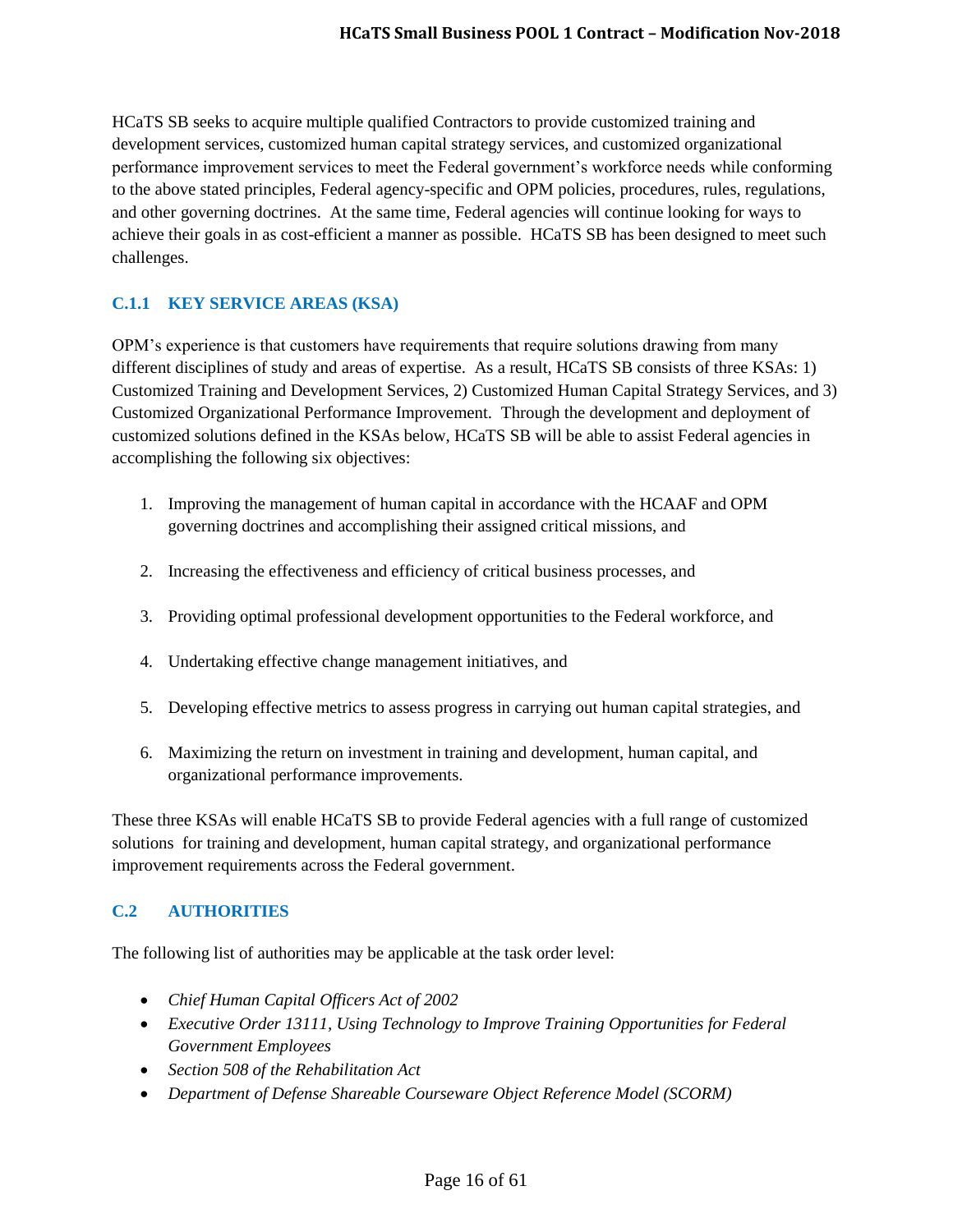- *5 CFR 250*
- *Government Performance and Results (GPRA) Modernization Act of 2010 (GPRAMA)*
- *Office of Management and Budget (OMB) Memorandum M-10-27*
- *Office of Management and Budget (OMB) Circular A-11, Section 220*

#### <span id="page-16-0"></span>**C.3 SUMMARY OF REQUIREMENTS**

The objective of HCaTS SB is to provide Federal agencies with a total integrated and customized solution for training and development services, human capital strategy services, and organizational performance improvement services at all levels (e.g., enterprise, unit, individual). Ultimately, solutions at the task order level should align with the principles of sound human capital management. Federal agencies have the flexibility to award task orders that encompass any and all KSAs for any portion of their workforce at any organizational level. The KSAs identify general lifecycles and specific disciplines, however, these are not meant to be all inclusive and OCOs have the authority to define requirements and award task orders that meet their specific needs so long as the preponderance of the scope falls under the definition of one or more KSA(s).

# <span id="page-16-1"></span>**C.3.1 KEY SERVICE AREAS (KSA)**

# <span id="page-16-2"></span>**C.3.1.1 KSA 1 (CUSTOMIZED TRAINING AND DEVELOPMENT SERVICES)**

This KSA covers many types of customized training and development requirements and their respective lifecycles, which can be performed at any level (e.g., enterprise, unit, individual). The level of customization may vary dependent upon an ordering activity's requirements. While training and development requirements that are not customized are generally, by definition, considered to be outside the scope of this KSA, the HCaTS SB CO reserves the right to permit consideration of limited customization efforts dependent upon the total solution required to meet a Federal agency's needs. An OCO is highly encouraged to request guidance on scope from the HCaTS PMO prior to task order solicitation/award to ensure a contemplated requirement is sufficient in its degree of customization to meet the requirements set forth herein and/or is appropriate for competition under HCaTS SB.

NOTE: Whether rendered during pre-award or during an HCaTS PMO audit after award of a task order, the HCaTS SBCO's within scope determination is final. All requirements that are determined to be outside the scope of the HCaTS SB Contract shall not be included in a resultant task order. If the scope determination states that this KSA is not present, then the OCO shall not include it in the resulting task order or the Contractor in its reporting in CPRM. If the task order was already awarded, the OCO shall take all necessary corrective actions to comply with the HCaTS SB CO's determination.

The scope of KSA 1 falls into two domains:

1. Customized Training Services: Includes, but is not limited to, training that is developed and/or delivered to any Federal employee to enhance knowledge, skills and abilities related to a specific title, series and/or function on any subject matter, or general knowledge, skills and abilities. Customized training services may also include, as part of training management support, such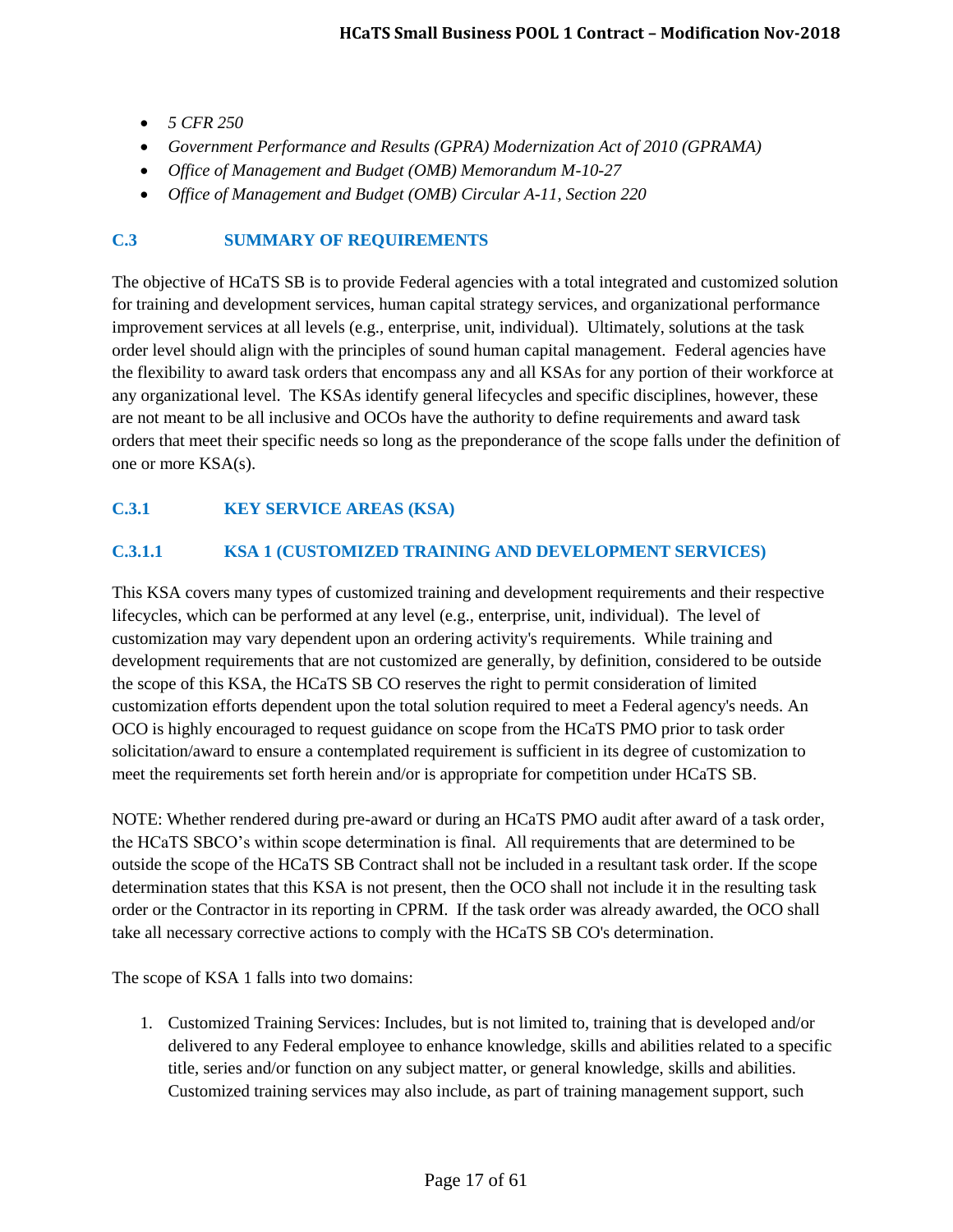support services as course or instructional program administration. Customized training services may also include training that is developed and/or delivered to a Federal agency's constituency(ies) as a means of enabling the agency to carry out its mission, and

2. Customized Employee Development Services: Includes, but is not limited to, services provided to any Federal employee to develop and/or enhance their general, mission-specific, management and/or leadership knowledge, skills and abilities. A service that is provided to any Federal employee to coach them throughout their transition(s) in the Federal government.

Training and development services can be provided at any level for any discipline and subject matter in any format and mode. As a part of an integrated and total solution, temporary services as defined by FAR Section 37.112 and information technology products and services are allowable provided they are ancillary and incidental to the in-scope work to be performed.



The below model illustrates the overall scope of KSA 1:

# <span id="page-17-0"></span>**C.3.1.2 KSA 2 (CUSTOMIZED HUMAN CAPITAL STRATEGY SERVICES)**

This KSA covers many types of customized human capital strategy services and their respective lifecycles, which can be performed at any level (e.g., enterprise, unit, individual). The level of customization may vary dependent upon an ordering activity's requirements. While human capital strategy services that are not customized are generally, by definition, considered to be outside the scope of this KSA, the HCaTS SB CO reserves the right to permit consideration of limited customization efforts dependent upon the total solution required to meet a Federal agency's needs. An OCO is highly encouraged to request guidance on scope from the HCaTS PMO prior to task order solicitation/award to ensure a contemplated requirement is sufficient in its degree of customization to meet the requirements set forth herein and/or is appropriate for competition under HCaTS SB.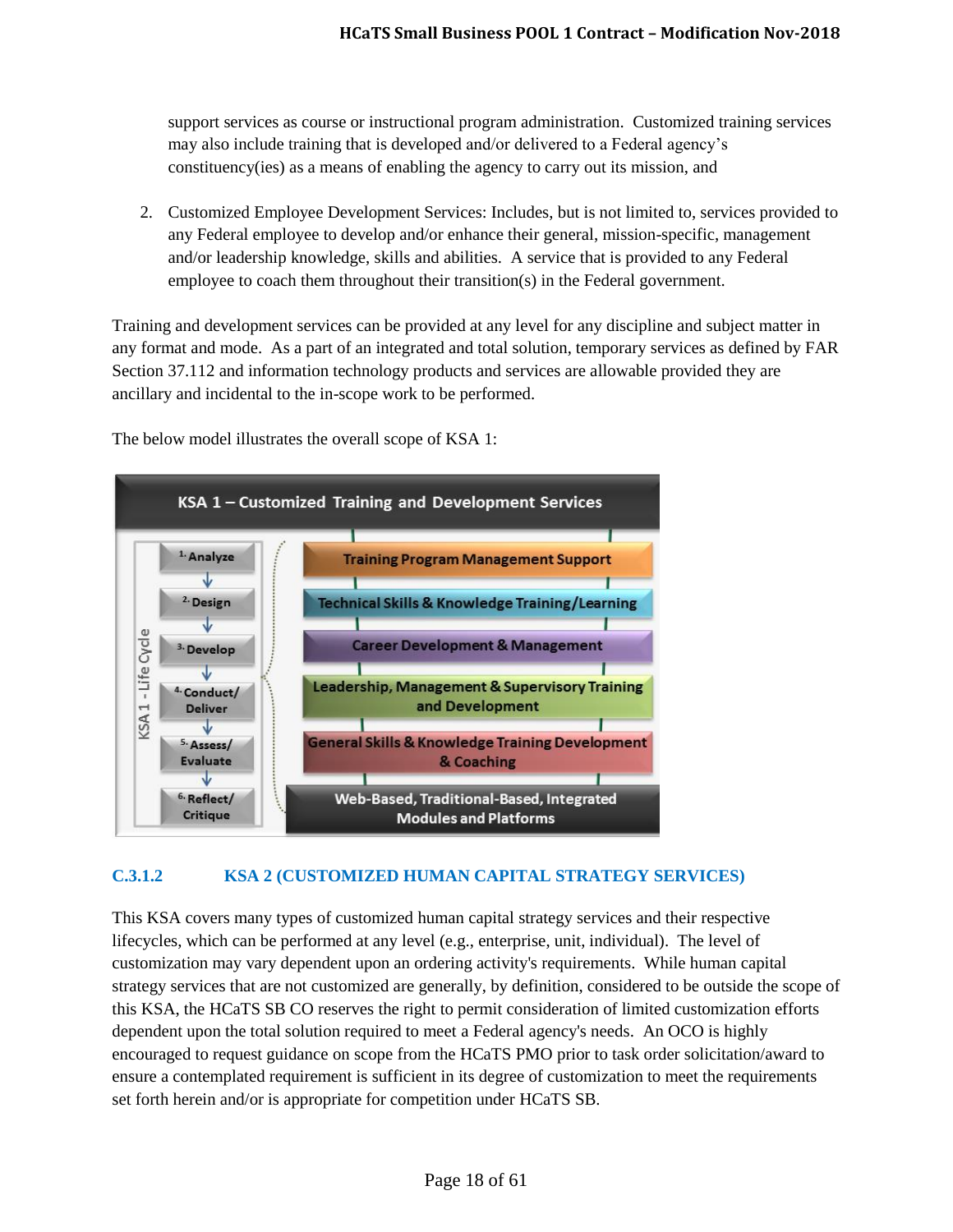NOTE: Whether rendered during pre-award, or during an HCaTS PMO audit after award of a task order, the HCaTS SB CO's within scope determination is final. All requirements that are determined to be outside the scope of the HCaTS SB Contract shall not be included in a resultant task order. If the scope determination states that this KSA is not present, then the OCO shall not include it in the resulting task order or the Contractor in its reporting in CPRM. If the task order was already awarded, the OCO shall take all necessary corrective actions to comply with the HCaTS SB CO's determination.

The scope of KSA 2 is inclusive of, but not limited to, a broad range of human capital and human resources services. These services may include, as a part of talent management and human capital management, the following:

- HR strategy
- Organizational and position management
- Staff acquisition
- Performance management
- Compensation management (excluding payroll)
- HR Development
- Employee relations
- Labor relations
- Separation management.

The scope of KSA 2 excludes payroll processing, benefits management, and personnel action processing, which are provided through Public and Private Shared Service Centers (SSCs).

Human capital strategy services can be provided at any level for any discipline and subject matter in any format and mode. As a part of an integrated and total solution, temporary services as defined by FAR Section 37.112 and information technology products and services are allowable provided they are ancillary and incidental to the in-scope work to be performed.

The below model illustrates the overall scope of KSA 2: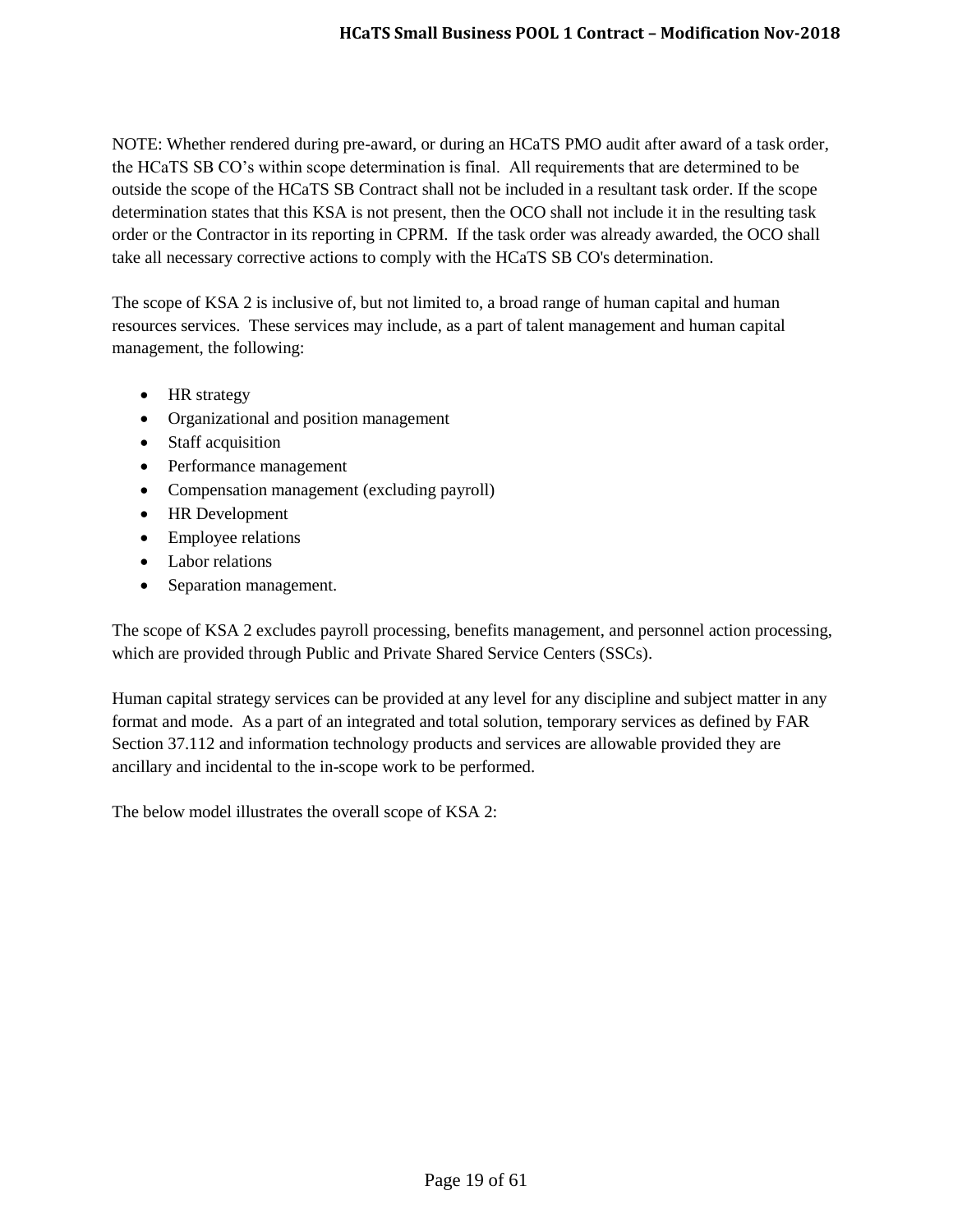

# <span id="page-19-0"></span>**C.3.1.3 KSA 3 (CUSTOMIZED ORGANIZATION PERFORMANCE IMPROVEMENT)**

This KSA covers many types of customized organizational performance improvement services and their respective lifecycles, which can be performed at any level (e.g., enterprise, unit, individual). The level of customization may vary dependent upon an ordering activity's requirements. While organizational performance improvement services that are not customized are generally, by definition, considered to be outside the scope of this KSA, the HCaTS SB CO reserves the right to permit consideration of limited customization efforts dependent upon the total solution required to meet a Federal agency's needs. An OCO is highly encouraged to request guidance on scope from the HCaTS PMO prior to task order solicitation/award to ensure a contemplated requirement is sufficient in its degree of customization to meet the requirements set forth herein and/or is appropriate for competition under HCaTS SB.

NOTE: Whether rendered during pre-award, or during an HCaTS PMO audit after award of a task order, the HCaTS SB CO's within scope determination is final. All requirements that are determined to be outside the scope of the HCaTS SB Contract shall not be included in a resultant task order. If the scope determination states that this KSA is not present, then the OCO shall not include it in the resulting task order or the Contractor in its reporting in CPRM. If the task order was already awarded, the OCO shall take all necessary corrective actions to comply with the HCaTS SB CO's determination.

The scope of KSA 3 is inclusive of, but not limited to, improved performance requiring changes in how people are organized around business processes, changes to the processes themselves and the tools created to support those processes, as well as changes in management practices.

Customized Organizational Performance Improvement services can be provided at any level for any discipline and subject matter in any format and mode. As a part of an integrated and total solution,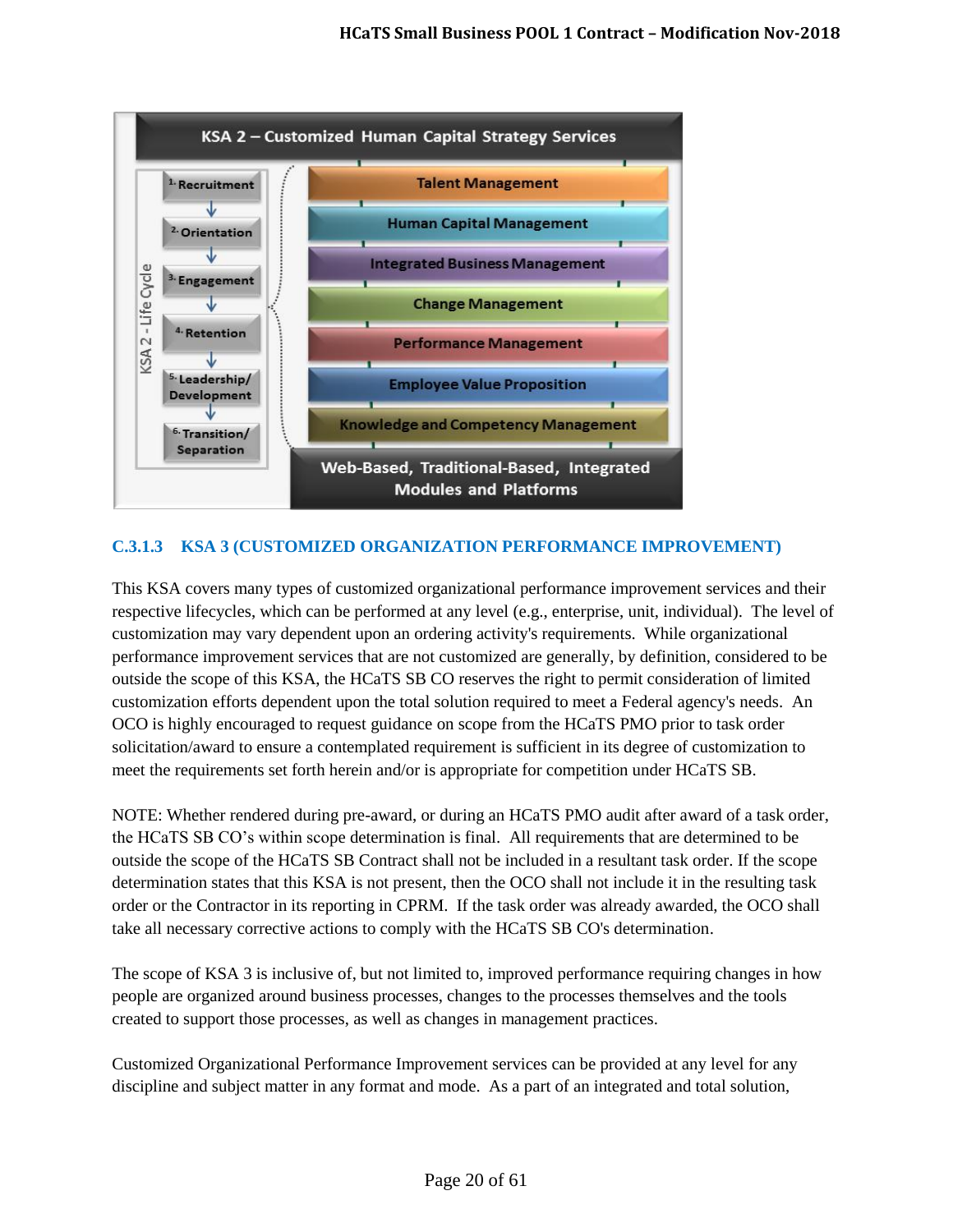temporary services as defined by FAR Section 37.112 and information technology products and services are allowable provided they are ancillary and incidental to the in-scope work to be performed.



The below model illustrates the overall scope of KSA 3:

# <span id="page-20-0"></span>**C.3.2 ANCILLARY SUPPORT SERVICES AND OTHER DIRECT COSTS**

Ancillary support services and other direct costs are for task orders that complete work or a project that is solely associated with the services procured under HCaTS SB. These services are integral and necessary to complete a total, customized, integrated solution under a training and development, human capital, and/or organizational performance improvement requirement within the scope of HCaTS SB.

Ancillary support services may include, but are not limited to, other professional and/or non-professional services; commercial and/or non-commercial items; IT services and/or components, administrative support; data entry; and, subject matter expertise. Other direct costs may include expenses such as travel, materials, equipment and/or Subcontractors. See also Section B.3.

The OCO may allow and the Contractor may propose a labor category or labor categories at the task order level not identified in Attachment J.1 (Standardized Labor Categories), provided that the Contractor complies with all applicable contract clauses and labor laws, including the Service Contract Act, if applicable. See Section B.3 and B.3.1.

## <span id="page-20-1"></span>**C.3.3 INFORMATION TECHNOLOGY (IT) AND NON-INFORMATION TECHNOLOGY PRODUCTS AND SERVICES**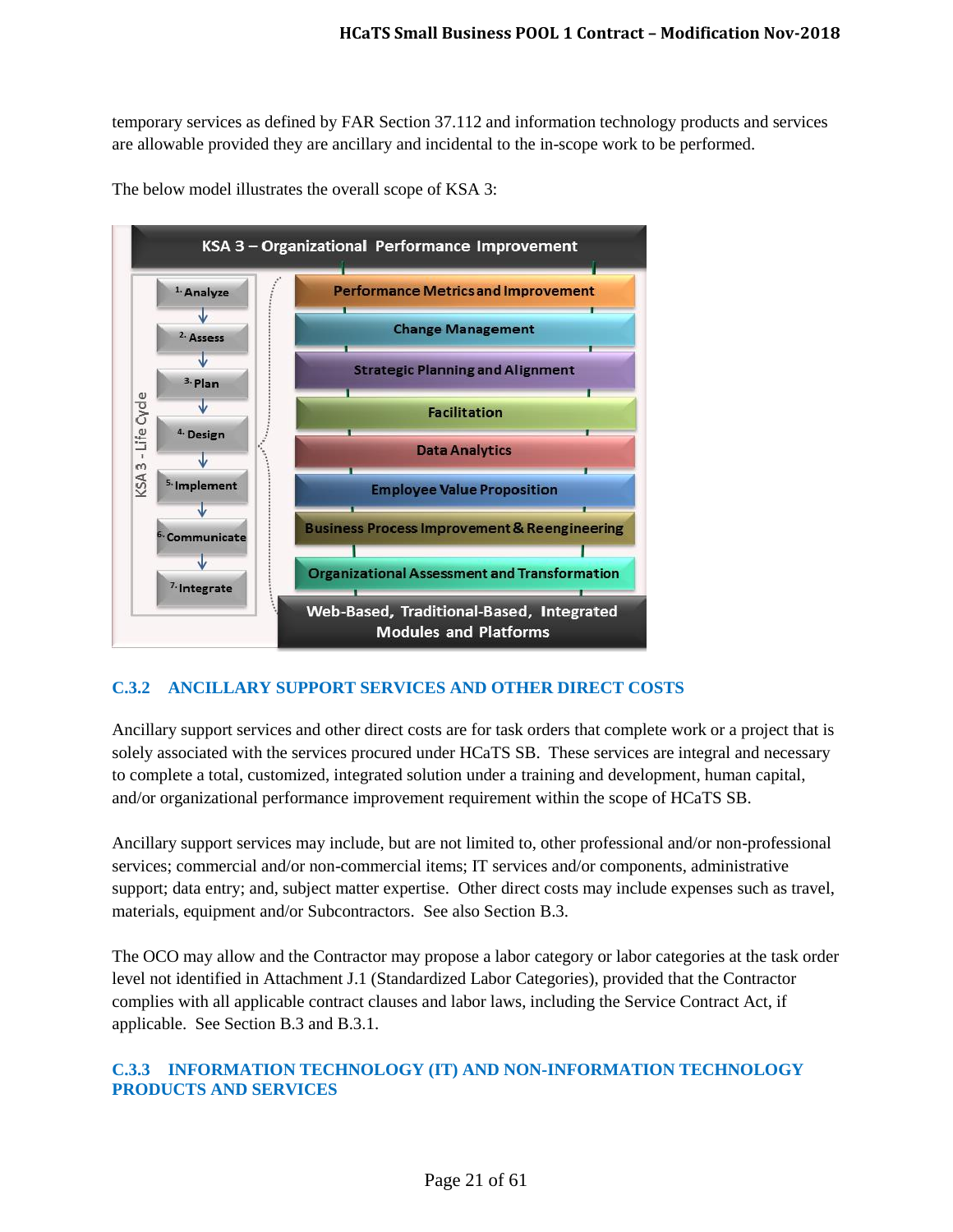Information Technology (IT), by legal definition, means any equipment, or interconnected system(s) or subsystem(s) of equipment that is used for the automatic acquisition, storage, analysis, evaluation, manipulation, management, movement, control, display, switching, interchange, transmission, or reception of data or information by a Federal agency. For purposes of this definition, equipment is used by a Federal agency if the equipment is used by the Federal agency directly or is used by a Contractor under a task order with the Federal agency that require its use; or to a significant extent, its use in the performance of a service or the furnishing of a product.

IT is considered an ancillary support service or product on task orders and may be performed and/or provided only when the service or product is integral and necessary to complete a total integrated solution under a professional service based requirement within the scope of HCaTS SB.

When providing ancillary IT services and/or products, the Contractor shall promote IT initiatives and best practices that support Federal Government operational requirements for standardized technology and application service components. This shall facilitate integration requirements for broad Federal IT and E-Gov initiatives, as well as promote the sharing, consolidation, and re-use of business processes and systems across the Federal Government. The Contractor shall promote the use of open source solutions and open technology development where practicable to enable this re-use.

Non-IT includes any service or equipment that is acquired by a Contractor incidental to a task order or contains imbedded IT that is used as an integral part of the service or product, but the principal function of which is not the acquisition, storage, analysis, evaluation, manipulation, management, movement, control, display, switching, interchange, transmission, or reception of data or information.

Non-IT also includes any equipment or services related to any human capital/human resource systems. This means any information systems operated by the Federal Government, the function, operation or use of which involves direct relation to the area of human capital or human resources. For example, a requirement to recommend strategic uses or enhancements to an existing IT system which tracks Government personnel engagement would be considered Non-IT. In this example, a Federal agency awards a task order for a Contractor to provide it with a recommendation on what to do with an existing IT system used by Government personnel to track Government personnel engagement. The task order implementing this requirement may permit the Contractor to analyze and/or test the existing IT system and any systems it interfaces with. While this work may entail primary usage of IT labor categories, it is considered Non-IT for the purposes of HCaTS SB as the end result is a recommendation and not the actual modifying of an existing or building a new IT system.

# <span id="page-21-0"></span>**C.3.4 TEMPORARY SUPPORT SERVICES**

Federal agencies may award task orders which include the brief or intermittent use of temporary labor provided that such use is ancillary and incidental to the work to be performed. Services furnished by temporary help firms shall not be regarded or treated as personal services. These services shall not be used in lieu of regular recruitment under civil service laws or to displace a Federal employee. Acquisition of these services shall comply with the authority, criteria, and conditions of 5 CFR Part 300, Subpart E, Use of Private Sector Temporaries, and Federal agency procedures.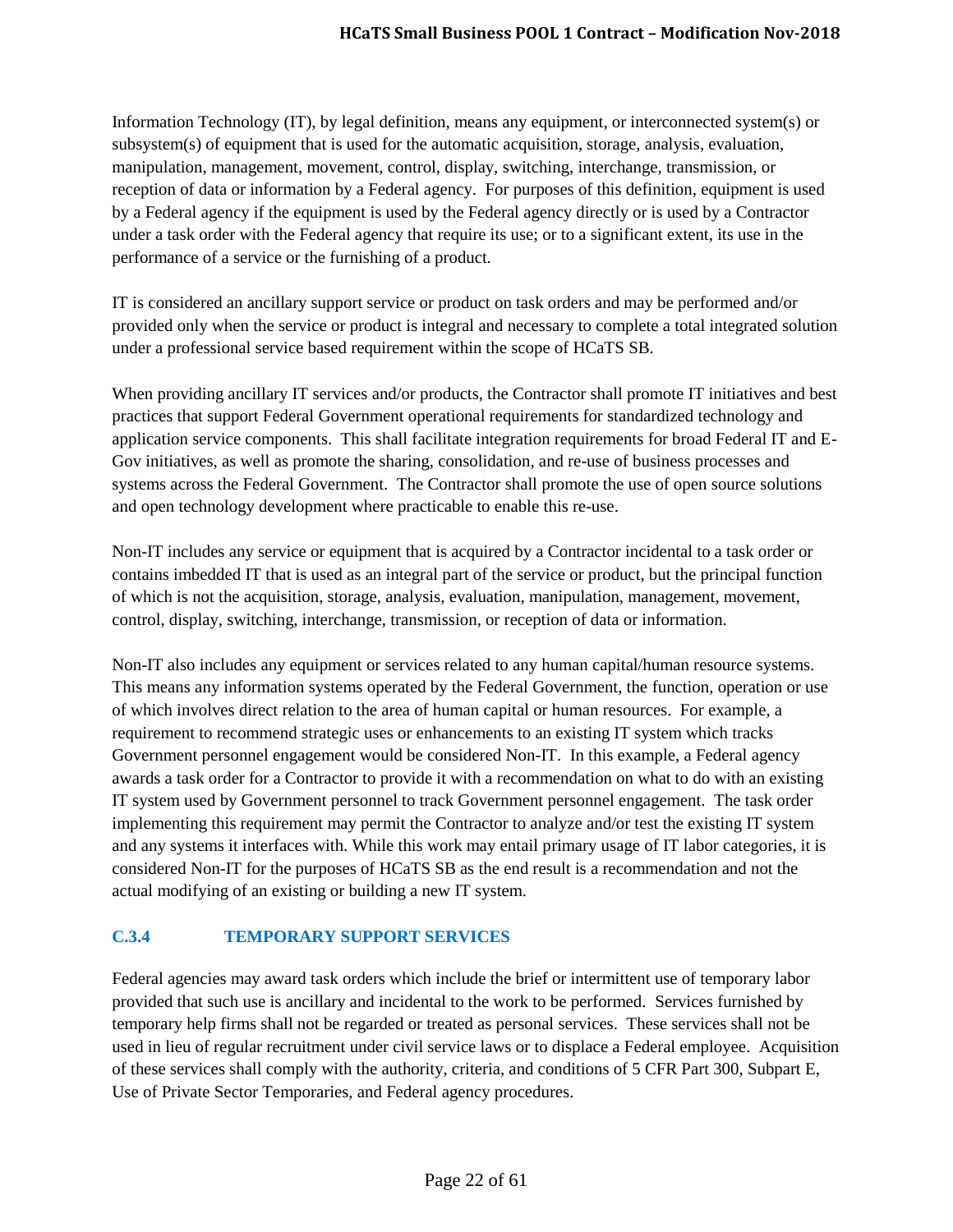As prescribed in Section B.3.2., if the temporary services fall under the Service Contract Act, OCOs shall include the appropriate clauses as prescribed in FAR Subpart 22.10.

## <span id="page-22-0"></span>**C.3.5 SERVICES NOT IN SCOPE**

At no time shall an OCO award a task order and a Contractor perform inherently governmental functions in accordance with FAR Subpart 7.5 and Office of Federal Procurement Policy (OFPP) Policy Letter 11- 01.

Unless authorized by statute, at no time shall an OCO award a task order and a Contractor perform personal services in accordance with FAR Section 37.104. At no time shall an OCO award a task order and a Contractor perform architect & engineering (A&E) services as defined in FAR Section 2.101 and subject to the Brooks Architect-Engineers Act (40 U.S.C. 1102).

At no time shall an OCO award a task order and a Contractor perform a requirement that primarily uses employees not employed in a bona fide executive, administrative, or professional capacity as defined in 29 CFR Part 541 and/or employees primarily employed as labor or mechanics as defined in FAR Section 22.401.

At no time shall a task order include as its primary purpose ancillary services as defined in Section C.3.2. At no time shall a task order include as its primary purpose the development of information technology as defined by FAR Section 2.101 and Section C.3.3. At no time shall a task order include as its primary purpose temporary services as defined by FAR Section 37.112 and Section C.3.4.

At no time shall an OCO award a task order and a Contractor provide a learning management system(s).

# **(END OF SECTION C) PART I: THE SCHEDULE SECTION D: PACKAGING AND MARKING**

#### <span id="page-22-1"></span>**D.1 PACKAGING AND MARKING**

Packaging and marking of all deliverables shall conform to normal commercial packaging standards to assure safe delivery at destination. Terms, conditions, and other requirements regarding packaging and marking shall be designated by the OCO at the task order level.

# **(END OF SECTION D) PART I: THE SCHEDULE SECTION E: INSPECTION AND ACCEPTANCE**

# <span id="page-22-2"></span>**E.1 INSPECTION AND ACCEPTANCE**

Inspection and Acceptance of deliverables under HCaTS SB contract and task orders are subject to the following clauses as applicable and additional requirements may be designated at the task order level.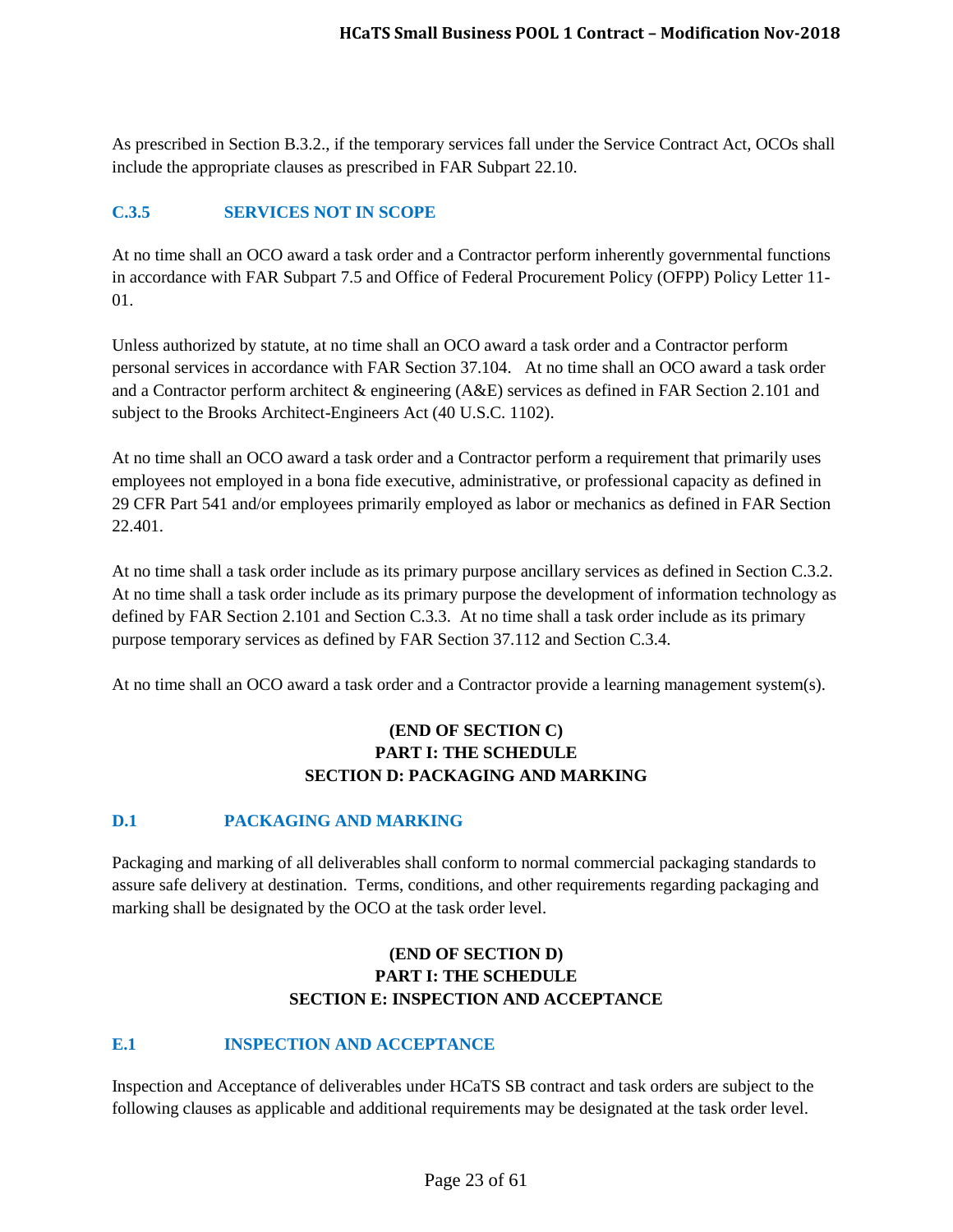| <b>FAR</b>    | <b>TITLE</b>                                          | <b>DATE</b>     |
|---------------|-------------------------------------------------------|-----------------|
| $52.212-4(a)$ | <b>Contract Terms and Conditions—Commercial Items</b> | <b>MAY 2015</b> |
| $52.212-4(a)$ | <b>Contract Terms and Conditions—Commercial Items</b> | <b>MAY 2014</b> |
| Alternate I   |                                                       |                 |
| 52.246-1      | <b>Contractor Inspection Requirements</b>             | <b>APR 1984</b> |
| 52.246-4      | Inspection of Services—Fixed-Price                    | <b>AUG 1996</b> |
| 52.246-5      | Inspection of Services—Cost-Reimbursement             | <b>APR 1984</b> |
| 52.246-6      | Inspection-Time-and-Material and Labor-Hour           | <b>MAY 2001</b> |

## **(END OF SECTION E) PART I: THE SCHEDULE SECTION F: DELIVERIES OR PERFORMANCE**

## <span id="page-23-0"></span>**F.1 DELIVERABLES**

The Contractor shall deliver deliverables for its Human Capital and Training Solutions Small Business (HCaTS SB) contract and all task orders placed under HCaTS SB contracts in accordance with:

| <b>FAR</b>    | <b>ALL</b>                      | $T^*$<br>-- |
|---------------|---------------------------------|-------------|
| 247<br>/ – ≺⊿ | Е.<br>)es'<br>ution<br>$\cdots$ | 001         |

Terms, conditions and other requirements regarding delivery of deliverables shall be designated by the Ordering Contracting Officer (OCO) at the task order level.

# <span id="page-23-1"></span>**F.2 PERFORMANCE**

The HCaTS SB contract and task orders may have Stop-Work Order placed on them or be terminated in accordance with the following clauses (as applicable).

| <b>FAR</b>                                                                  | <b>TITLE</b>                                                                 | <b>DATE</b>     |
|-----------------------------------------------------------------------------|------------------------------------------------------------------------------|-----------------|
| $52.212 - 4(1)$                                                             | <b>Contract Terms and Conditions—Commercial Items</b>                        | <b>MAY 2015</b> |
| $52.212-4(m)$                                                               | Contract Terms and Conditions—Commercial Items                               | <b>MAY 2015</b> |
| $52.212 - 4(1)$<br>Alternate I                                              | <b>Contract Terms and Conditions—Commercial Items</b>                        | <b>MAY 2014</b> |
| $52.212-4(m)$<br>Alternate I                                                | <b>Contract Terms and Conditions—Commercial Items</b>                        | <b>MAY 2014</b> |
| 52.242-15                                                                   | Stop-Work Order                                                              | <b>AUG 1989</b> |
| 52.242-15 Alternate I<br>Stop-Work Order                                    |                                                                              | <b>AUG 1984</b> |
| 52.249-1                                                                    | Termination for Convenience of the Government (Fixed-<br>Price) (Short Form) | <b>APR 1984</b> |
| 52.249-2<br>Termination for Convenience of the Government (Fixed-<br>Price) |                                                                              | <b>APR 2012</b> |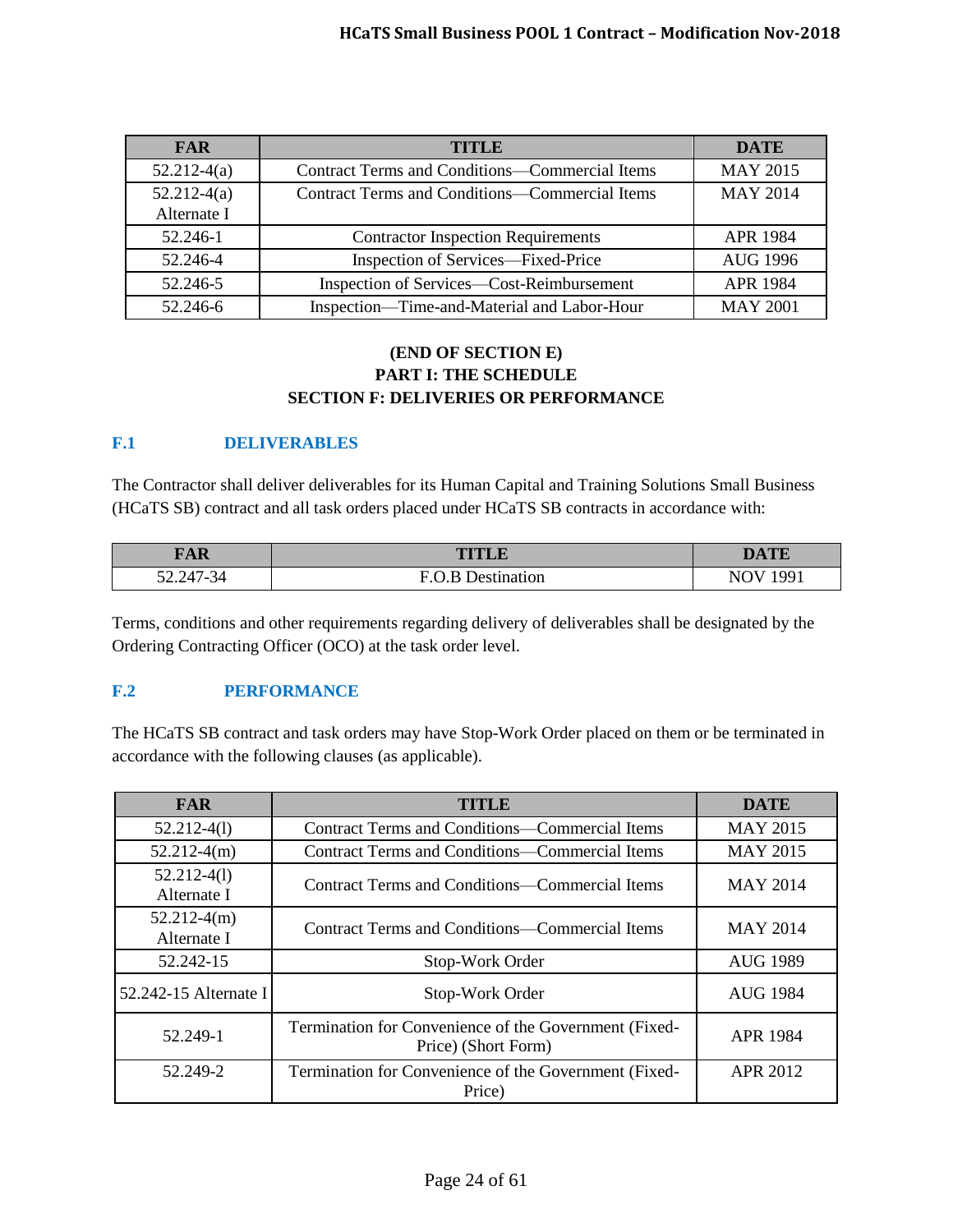| 52.249-6                | Termination (Cost-Reimbursement)         |           |
|-------------------------|------------------------------------------|-----------|
| $52.249-6$ Alternate IV | Termination (Cost-Reimbursement)         | SEPT 1996 |
| 52.249-8                | Default (Fixed-Price Supply and Service) | APR 1984  |

## <span id="page-24-0"></span>**F.3 PLACE OF PERFORMANCE**

The services to be provided under HCaTS SB shall be accomplished at the locations identified in the task order and may include locations in the Continental United States (CONUS) and Outside the CONUS (OCONUS).

## <span id="page-24-1"></span>**F.4 CONTRACT ORDERING PERIOD**

The ordering period of HCaTS SB is as follows, in accordance with FAR 52.217-9 and 52.217-8:

| Base Year Period of Performance (POP):  | Notice-To-Proceed to 9 November 2021 |
|-----------------------------------------|--------------------------------------|
| Five-year Option Year POP:              | 10 November 2021 to 9 November 2026  |
| Six-Month Extension (if exercised) POP: | 10 November 2026 to 9 May 2027       |

## <span id="page-24-2"></span>**F.4.1 TASK ORDER PERIOD OF PERFORMANCE**

The period of performance for each task order awarded under an HCaTS SB contract shall be specified in the task order. Task orders shall be solicited and awarded prior to the expiration of the HCaTS SB ordering period and may extend up to five years and six months after the HCaTS SB ordering period expires.

Task order option periods may be exercised after the HCaTS SB ordering period expires provided that the final task order option period does not extend the cumulative term of the task order beyond five years and six months after the HCaTS SB ordering period expires.

Accordingly, the cumulative ordering period of HCaTS SB may span up to 10.5 years and the cumulative period of performance of all task orders placed under HCaTS SB may span up to 16 years.

# <span id="page-24-3"></span>**F.5 PERFORMANCE STANDARDS**

HCaTS SB is a performance-based contract vehicle with measurable standards in terms of quality and timeliness of deliverables and compliances in accordance with Sections F.5.1 and F.5.2.

In the event the Contract Payment Reporting Module (CPRM) is not operational, the deliverable and reporting requirements shall be provided to HCaTS SB CO within the stated timeframes. The HCaTS SB CO has the right to examine the supporting documents for the purpose of enforcing all deliverables and compliances herein.

Failure to meet the following deliverables, reports, or compliance standards, if applicable and FAR 52.204-15 may result in activation of Dormant Status (See Section H.25).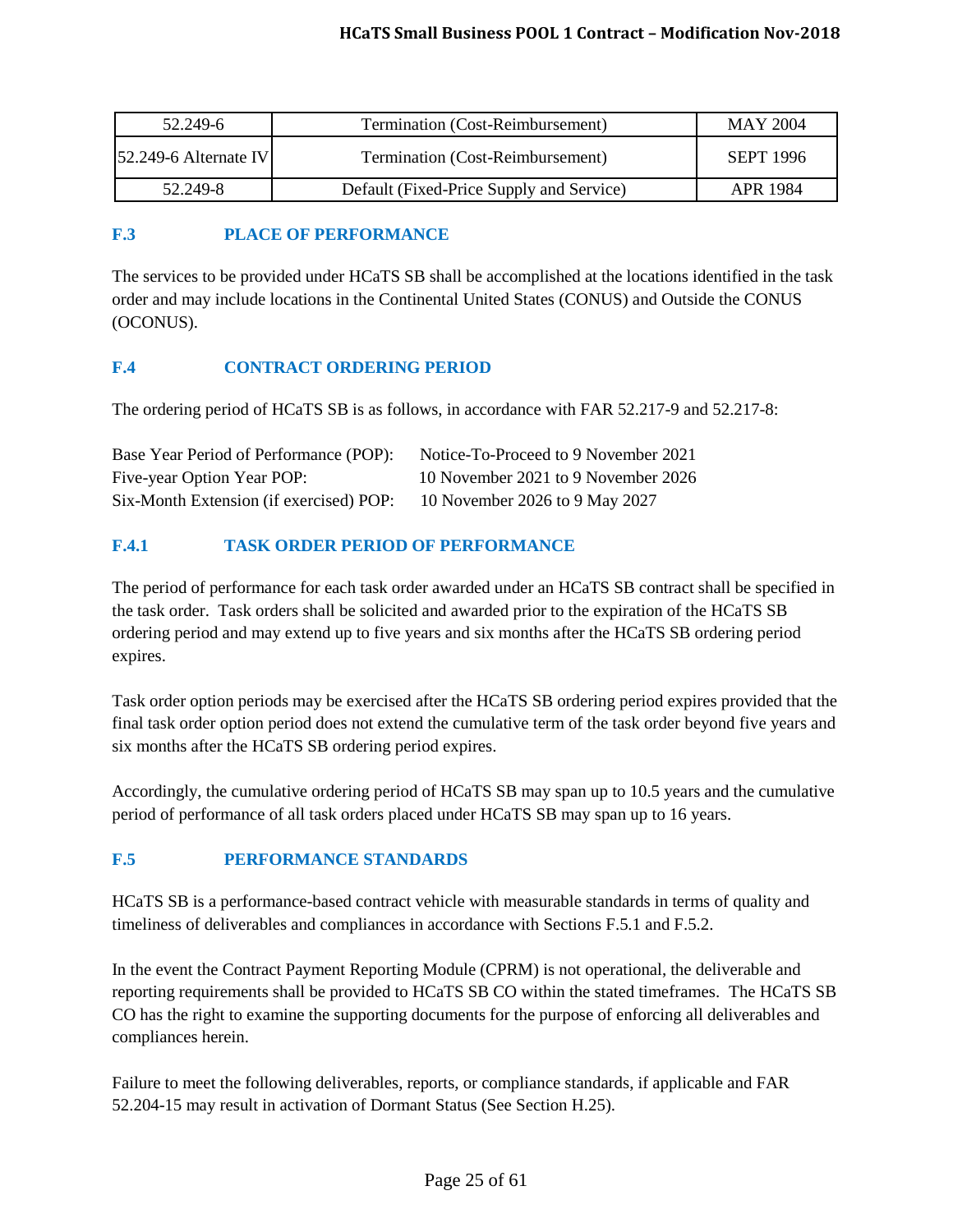<span id="page-25-0"></span>

| $\bf{F.5.1}$ | <b>DELIVERABLE AND REPORTING REQUIREMENTS</b> |
|--------------|-----------------------------------------------|
|--------------|-----------------------------------------------|

| <b>Section</b>                | <b>Description</b>                                                                                                                       | <b>Frequency</b>                                                                                                                                                                          | <b>Method</b>                                                                                                       |
|-------------------------------|------------------------------------------------------------------------------------------------------------------------------------------|-------------------------------------------------------------------------------------------------------------------------------------------------------------------------------------------|---------------------------------------------------------------------------------------------------------------------|
| G.2.6                         | <b>Update Key Personnel Contact</b><br>Information                                                                                       | Within 5 calendar days of the<br>substitution                                                                                                                                             | Notify<br><b>HCaTS SB CO</b>                                                                                        |
| G.3.1<br>$\&$<br>G.3.2.4      | Contract Access Fee (CAF)<br>Remittance for all task order<br>payments during the previous<br>quarter on a cumulative basis              | Quarterly<br>(Apr 30th, Jul 30th, Oct 30th,<br>Jan 30th)                                                                                                                                  | <b>Electronic Funds Transfer</b><br>(EFT) via CPRM website                                                          |
| G.3.2.1<br>through<br>G.3.2.5 | Report of Task Order Award,<br>Modification, Invoice, CAF, and<br>Close-out data on a cumulative<br>basis                                | Within 30 calendar days after a<br>Task Order Award,<br>Modification, Invoice payment,<br>Close-out                                                                                       | Electronically via CPRM<br>website                                                                                  |
| G.3.5                         | <b>ACORD Form, Certificate</b><br>of Liability Insurance                                                                                 | Within 30 calendar days after<br>the HCaTS SB Notice-to-<br>Proceed                                                                                                                       | Notify<br><b>HCaTS SB CO</b>                                                                                        |
| G.3.6                         | Letter Request for Mod<br>and all other applicable documents<br>for Mergers, Acquisitions,<br>Novation, and Change-of-Name<br>Agreements | Within 45 calendar days of<br>finalization                                                                                                                                                | <b>Notify</b><br><b>HCaTS SB CO and OCOs</b><br>for affected task orders                                            |
| G.3.8                         | VETS 4212 reporting                                                                                                                      | Annually, no later than<br>September 30th of each year                                                                                                                                    | Electronically via the<br>Department of Labor<br>(DOL) VETS 4212<br>reporting website and<br>notify the HCaTS SB CO |
| G.3.9                         | Federal Funding Accountability<br>and Transparency Act (FFATA)<br>Sub-Award Report                                                       | By the end of the following<br>month after the award of any<br>subcontract greater than<br>\$25,000 into FSRS                                                                             | Electronically via FSRS<br>website and notify<br><b>HCaTS SB CO</b>                                                 |
| G.3.10                        | <b>Small Business Size</b><br>Representation                                                                                             | - Within 30 days after<br>execution of a novation<br>agreement/merger or acquisition<br>- Within 60 to 120 days prior<br>to the end of the base year and<br>exercising the option period. | Notify<br><b>HCaTS SB CO</b>                                                                                        |
| G.4                           | Correspondence from OCO that<br>confirms task order close-out                                                                            | Within 45 calendar day after<br>task order close-out                                                                                                                                      | Update in CPRM and<br>notify HCaTS SB CO                                                                            |
| H.8                           | Any change of entity or<br>commitment identified in any<br>Meaningful Relationship<br>Commitment Letter (MRCL)<br>submitted              | Within 45 calendar days after<br>the update                                                                                                                                               | Notify<br><b>HCaTS SB CO and OCOs</b><br>for affected task orders                                                   |
| H.9                           | Contractor's professional<br>employee compensation plan                                                                                  | Within 5 calendar days of the<br>substitution                                                                                                                                             | Notify<br><b>HCaTS SB CO</b>                                                                                        |
| H.10                          | Contractor's uncompensated                                                                                                               | Within 5 calendar days of the                                                                                                                                                             | Notify                                                                                                              |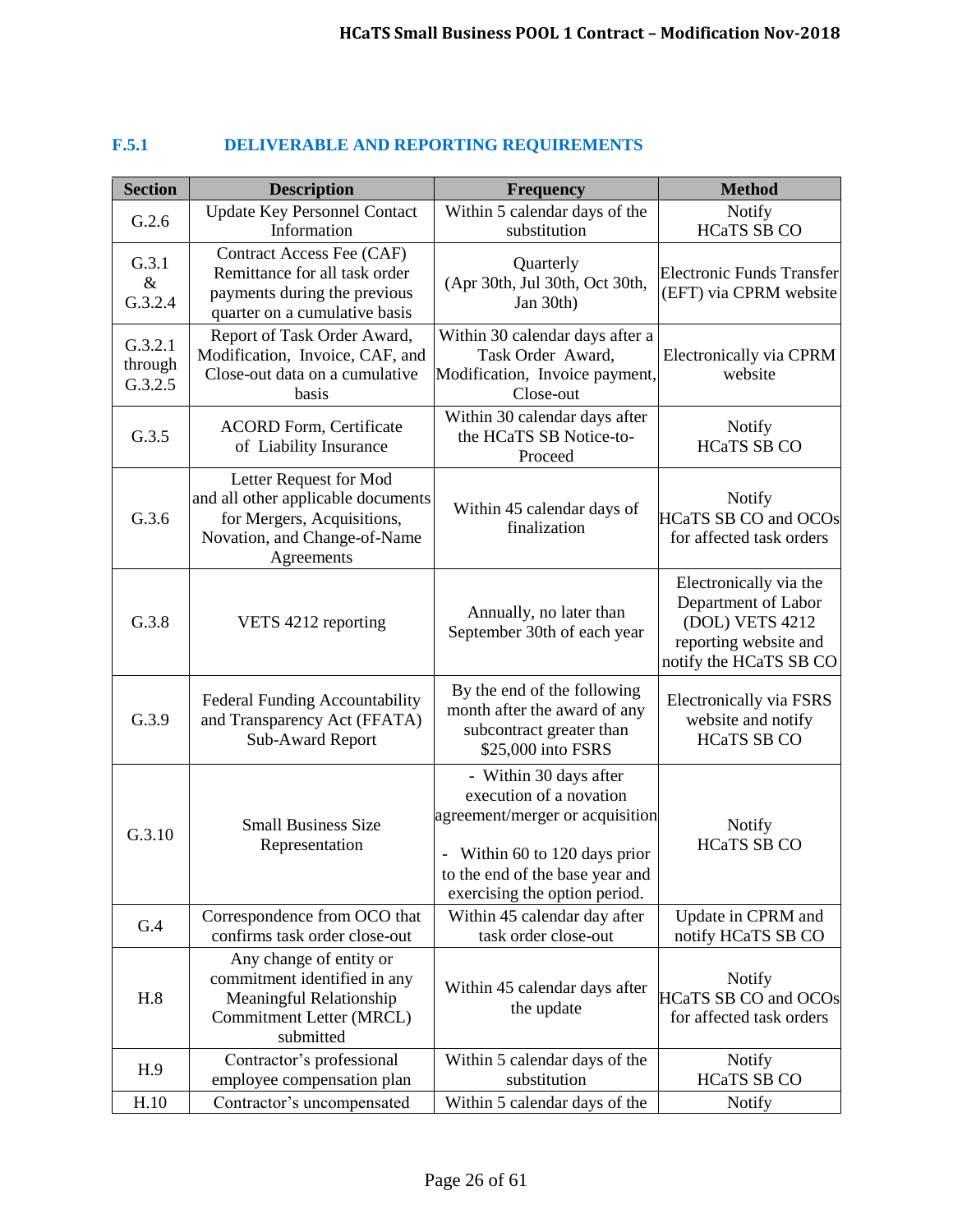| Н١<br>ume<br><b>DOIIC</b><br>.su<br>. .<br>. . |
|------------------------------------------------|
|------------------------------------------------|

# <span id="page-26-0"></span>**F.5.2 COMPLIANCE**

The following table contains compliances required, for HCaTS SB. Task order compliances will be specified in the task order solicitation. The HCaTS PMO does not waive its right to request other compliances in order to align HCaTS SB with new statutory or regulatory requirements. The HCaTS PMO will provide the Contractor with at least 90 calendar days' notice of these requirements.

| <b>Section</b>                | <b>Reference</b>                                                                                                | Compliance                                                                                                                                                                                                                 |
|-------------------------------|-----------------------------------------------------------------------------------------------------------------|----------------------------------------------------------------------------------------------------------------------------------------------------------------------------------------------------------------------------|
| G.2.6                         | <b>Contractor Key Personnel</b>                                                                                 | The Contractor shall maintain responsive and competent<br><b>Contractor Key Personnel</b>                                                                                                                                  |
| G.3.1<br>$\&$<br>G.3.2.4      | Contract Access Fee (CAF)<br>Remittance                                                                         | The Contractor shall submit timely and accurate CAF<br>Payments                                                                                                                                                            |
| G.3.2.1<br>through<br>G.3.2.5 | <b>Contract Payment Reporting</b><br>Module (CPRM)                                                              | The Contractor shall submit timely and accurate data in the<br><b>CPRM</b>                                                                                                                                                 |
| G.3.5                         | Insurance                                                                                                       | The Contractor shall submit timely and accurate<br>Certificate(s) of Liability Insurance and maintain adequate<br>insurance coverage at the HCaTS contract and task order<br>level FAR Subsection 28.307-2                 |
| G.3.6                         | Mergers, Acquisitions,<br>Novation, and Change-of-Name<br>Agreements                                            | The Contractor shall submit timely notice of Merger and<br>Acquisitions or contractual copies of Novation or Change-<br>of-Name Agreements                                                                                 |
| G.3.7                         | <b>Responsibility and Federal</b><br>Awardee Performance and<br><b>Integrity Information System</b><br>(FAPIIS) | The Contractor shall maintain accurate FAPIIS<br>information and sufficient financial resources and meet the<br>responsibility standards and qualifications set forth in FAR<br>Part 9                                     |
| G.3.8                         | VETS 4212 Reports                                                                                               | The Contractor shall report timely and accurate VETS<br>4212 Reports in the Department of Labor VETS 4212<br>website and send confirmation to the HCaTS SB CO                                                              |
| G.3.9                         | <b>FSRS</b> Reports                                                                                             | The Contractor shall report timely and accurate subaward<br>and executive compensation data regarding First-Tier<br>subawards in FSRS to meet the FFATA reporting<br>requirements and send confirmation to the HCaTS SB CO |
| G.3.10                        | <b>Post-Award Small Business</b><br>Program Re-Representation                                                   | The Contractor shall report timely and accurately its small<br>business program re-representation and updated sam.gov                                                                                                      |
| G.4                           | <b>HCaTS SB and Task Order</b><br>Close-Out                                                                     | The Contractor agrees to cooperate with the OCO to close<br>out task orders as soon as practical after expiration,<br>cancellation, or termination.                                                                        |
| H.6.1                         | Adequate<br><b>Accounting System</b>                                                                            | The Contractor maintains the adequate status of its<br>accounting system and notify HCaTS SB CO for any                                                                                                                    |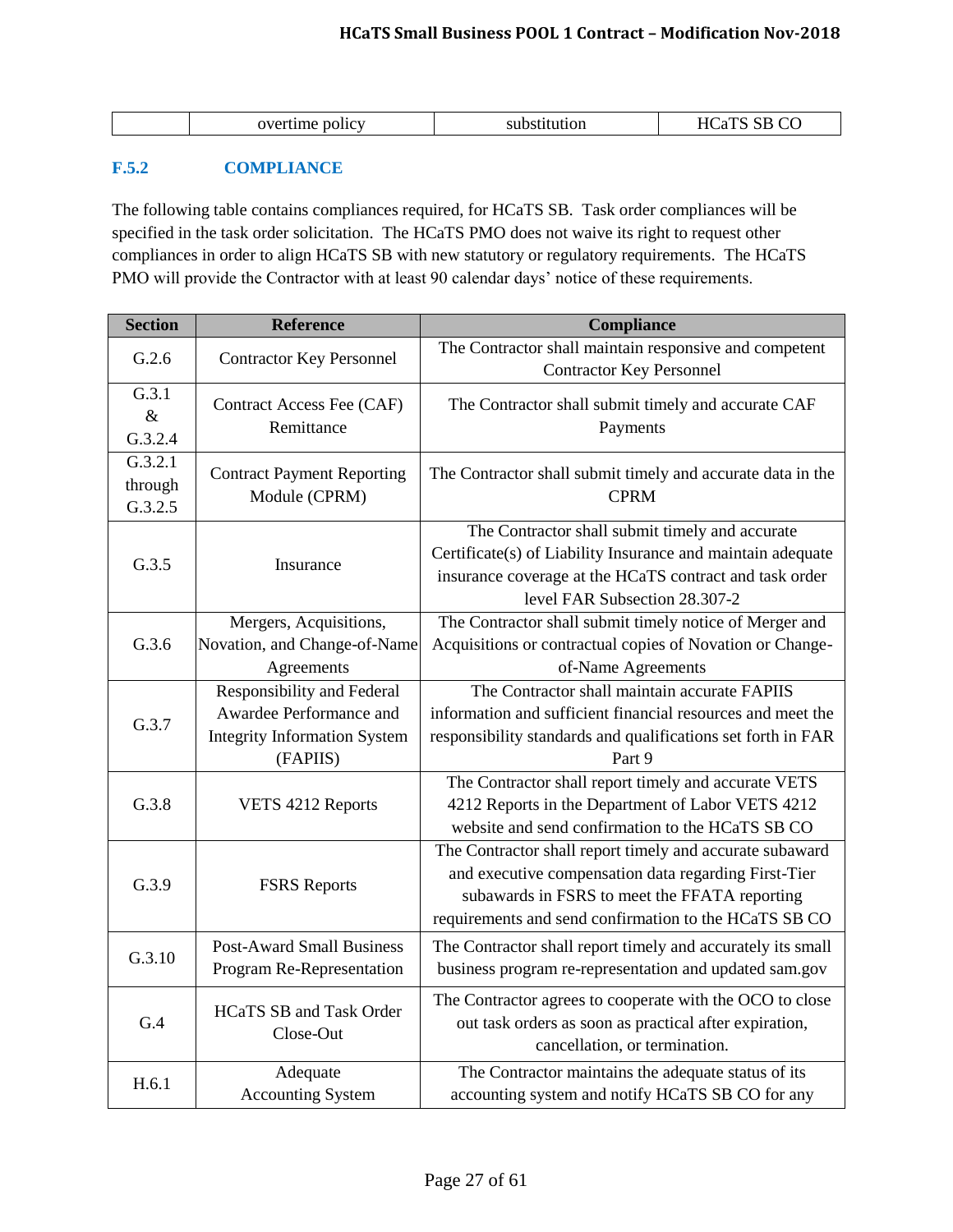|       |                                                                                                                                     | change                                                                                                                                                                                                                                                                                                                                                                                           |
|-------|-------------------------------------------------------------------------------------------------------------------------------------|--------------------------------------------------------------------------------------------------------------------------------------------------------------------------------------------------------------------------------------------------------------------------------------------------------------------------------------------------------------------------------------------------|
| H.6.2 | <b>Acceptable Estimating System</b>                                                                                                 | (Optional) The Contractor maintains the acceptable status<br>of its estimating system                                                                                                                                                                                                                                                                                                            |
| H.6.3 | <b>Approved Purchasing System</b>                                                                                                   | (Optional) The Contractor maintains the approved status of<br>its purchasing system                                                                                                                                                                                                                                                                                                              |
| H.6.4 | <b>Forward Pricing Rate</b><br>Agreements (FPRA), Forward<br>Pricing Rate Recommendations<br>(FPRR) and/or Audited Billing<br>Rates | (Optional) The Contractor maintains its FPRA, FPRR,<br>and/or Audited Billing Rates                                                                                                                                                                                                                                                                                                              |
| H.6.5 | <b>Earned Value Management</b><br>System (EVMS)                                                                                     | (Optional) The Contractor maintains its EVMS ANSI/EIA<br>Standard-748                                                                                                                                                                                                                                                                                                                            |
| H.6.6 | ISO 9001:2008/2015<br>Certification                                                                                                 | (Optional) The Contractor maintains its ISO<br>9001:2008/2015 Certification                                                                                                                                                                                                                                                                                                                      |
| H.6.7 | ISO/IEC 27001:2013<br>Certification                                                                                                 | (Optional) The Contractor maintains its ISO/IEC<br>27001:2013 Certification                                                                                                                                                                                                                                                                                                                      |
| H.8   | Meaningful Relationship<br>Commitment Letter (MRCL)                                                                                 | The Contractor shall honor the commitments contained in<br>all MRCLs                                                                                                                                                                                                                                                                                                                             |
| H.9   | Professional Employee<br><b>Compensation Plan</b>                                                                                   | The Contractor shall maintain its professional employee<br>compensation plan and submit any updates                                                                                                                                                                                                                                                                                              |
| H.10  | <b>Uncompensated Overtime</b><br>Policy                                                                                             | The Contractor shall maintain its uncompensated overtime<br>policy and submit any updates                                                                                                                                                                                                                                                                                                        |
| H.15  | Meetings                                                                                                                            | The Contractor Key Personnel shall attend and actively<br>participate in all meetings, including all PMR meetings                                                                                                                                                                                                                                                                                |
| H.17  | Contractor HCaTS SB Webpage                                                                                                         | The Contractor shall maintain an HCaTS SB webpage that<br>meets the minimum webpage requirements                                                                                                                                                                                                                                                                                                 |
| H.19  | Minimum Task Order Awards<br><b>or</b><br><b>Estimated Value</b>                                                                    | Starting from the date of the HCaTS SB Notice-to-<br>Proceed, the Contractor shall<br>attain a minimum of three task order awards or a total task<br>order estimated value of \$750,000.00 (total estimated value<br>of all task orders inclusive of all options) or show a good<br>faith effort in responding to competitive solicitations prior<br>to the exercise of Option I under HCaTS SB. |
| H.21  | <b>Ethics and Conduct</b>                                                                                                           | The Contractor shall adhere to the standards under Section<br>H.21                                                                                                                                                                                                                                                                                                                               |

# **(END OF SECTION F) PART I: THE SCHEDULE SECTION G: CONTRACT ADMINISTRATION DATA**

<span id="page-27-0"></span>**G.1 BACKGROUND**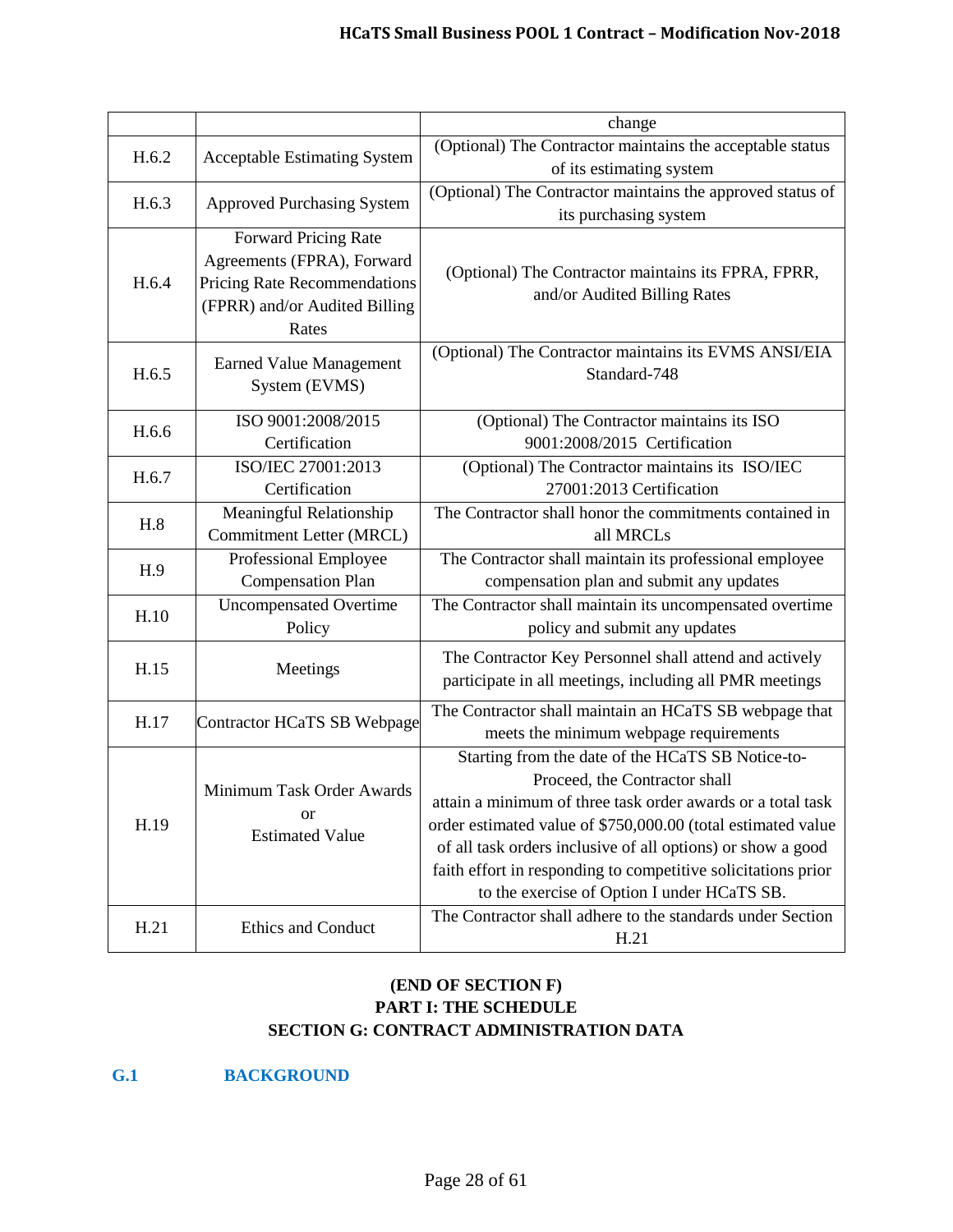This section provides roles, responsibilities, and contract administration requirements for the Human Capital and Training Solutions Small Business (HCaTS SB) contracts and each task order placed under HCaTS SB contracts. Terms and conditions and other requirements regarding contract administration may be designated by the Ordering Contracting Officer (OCO) at the task order level.

# <span id="page-28-0"></span>**G.2 ROLES AND RESPONSIBILITIES OF KEY PERSONNEL**

This section describes the roles and responsibilities of Government and Contractor personnel. The current point of contact information of Key Personnel for HCaTS SB will be maintained on the official HCaTS SB website at http://gsa.gov/hcats.

# <span id="page-28-1"></span>**G.2.1 PROGRAM MANAGER (PM)**

The HCaTS PM is a Government official who performs various programmatic functions for the overall success of HCaTS SB.

# <span id="page-28-2"></span>**G.2.2 CONTRACTING OFFICER (CO)**

The HCaTS SB CO is the sole and exclusive Government official with actual authority to administer and modify the terms and conditions of HCaTS SB contracts, monitor the Contractor's performance in the areas of contract compliance and contract administration, and assist the Contractor and OCO on matters related to the HCaTS SB terms and conditions. In addition, the HCaTS SB CO makes all final decisions pertaining to within scope determination requests.

The HCaTS SB CO may delegate routine administrative functions to an authorized HCaTS SB representative.

# <span id="page-28-3"></span>**G.2.3 OMBUDSMAN**

Subject to *GSAR 552.216-74*, GSA designates an Ombudsman for HCaTS SB.For the purposes of HCaTS SB, there are two primary duties of the Ombudsman: (1) To review complaints from Contractors and ensure that they are afforded a fair opportunity for consideration in the award of task orders consistent with the procedures of HCaTS SB, and (2) To review an HCaTS SB CO decision to place a Contractor in Dormant Status (see Sections H.25).

<span id="page-28-4"></span>**G.2.4 ORDERING CONTRACTING OFFICER (OCO)**

The OCOs are the authorized user and exclusive Government official with actual authority to solicit, award, administer, and/or modify a task order under HCaTS SB contracts. In order to qualify as an authorized user, a duly warranted Contracting Officer of the Federal government, as defined in FAR Section 2.101, or an eligible user as prescribed in GSA Order ADM 4800.2H, Eligibility to Use GSA Sources of Supply and Services, shall attend a HCaTS Delegation of Procurement Authority (DPA) training and receive a HCaTS DPA certificate signed by HCaTS SB CO.

The OCO is encouraged to contact the HCaTS SB CO or HCaTS PM for any HCaTS SB-related assistance including, but not limited to, the following: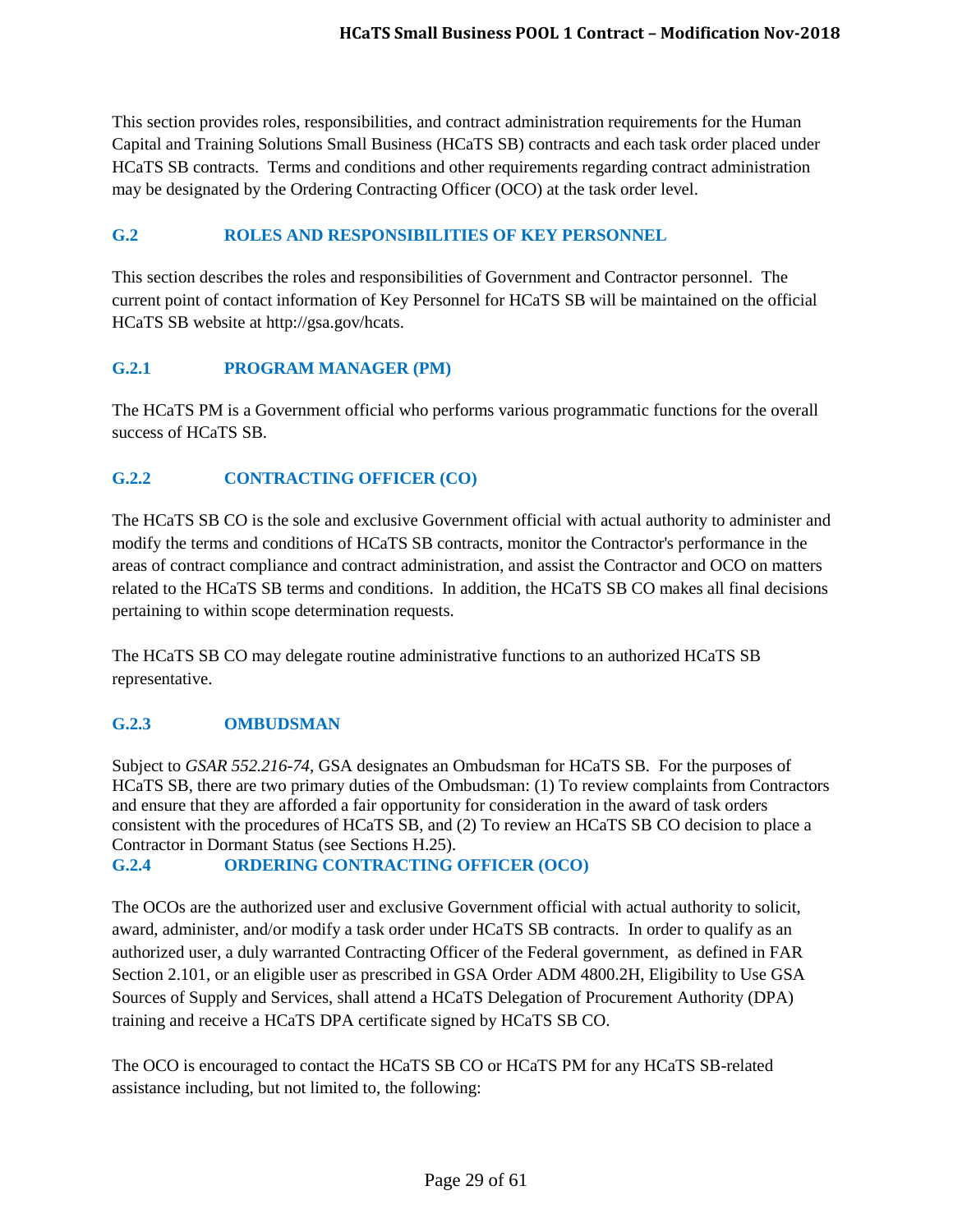- 1. Training on HCaTS SB and ordering procedures, and
- 2. Task order scope compliance under HCaTS SB, and
- 3. Task order solicitation development, and
- 4. Assistance on disputes, claims, or protests under HCaTS SB, and
- 5. Contractor performance under HCaTS SB.

The OCO's duties include, but are not limited to:

- 1. Requesting and receiving a DPA prior to soliciting and awarding a task order under HCaTS SB, and
- 2. Complying with the terms and conditions of HCaTS SB (see Section H.3), and
- 3. Complying with the procedures outlined in FAR Subpart 19.4, and
- 4. Complying with the ordering procedures outlined in FAR Section 16.505, and other agencyspecific regulatory supplements, and
- 5. Issuing task order solicitations under the proper NAICS Code and corresponding HCaTS SB Contract Number (see Section H.4), and
- 6. Allowing a reasonable time for fair opportunity proposal submission, and
- 7. Resolving any performance issues, disputes, claims or protests at the task order level, and
- 8. Responding to all Freedom of Information Act (FOIA) requests at the task order level, and
- 9. Entering task order performance evaluation in the Contractor Performance Assessment Reporting System (CPARS) or alternative past performance assessment reporting system mandated by Federal agencies that do not require the use of CPARS, and
- 10. Closing out task orders in a timely manner.

#### <span id="page-29-0"></span>**G.2.5 CONTRACTING OFFICER'S REPRESENTATIVE (COR)**

The HCaTS SB CO and OCOs for each task order may designate a COR(s) to perform specific administrative or technical functions.

The specific rights and responsibilities of the COR for each contract and task order shall be described in writing, with copies furnished to the Contractor as prescribed in FAR Paragraph 1.602-2(d). A COR has no actual, apparent, or implied authority to make any commitments or changes that affect price, quality, quantity, delivery, or other terms and conditions of the contract nor in any way direct the contractor or its subcontractors to operate in conflict with the contract terms and conditions.

#### <span id="page-29-1"></span>**G.2.6 CONTRACTOR KEY PERSONNEL**

The Contractor shall assign a Corporate HCaTS SB Program Manager (CHPM) and Corporate HCaTS SB Contract Manager (CHCM) as Contractor Key Personnel to represent the Contractor as primary points-of-contact to resolve issues, perform administrative duties, and other functions that may arise relating to HCaTS SB contracts and task orders solicited and awarded under HCaTS SB contracts.

Additional Contractor Key Personnel requirements may be designated by the OCO at the task order level.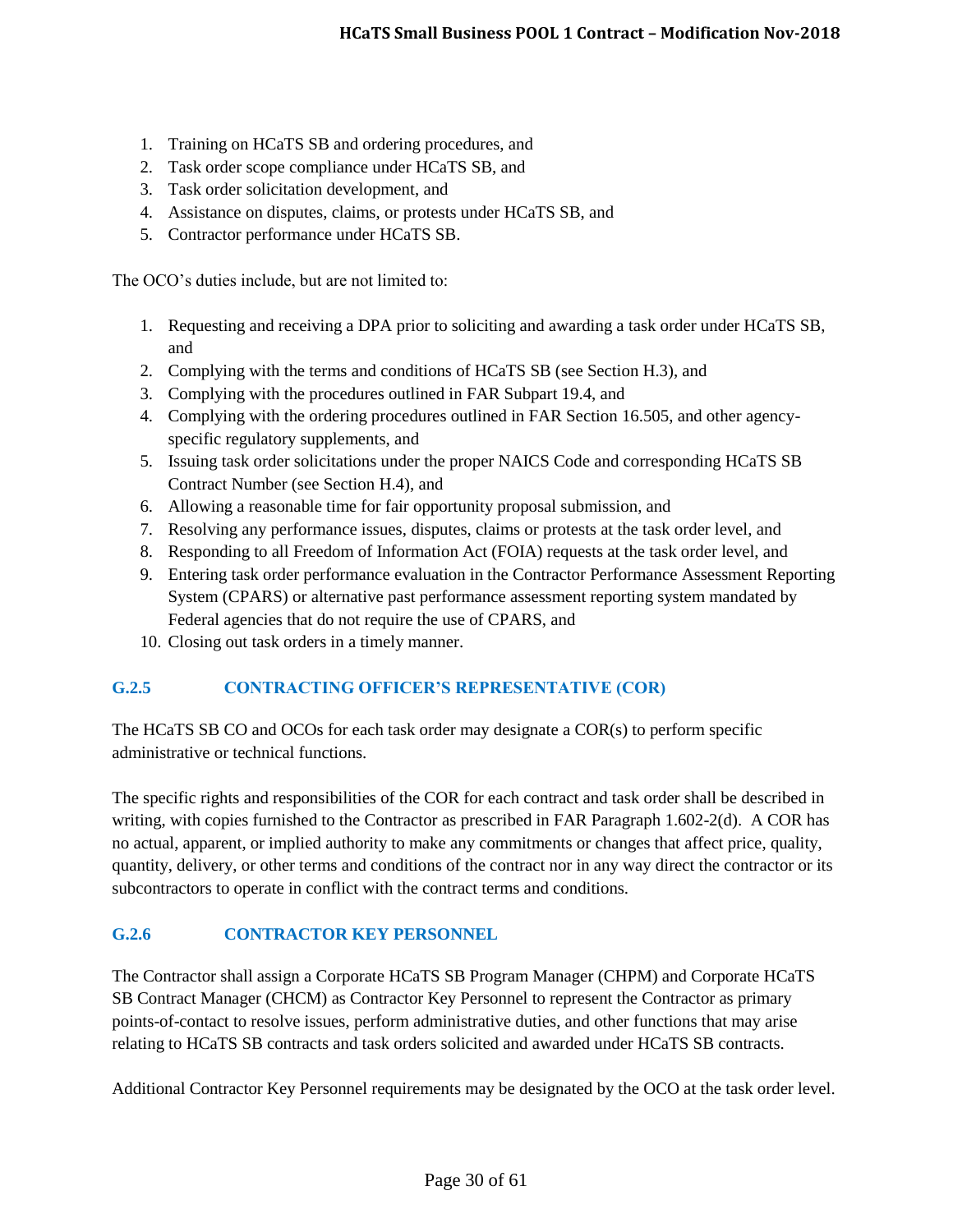There are no minimum qualification requirements established for Contractor Key Personnel. Additionally, Contractor Key Personnel do not have to be full-time positions; however, the Contractor Key Personnel are expected to be fully proficient in the performance of their duties.

The Contractor shall ensure that the HCaTS SB CO has current point-of-contact information for both the CHPM and CHCM. The Contractor Key Personnel are considered essential to HCaTS SB. Upon removing and replacing any Contractor Key Personnel, the Contractor shall notify the HCaTS SB CO within 15 business days.

All costs associated with Contractor Key Personnel duties shall be handled in accordance with the Contractor's standard accounting practices; however, no costs for Contractor Key Personnel shall be billed to the HCaTS Program Management Office (HCaTS PMO).

Failure of Contractor Key Personnel to effectively and efficiently perform their duties will be construed as conduct detrimental to contract performance and may result in activation of Dormant Status (see Sections H.25).

# <span id="page-30-0"></span>**G.2.6.1 CORPORATE HCATS SB PROGRAM MANAGER (CHPM)**

The Contractor's corporate management structure shall guarantee senior, high-level, program management of HCaTS SB, including a CHPM to represent the company in all HCaTS SB programrelated matters.

The CHPM duties include, but are not limited to:

- 1. Advising and assisting current and potential HCaTS SB customers regarding the technical scope of HCaTS SB and the overall attributes of HCaTS SB, and
- 2. Promoting customer use of HCaTS SB, and
- 3. Being ultimately responsible for ensuring that all reporting information required under HCaTS SB is provided accurately, thoroughly and timely, and
- 4. Being ultimately responsible for all performance issues related to their HCaTS SB contract and task orders awarded under their HCaTS SB contract, and
- 5. Attending all HCaTS SB Program Management Review (PMR) meetings and other HCaTS SB meetings as scheduled.

# <span id="page-30-1"></span>**G.2.6.2 CORPORATE HCATS SB CONTRACT MANAGER (CHCM)**

The Contractor's corporate management structure shall guarantee senior, high-level, program management of HCaTS SB, including a CHCM to represent the company in all HCaTS SB contractrelated matters.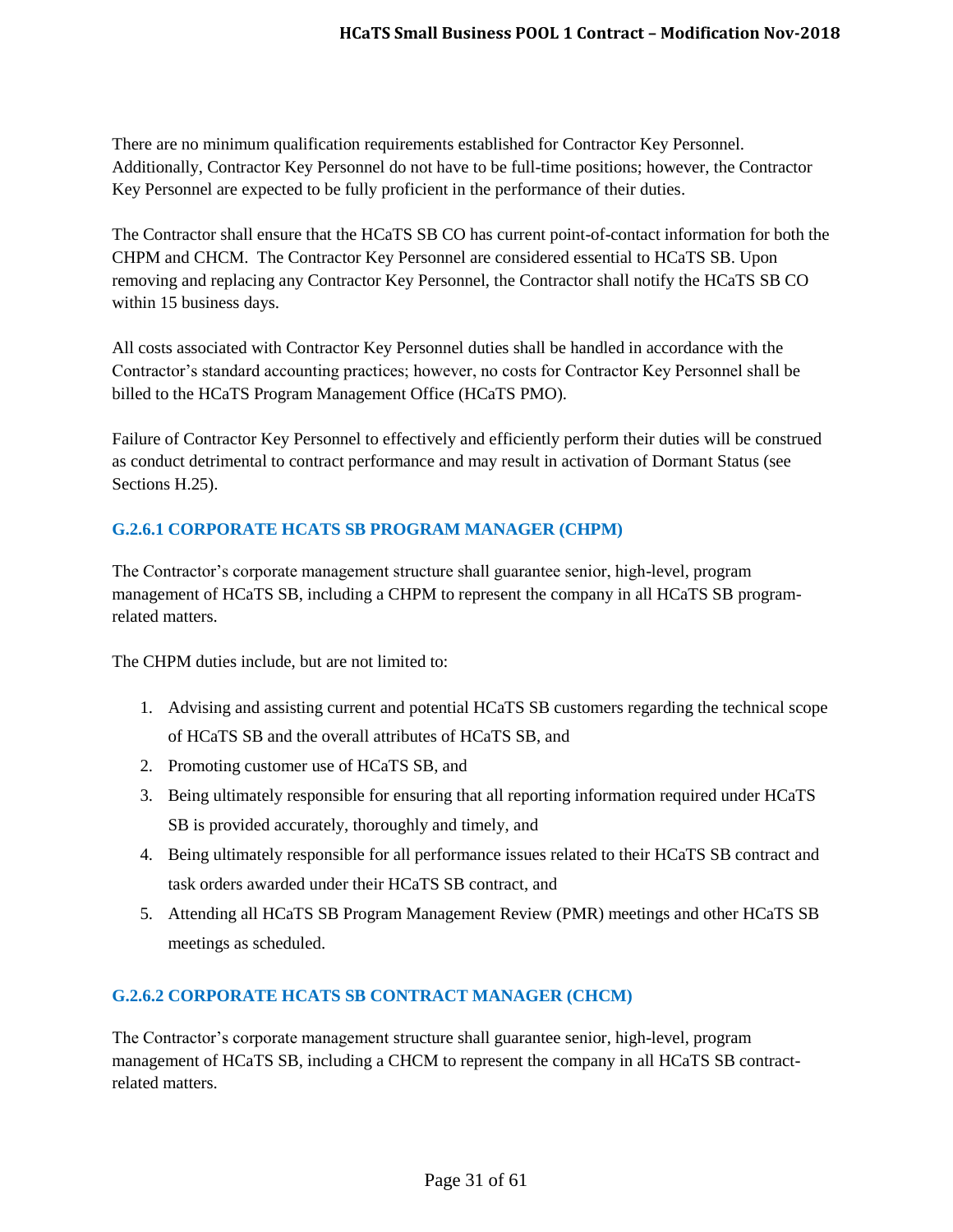The CHCM duties include, but are not limited to:

- 1. Verifying that the OCO soliciting or awarding a task order solicitation under HCaTS SB has an HCaTS SB DPA. Verification can be provided by the HCaTS SB CO, HCaTS PM, or duly authorized representative, and
- 2. Ensuring the company's task order awards under their HCaTS SB contract are contractually in compliance with HCaTS SB (see Section H.3 {Ordering Procedures}), and
- 3. Ensuring all data within the Contract Payment Reporting Module (CPRM) is current, accurate, and complete (see Section G.3.2), and
- 4. Ensuring contract administrative functions and meeting all the performance reporting and compliance standards listed under Section F.5 (Performance Standards), are maintained, and
- 5. Being ultimately responsible for ensuring that all contractual agreements, including modifications, are negotiated and put in place expeditiously, and
- 6. Being ultimately responsible for ensuring that all task order invoicing is accurate and timely, and
- 7. Attending all HCaTS SB Program Management Review (PMR) meetings and other HCaTS SB meetings as scheduled.

# <span id="page-31-0"></span>**G.3 CONTRACTOR ADMINISTRATION REQUIREMENTS**

The following sections describe the administration requirements for HCaTS SB contracts and task orders awarded under HCaTS SB contracts. The CHCM shall be the primary point-of-contact for these requirements.

Failure to meet administrative requirements may result in activation of Dormant Status (see Sections H.25).

# <span id="page-31-1"></span>**G.3.1 CONTRACT ACCESS FEE (CAF)**

As of 1 August 2018, the CAF rate for HCaTS Task Orders is 0.75% fixed-fee. Visit HCaTS website [\(www.gsa.gov/hcats\)](http://www.gsa.gov/hcats) for CAF updates and exceptions or agency specific CAF rate agreement, if any.

**NOTE:** For task orders awarded before 1 August 2018, the CAF rate remains 2% fixed fee; however, the OCOs must change the CAF from 2% to 0.75% at the time of the next option year that will be exercised on or after 1 August 2018. If the task order will not be exercised on or after 1 August 2018, the CAF remains as 2% until the completion of the current period of performance.

The OCOs and Contractors must use the following criteria for CAF:

- 1. CAF remittance calculated as: Total Paid Invoice (minus the CAF CLIN) multiplied by the CAF Percentage.
- 2. The task order solicitations shall have a separate and distinct CLIN for CAF for the base year and each option period. In response to all task order solicitations, regardless of contract type, the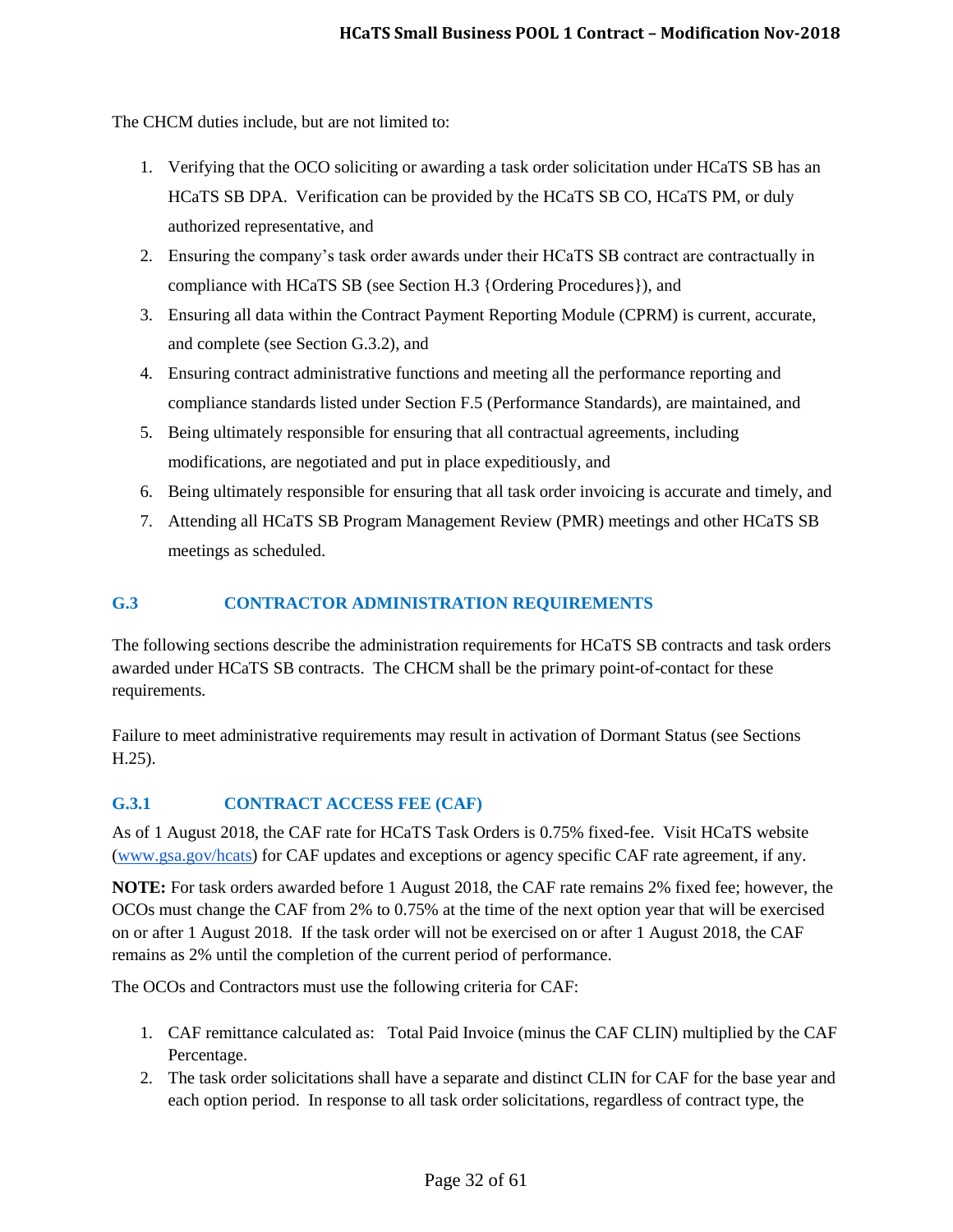Contractor shall always propose a CAF rate based on the total fixed-price or total estimated costs, including options.

3. If the customer organization has a CAF Memorandum of Understanding (CAF MOU) agreement in place with the HCaTS PMO, the CAF rate on the MOU must be used.

NOTE: See Section G.3.2.4 for CAF remittance instructions.

#### <span id="page-32-0"></span>**G.3.2 CONTRACT PAYMENT REPORTING MODULE (CPRM)**

The specific system for all task order award, modification, invoice, and CAF payment data will be electronically through the CPRM located within GSA's Enterprise Data Warehouse (EDW).

## <span id="page-32-1"></span>**G.3.2.1 TASK ORDER AWARD DATA**

The Contractor shall report all task order award data within 30 calendar days of award into the CPRM; at the minimum all task order award data shall include the following:

- 1. HCaTS SB Contract Number
- 2. Task Order Number (not the Solicitation Number)
- 3. Task Order Description
- 4. Functional Area (Pool 1 or Pool 2)
- 5. Predominant Order NAICS Code
- 6. Predominant Contract Type
- 7. Issued using GSA Assisted services (Yes or No)
- 8. Initial Period of Performance (Base Year period of performance)
- 9. Estimated Completion Date (end date after all option years exercised)
- 10. Award Date
- 11. Initial Obligated/Funded Amount (obligated amount for the base year)
- 12. Total Obligated/Funded Amount (total obligated dollar amount)
- 13. Total Estimated Value (total contract value including all option years)
- 14. Ordering Contracting Officer (Name and Email Address of OCO that signed the TO award)
- 15. Issuing Agency
- 16. Issuing Bureau
- 17. Receiving Agency (the customer)
- 18. Receiving Bureau
- 19 Location
- 20. Place of Performance (enter the primary place of performance)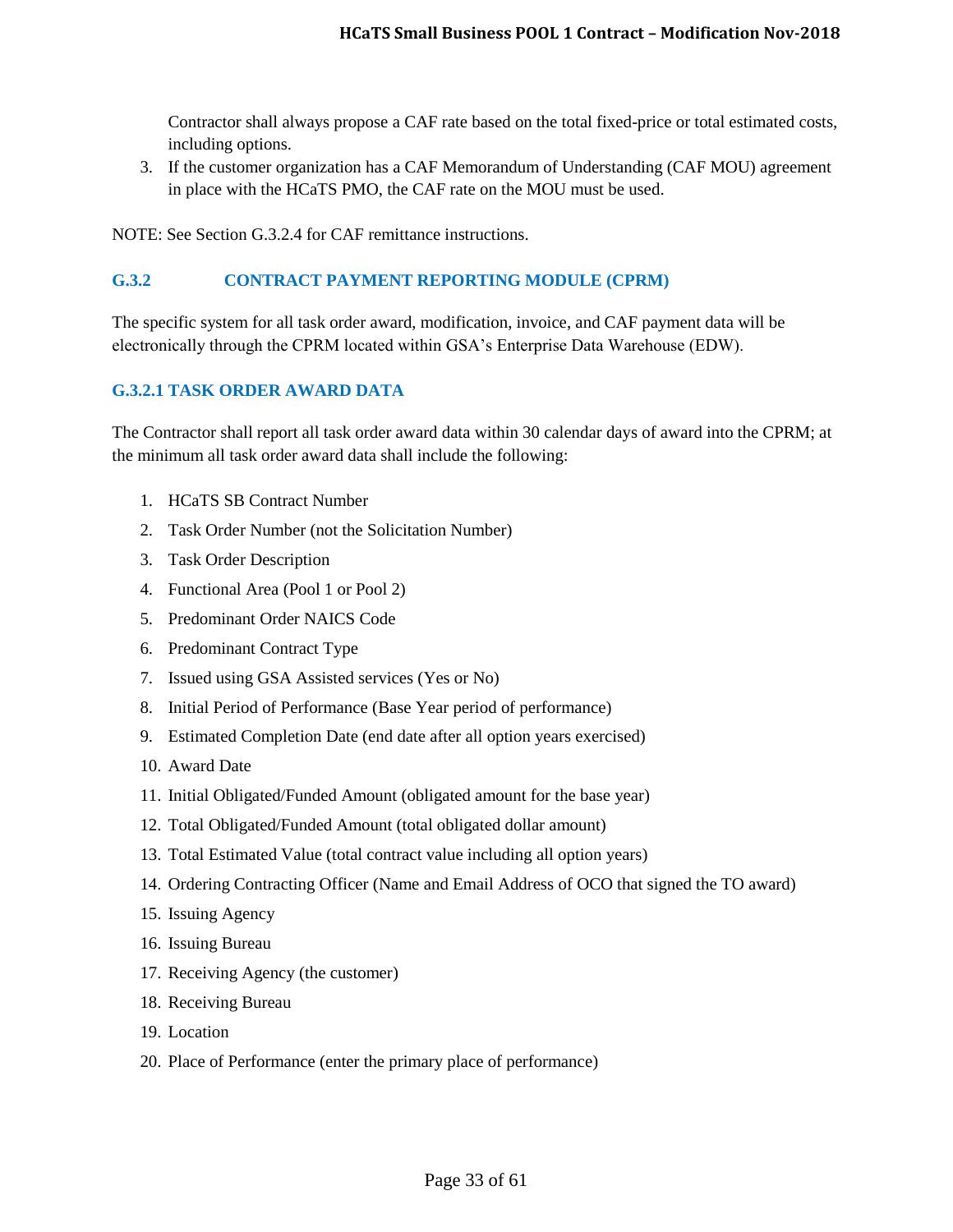- 21. Attachment (attach an electronic copy of the complete task order Award documents that includes Statement of Work (SOW)/Statement of Objectives (SOO), or Performance Work Statement (PWS))
- 22. Add Line Item (enter the information for each Contract Line Item Numbers (CLINs) of the task order. If the task order does not have a CLIN, input CLIN Number 9999 as a single CLIN for all billing)
- 23. Based on the contract type, enter the additional information stated in Section G.3.2.1.1, G.3.2.1.2, or G.3.2.1.3.

# <span id="page-33-0"></span>**G.3.2.1.1 FIXED PRICE AWARD DATA**

In addition to the data required under Section G.3.2.1 (Task Order Award Data), all Fixed Price award data shall also include:

- 1. Initial obligated/funded amount, and
- 2. Total Firm-Fixed Price, including the base and all option periods by CLIN Number, and
- 3. Initial Maximum Incentive or Award Fee, if applicable.

# <span id="page-33-1"></span>**G.3.2.1.2 COST REIMBURSEMENT AWARD DATA**

In addition to the data required under Section G.3.2.1 (Task Order Award Data), all Cost Reimbursement award data shall also include:

- 1. Initial obligated/funded amount, and
- 2. Total estimated cost, including the base and all option periods by CLIN Number, and
- 3. Fixed Fee, if applicable, and
- 4. Initial Incentive or Award Fee, if applicable.

# <span id="page-33-2"></span>**G.3.2.1.3 TIME-AND-MATERIALS (T&M) AND LABOR-HOUR (L-H) AWARD DATA**

In addition to the data required under Section G.3.2.1 (Task Order Award Data), all T&M and L-H award data shall also include:

- 1. Initial obligated/funded amount, and
- 2. Total task order ceiling, including the base and all option periods by CLIN Number, and
- 3. Awarded labor categories and SOC numbers, and
- 4. The loaded hourly labor rate and hours by each corresponding HCaTS SB labor category, for the base and all option periods, and
- 5. The loaded hourly labor rate and hours by each Specialized Professional Services Labor, Service Contract Act Labor, or OCONUS Labor, including a title and description of the labor category, if applicable, for the base and all option periods.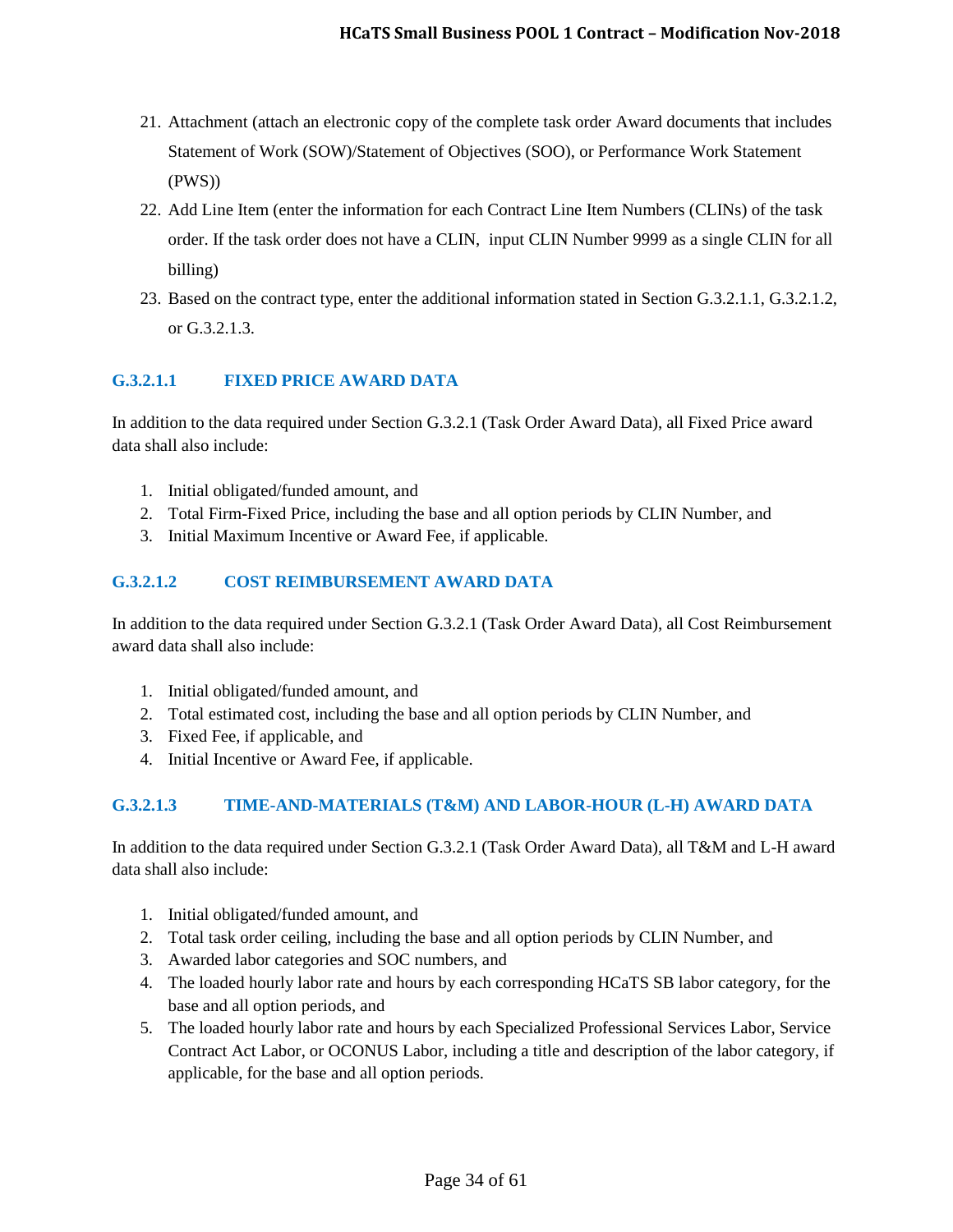#### <span id="page-34-0"></span>**G.3.2.2 TASK ORDER MODIFICATION DATA**

The Contractor shall report all task order modification data within 30 calendar days of receiving a signed copy of the modification, excluding modifications issued through GSA's EDW. Modification data issued through GSA's EDW will automatically populate into the CPRM.

Modification data shall include:

- 1. HCaTS SB Contract Number, and
- 2. Task Order Number (not the Solicitation Number), and
- 3. Modification Number, and
- 4. Modification Description (e.g., Incremental Funding, Exercise Option, Change Order), and
- 5. OCO Point of Contact (Name, Phone Number, Email Address), and
- 6. Modification Ordering Period (do not change the initial start date of the task order), and
- 7. Modification Date, and
- 8. Modification obligated/funded amount allocated to the applicable CLINs, and
- 9. An electronic copy of the complete modification awarded by an OCO.

#### <span id="page-34-1"></span>**G.3.2.3 INVOICE DATA**

The Contractor shall report invoice data from each paid invoice within 30 calendar days after the end of the reporting quarter, including the invoice data on task orders issued through GSA's EDW. If no invoice data was received during a required reporting period for a specific task order, the Contractor shall report in the "Zero Invoice Data" screen located in the CPRM system for that particular task order.

Regardless of contract type, the Contractor shall report the following:

- 1. HCaTS SB Contract Number, and
- 2. Task Order Number (not the Solicitation Number), and
- 3. Contractor Invoice Number, and
- 4. Date Invoice Paid, and
- 5. Amount of invoice that was subcontracted, and
- 6. Amount of invoice that was subcontracted to a small business, and
- 7. For each contract type, the Contractor shall report as follows:
	- a. Fixed Price task orders: Total Amount Paid (Lump Sum) by CLIN, and
	- b. T&M or L-H type task orders: Total Amount Paid (Lump Sum) by CLIN, and
	- c. Cost-Reimbursement task orders: Labor Categories, SOC Number, and Direct Labor Rate for each Task Order Labor Category.

#### <span id="page-34-2"></span>**G.3.2.4 CONTRACT ACCESS FEE (CAF) PAYMENT DATA**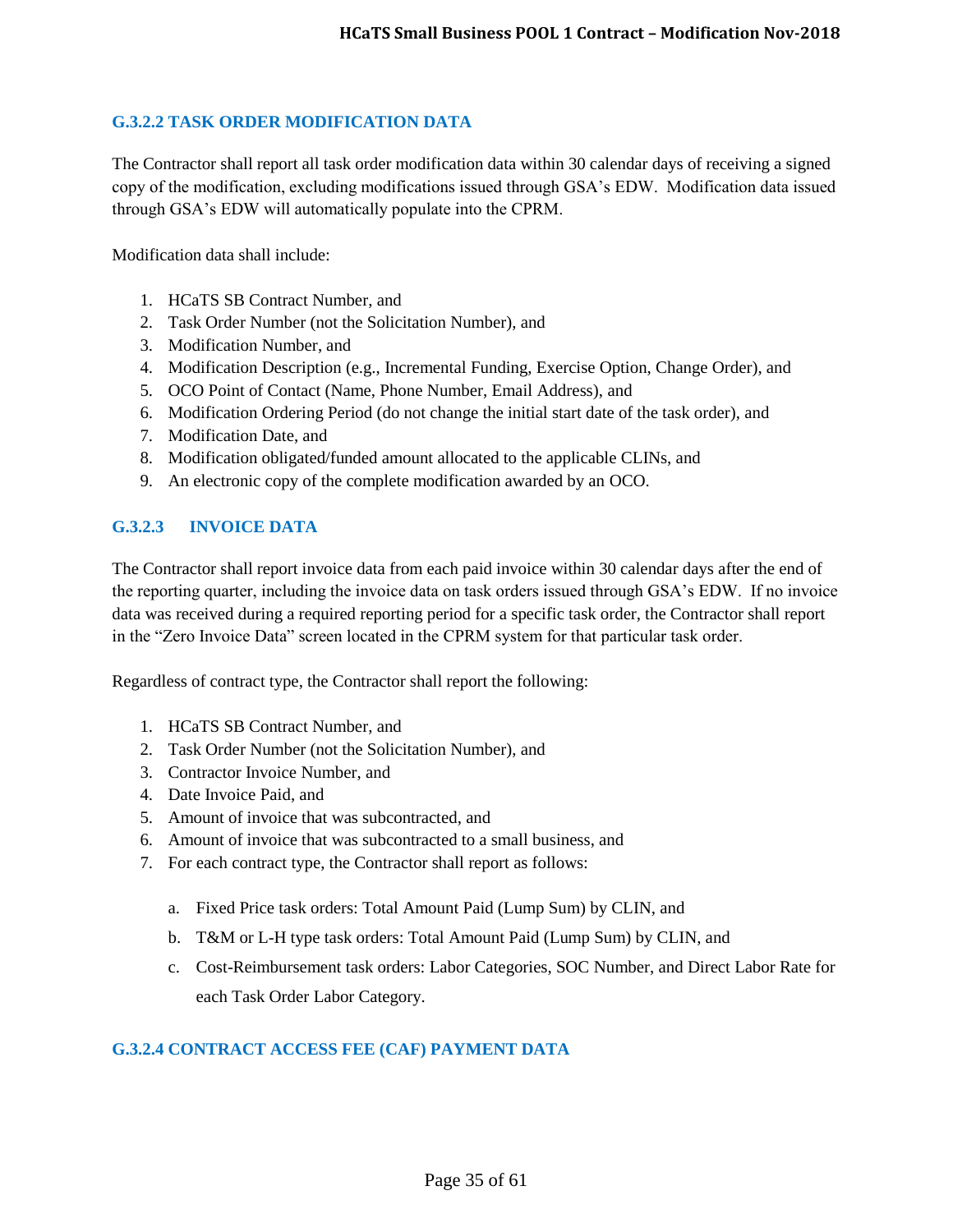The Contractor shall remit the CAF in U.S. dollars to the HCaTS PMO within 30 calendar days after the end of each calendar quarter for all invoice payments received during that calendar quarter as follows:

| <b>CALENDAR QUARTERS</b>                        | <b>CAF DUE DATE</b>      |
|-------------------------------------------------|--------------------------|
| $1st$ Quarter (January 1-March 31)              | April $30th$             |
| $2nd$ Quarter (April 1-June 30)                 | July $30th$              |
| 3 <sup>rd</sup> Quarter (July 1-September 30)   | October 30 <sup>th</sup> |
| 4 <sup>th</sup> Quarter (October 1-December 31) | January 30 <sup>th</sup> |

Where the CAF for multiple invoice payments (on one or more task orders) is due, the Contractor may consolidate the CAF owed into one payment, including the consolidation of the CAF across all awarded Pools.

Failure to remit the full amount of the CAF within 30 calendar days after the end of the applicable reporting period constitutes a contract debt to the United States Government under the terms of FAR Subpart 32.6. In addition, the Government may exercise all rights under the Debt Collection Improvement Act of 1996, including withholding or off-setting payments and interest on the debt.

The Contractor's failure to accurately and timely remit the CAF is sufficient cause for the HCaTS PMO to place the contractor in Dormant Status (see Section H.25).

CAF Payment Data shall include:

- 1. Trace Number, and
- 2. Total Remitted Amount, and
- 3. Remit Date, and
- 4. Amount applied to each Task Order Number (for the reported payment).

Contractors are encouraged to submit CAF payments via <https://pay.gov/public/home>.

# <span id="page-35-0"></span>**G.3.2.5 CLOSEOUT DATA**

The Contractor shall submit task order close-out data quarterly following the expiration of a task order. This shall be accomplished for each and every task order.

This data shall include:

- 1. Final Task Order Dollar Value, and
- 2. Cumulative Invoiced Amount, and
- 3. Total CAF Amount Paid, and
- 4. CAF Balance Owed, and
- 5. Final Invoice Paid (Y/N), and
- 6. Release of Claims Date, and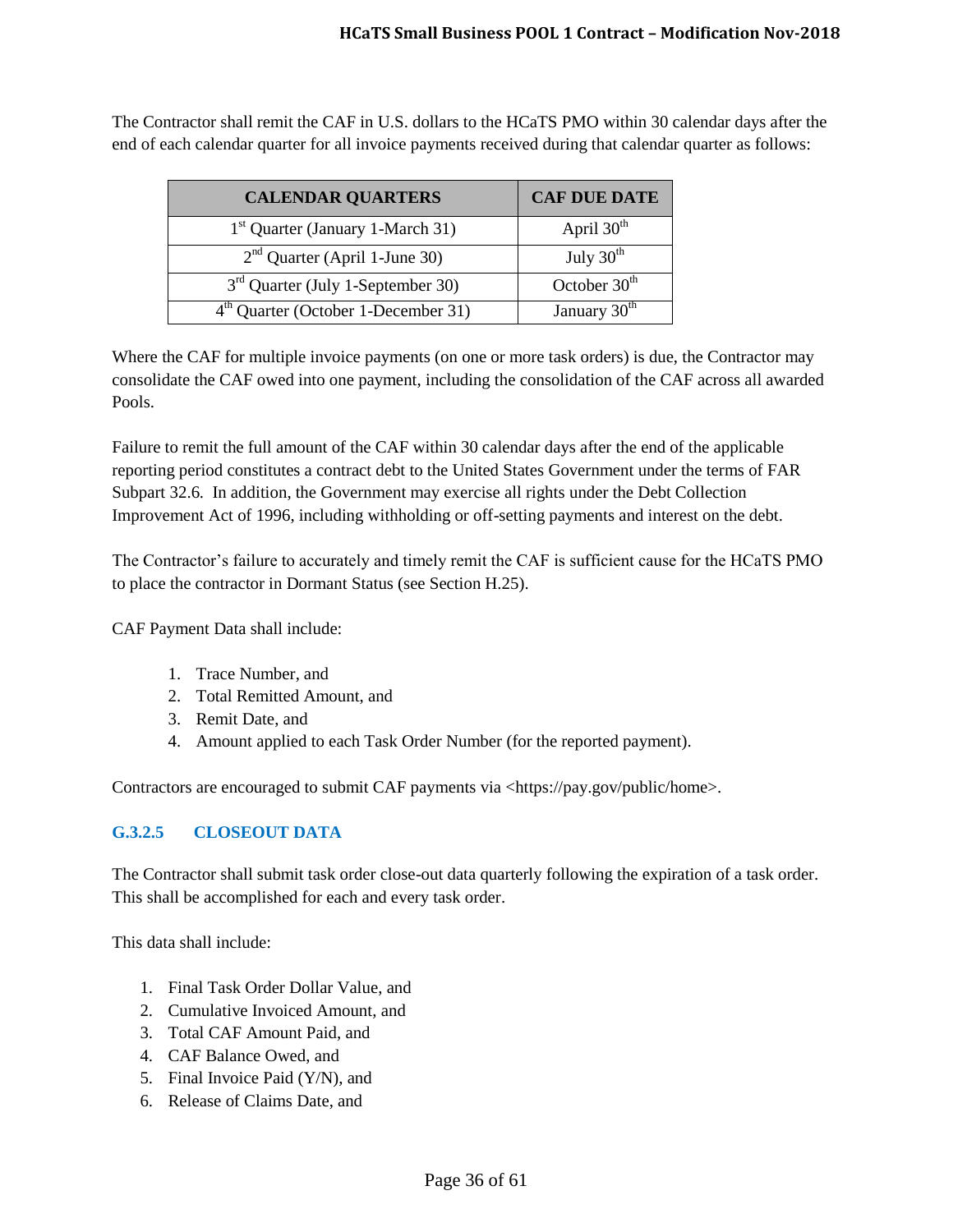7. Pending Actions Preventing Close-out.

# <span id="page-36-0"></span>**G.3.3 RESERVED.**

#### <span id="page-36-1"></span>**G.3.4 CONTRACTOR PERFORMANCE ASSESSMENT REPORTING SYSTEM (CPARS)**

Past performance information is relevant information, for future source selection purposes, regarding a Contractor's actions under previously awarded contracts. It includes, for example, the Contractor's record of conforming to contract requirements and to standards of good workmanship, record of forecasting and controlling costs, adherence to contract schedules, including the administrative aspects of performance, history of reasonable and cooperative behavior and commitment to customer satisfaction, reporting into required databases, record of integrity and business ethics, and business-like concern for the interest of the customer.

The HCaTS PMO requires use of the CPARS modules as the secure, confidential, information management tool to facilitate the performance evaluation process for both HCaTS SB contracts and task orders awarded under HCaTS SB contracts. However, if a Federal agency requires an alternative past performance assessment reporting system for a specific task order(s) other than CPARS, the alternative reporting system takes precedence over CPARS.

The CHCM shall serve as a primary point-of-contact, who will be authorized access to the evaluation for review and comment for HCaTS SB contracts and task orders awarded under HCaTS SB contracts. The CHCM shall respond promptly to past performance evaluations as documented by the OCO at the task order level and the HCaTS SB CO for HCaTS SB.

In addition, the CHCM shall be required to identify an alternate contact that will be responsible for notifying the HCaTS SB CO in the event the primary contact is unavailable to process evaluations within the required 30-day time frame.

#### <span id="page-36-2"></span>**G.3.4.1 HCATS SB CPARS**

The HCaTS SB CO will evaluate interim Contractor performance on an annual basis and final Contractor performance upon contract completion using the process and criteria in CPARS.

Evaluations of Contractor performance will be provided to the Contractor as soon as practicable after completion of the evaluation. Contractors will be given a minimum of 30 calendar days to submit comments, rebutting statements, or additional information.

Copies of the evaluations, Contractor responses, and review comments, if any, will be retained as part of the contract file, and may be used by Federal agencies to support future award decisions.

#### <span id="page-36-3"></span>**G.3.4.2 TASK ORDER CPARS**

The HCaTS SB CO does not administer or evaluate task order performance. It is the sole responsibility of OCOs to evaluate each task order exceeding the micro-purchase threshold under HCaTS SB using the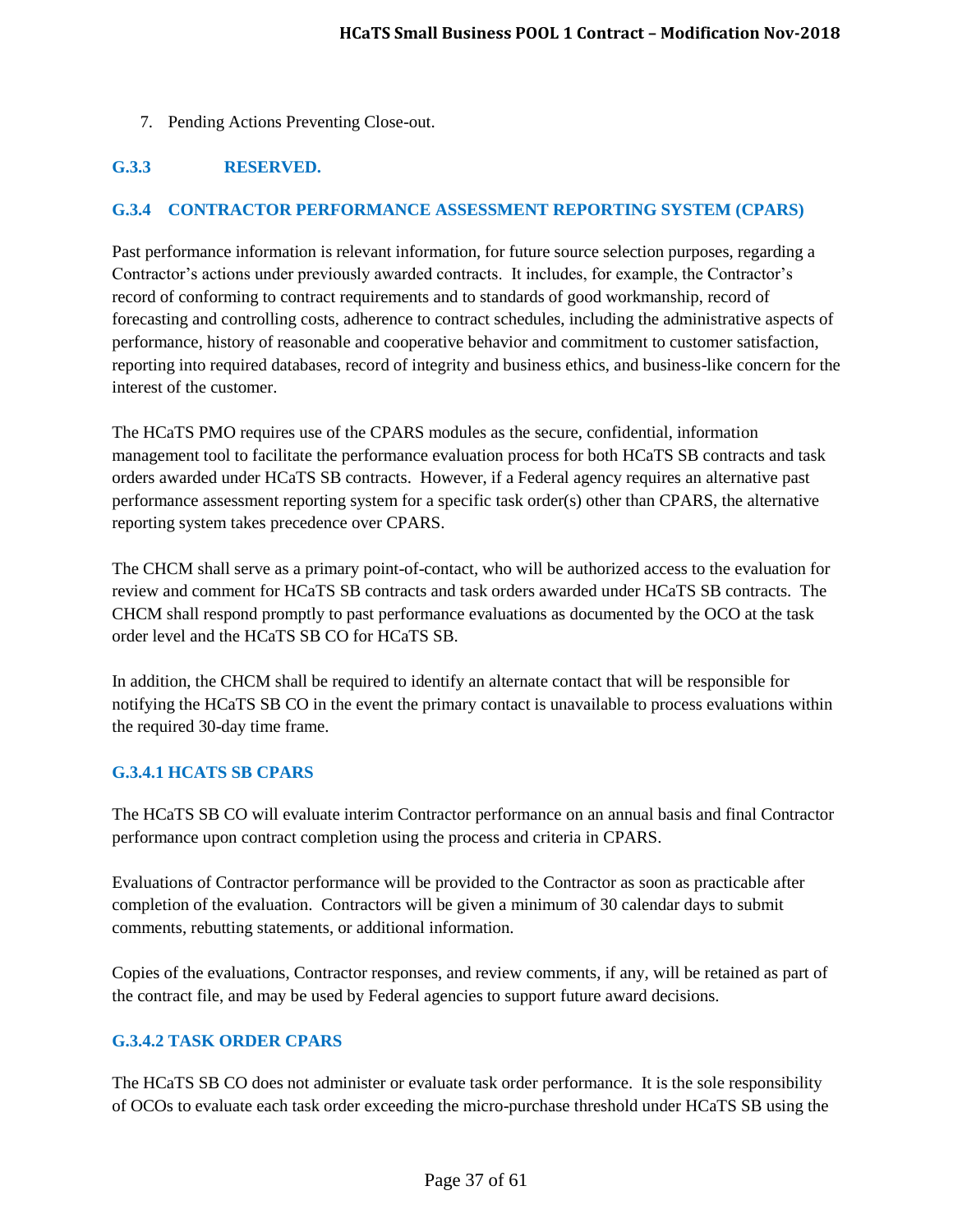process and criteria in CPARS or an alternative past performance assessment reporting system. OCOs shall use CPARS for task orders awarded under HCaTS SB unless otherwise mandated by their Federal agency to utilize past performance systems other than CPARS.

At a minimum, the OCO shall be responsible for evaluating final Contractor performance upon task order completion.

## <span id="page-37-0"></span>**G.3.5 INSURANCE**

The insurance coverage specified in FAR Subsection 28.307-2 is the minimum insurance requirement for HCaTS SB. Insurance coverage applies to the HCaTS SB Program as a whole (i.e., this requirement is cumulative across all Pools the Contractor has been awarded an HCaTS SB contract under). The OCO may require additional insurance coverage or higher limits specific to a task order awarded under an HCaTS SB contract.

# <span id="page-37-1"></span>**G.3.6 MERGERS, ACQUISITIONS, NOVATIONS AND CHANGE-OF-NAME AGREEMENTS**

If a Contractor merges, is acquired or recognizes a successor in interest to Government contracts when Contractor assets are transferred; or, recognizes a change in a Contractor's name; or, executes novation agreements and change-of-name agreements by a CO other than the HCaTS SB CO, the Contractor shall notify the HCaTS SB CO and provide a copy of the novation or other agreement that changes the status of the Contractor. This notification, if applicable, applies once, sent to the HCaTS SB CO, and not for each HCaTS SB contract.

#### <span id="page-37-2"></span>**G.3.7 RESPONSIBILITY AND FEDERAL AWARDEE PERFORMANCE AND INTEGRITY INFORMATION SYSTEM (FAPIIS)**

The Contractor shall maintain sufficient resources and meet the responsibility standards and Contractor qualifications set forth in FAR Part 9 to continue performance under HCaTS SB.

Subject to FAR 52.209-9, the Contractor shall update the information in FAPIIS on a semi-annual basis, throughout the term of HCaTS SB.

# <span id="page-37-3"></span>**G.3.8 VETS-4212 REPORTS**

Subject to FAR Subpart 22.13, FAR 52.222-37 and the Vietnam Era Veterans' Readjustment Assistance Act of 1972 (VEVRAA), Contractors and Subcontractors shall report annually to the Department of Labor the number of employees in their workforces and any new hires, by job category and hiring location, who are qualified covered veterans during the reporting period.

Contractors shall submit a VETS-4212 report annually to the DOL VETS-4212 website and provide confirmation to the HCaTS SB CO, even if the Contractor has no covered veterans or new employees to report during the reporting period. This report applies to the HCaTS SB Program as a whole, sent to the DOL VETS-4212 website and HCaTS SB CO, and not for each HCaTS SB contract.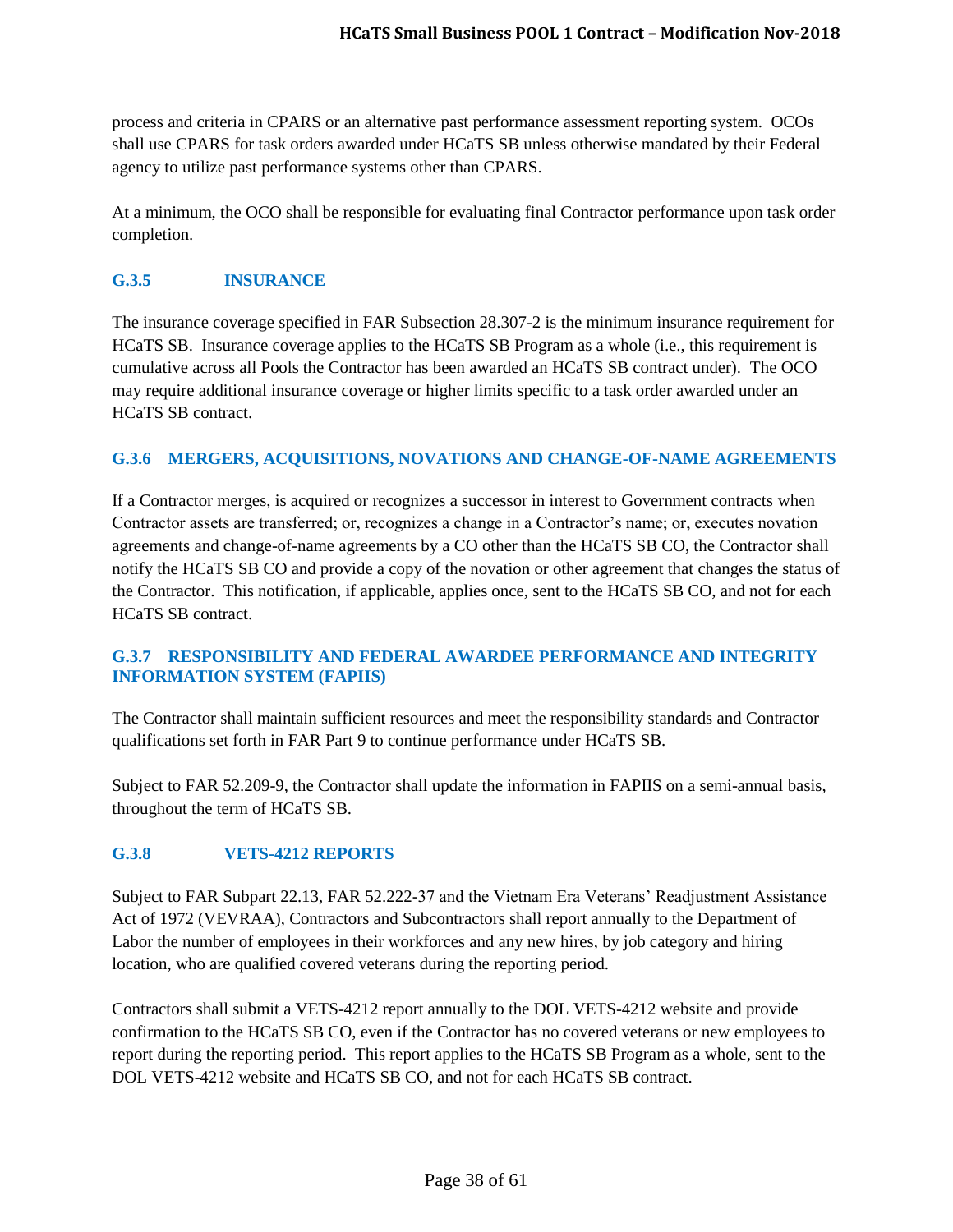## <span id="page-38-0"></span>**G.3.9 FSRS REPORTS**

Subject to FAR 52.204-10, Contractors are required to file a Federal Funding Accountability and Transparency Act (FFATA) Sub-award Report by the end of the month following the month in which the Prime Contractor awards any subcontract with a value of \$25,000 or more, into the FFATA Sub-award Reporting System (FSRS). This report applies for each HCaTS SB contract.

#### <span id="page-38-1"></span>**G.3.10 POST AWARD SMALL BUSINESS PROGRAM RE-REPRESENTATION**

Subject to FAR 52.219-28, if a Contractor represented that it was a small business concern prior to award the Contractor shall re-represent its size status upon the occurrence of any of the following:

- 1. Within 30 days after execution of a novation agreement, or
- 2. Within 30 days after a merger or acquisition that does not require a novation, or
- 3. Within 60 to 120 days prior to the end of the fifth year and exercising the option thereafter.

The Contractor shall re-represent its size status in accordance with the size standard in effect at the time of this re-representation that corresponds to the North American Industry Classification System (NAICS) codes assigned to this contract (see Section H.4).

If the Contractor represented that it was other than a small business concern prior to award of this contract, the Contractor may, but is not required to, take the actions required by this section.

The Contractor shall make the representation by validating or updating all its representations in the Representations and Certifications section of the System for Award Management (SAM) and its other data in SAM, as necessary, to ensure that they reflect the Contractor's current status. The Contractor shall notify the HCaTS SB CO in writing within the timeframes prescribed above that the data have been validated or updated, and provide the date of the validation or update.

#### <span id="page-38-2"></span>**G.4 HCATS SB AND TASK ORDER CLOSEOUTS**

HCaTS SB will be closed out upon the closeout of all task orders awarded under HCaTS SB contracts and all CAF fees submitted.

The OCO is responsible for closing out their task orders under HCaTS SB. Task order closeout will be accomplished within the procedures set forth in FAR Parts 4 and 42, and other agency-specific regulatory supplements.

For cost reimbursement and time-and-material task orders, the OCO is encouraged to utilize FAR Section 42.708 to the maximum extent practicable. The Contractor agrees to cooperate with the OCO to close out task orders as soon as practical. The Contractor shall report all task order close outs in the CPRM (see Section G.3.2.5).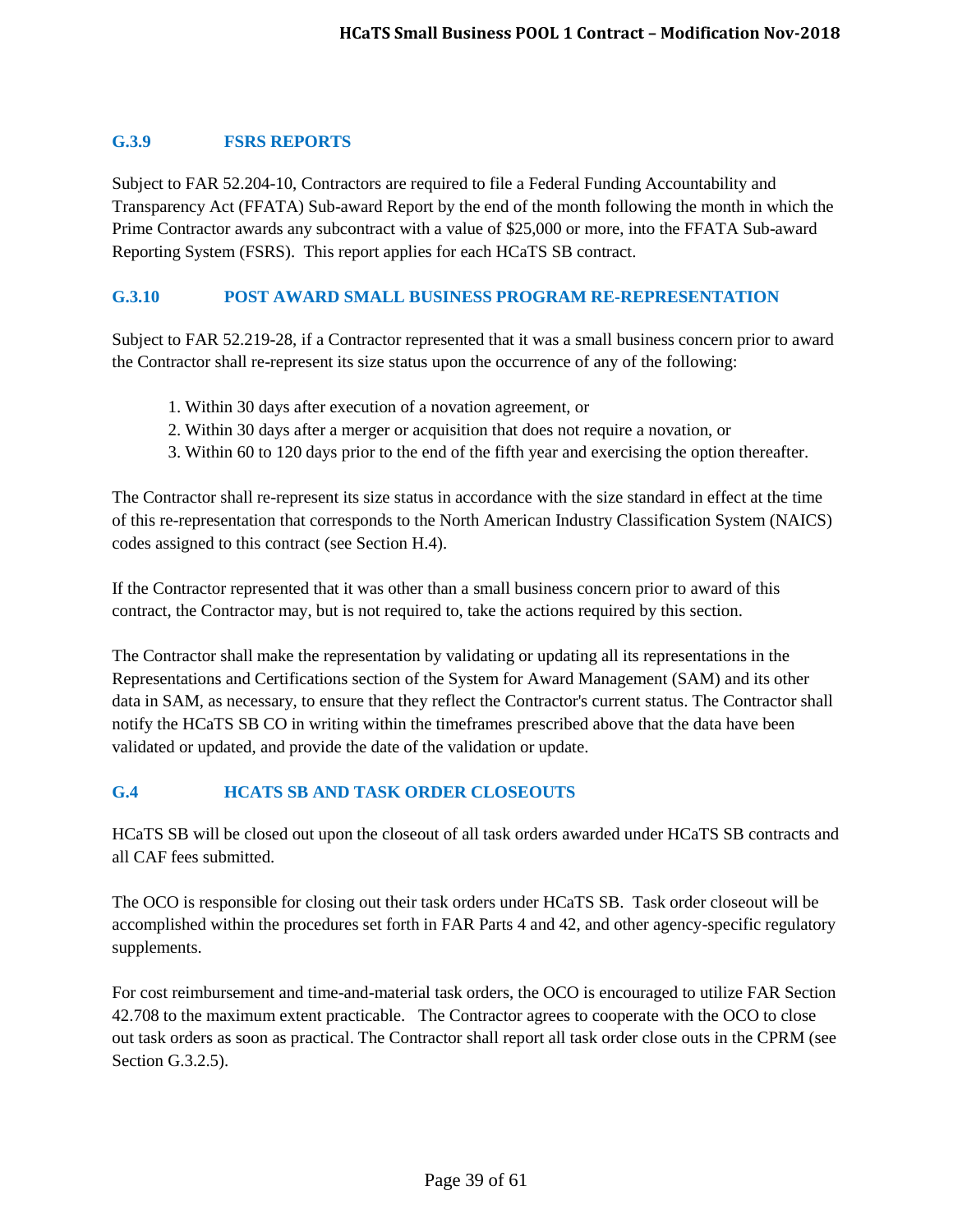#### <span id="page-39-0"></span>**G.5 OPTION DETERMINATION**

After the initial ordering period, in recognition of exceptional contract and task order performance the HCaTS PMO may exercise a five-year option period in accordance with FAR 52.217-9; if necessary, the ordering period will be extended for additional six months in accordance with FAR 52.217-8.

# **(END OF SECTION G) PART I: THE SCHEDULE SECTION H: SPECIAL CONTRACT REQUIREMENTS**

## <span id="page-39-2"></span><span id="page-39-1"></span>**H.1 RESERVED H.2 OBSERVANCE OF FEDERAL HOLIDAYS**

The Contractor shall observe Federal holidays and other days identified in this section unless otherwise indicated in individual task orders. The Government observes the following days as holidays:

- 1. New Year's Day
- 2. Birthday of Martin Luther King, Jr.
- 3. Washington's Birthday
- 4. Memorial Day
- 5. Independence Day
- 6. Labor Day
- 7. Columbus Day
- 8. Veterans Day
- 9. Thanksgiving Day
- 10. Christmas Day

In addition to the days designated as holidays, the Federal government may also observe any day designated by Federal Statute, Executive Order or Presidential Proclamation.

#### <span id="page-39-3"></span>**H.3 ORDERING PROCEDURES**

All task orders under HCaTS SB contracts shall:

- 1. Be solicited and awarded by an OCO with a Delegation of Procurement Authority (DPA) (see Section G.2.4), and
- 2. Be within the scope of Section C and all other terms and conditions of the HCaTS SB contract, and
- 3. Identify the HCaTS SB Labor Categories and Standard Occupational Classification (see Section B.2.1 and Attachment J.1 {Standardized Labor Categories}), and
- 4. Be solicited and awarded under the proper NAICS Code and corresponding Contract Number (see Section H.4), and
- 5. Identify the proper Product Service Code (see Section H.5), and
- 6. Comply with the ordering procedures in FAR Section 16.505 and other applicable agencyspecific regulatory supplements.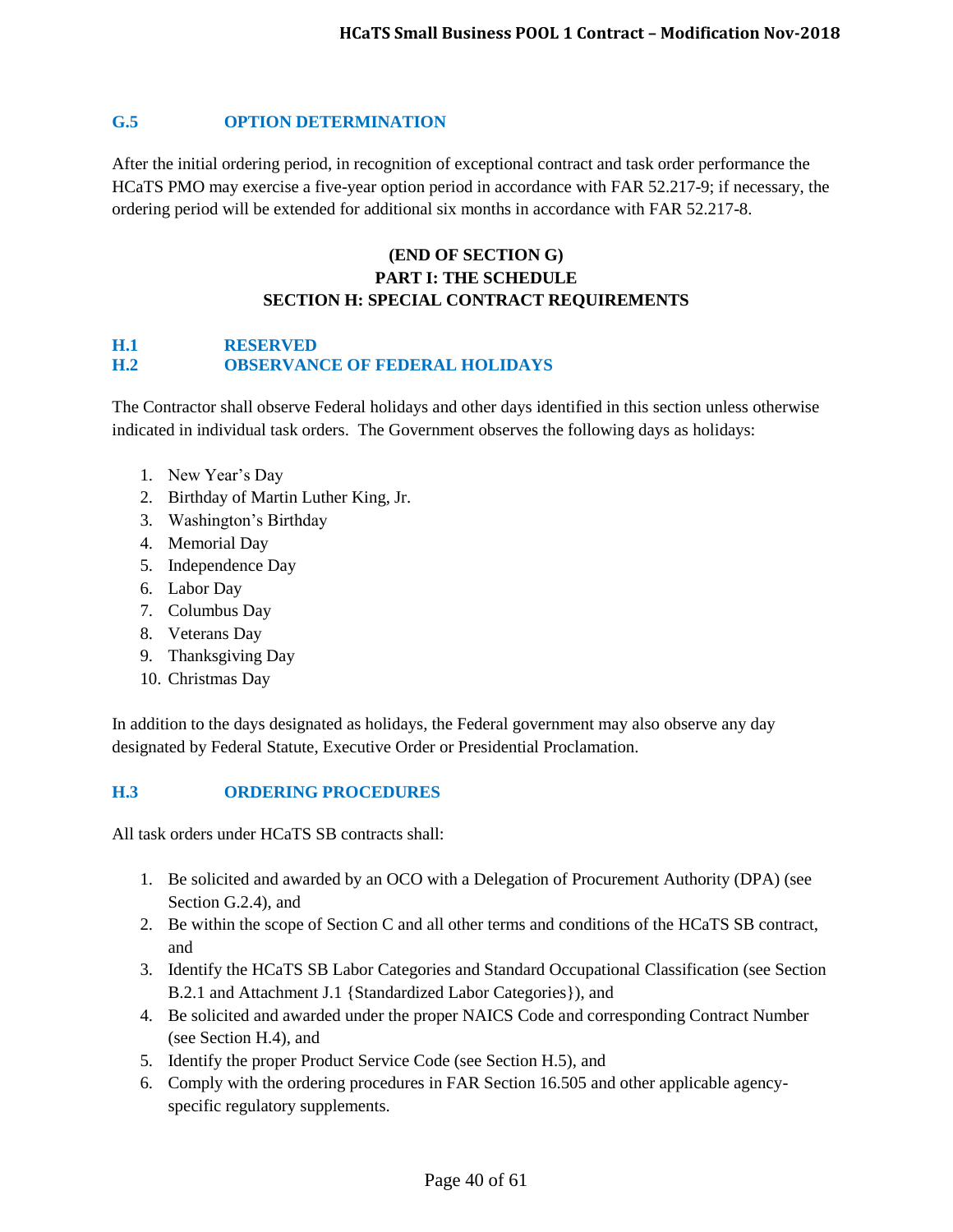The OCO shall tailor all optional clauses, provisions, and other applicable terms and conditions specific to the task order solicitation and award. The OCO is also encouraged to take into consideration the current version of the Human Capital Assessment and Accountability Framework (HCAAF) when defining the scope of a task order.

All costs associated with the preparation, presentation, and discussion of the Contractor's proposal in response to a task order solicitation will be at the Contractor's sole and exclusive expense and each task order will be funded by the ordering agency at the task order level.

#### <span id="page-40-0"></span>**H.3.1 SET ASIDES BASED ON SOCIO-ECONOMIC SUBGROUP**

HCaTS SB is a total small business set-aside contract. In addition to total small business set-asides, task orders placed under HCaTS SB may be set aside at the OCO's discretion for socio-economic subgroups. An HCaTS SB task order solicitation may be a competitive set-aside for socio-economic subgroups when it is anticipated that offers will be obtained from at least two responsible small business concerns within a socio-economic subgroup under the corresponding Pool (see Section H.4.1). A socio-economic subgroup for competitive set-asides is identified as one of the following only:

- 1. 8(a) Small Business (8(a) SB), and/or
- 2. HUBZone Small Business (HUBZone SB), and/or
- 3. Service-Disabled Veteran-Owned Small Business (SDVOSB), and/or
- 4. Economically Disadvantaged Women-Owned Small Business (EDWOSB), and/or
- 5. Women-Owned Small Business (WOSB).

## <span id="page-40-2"></span><span id="page-40-1"></span>**H.4 NORTH AMERICAN INDUSTRY CLASSIFICATION SYSTEM (NAICS) H.4.1 HCATS SB NAICS CODES**

HCaTS SB is comprised of two separate Government-Wide Multiple Award, Indefinite Delivery, Indefinite Quantity (MA-IDIQ) task order contracts that span eight NAICS Codes.

NAICS Codes are grouped into two separate Pools based on two separate small business size standards (\$11M and \$15M). Each Pool will have multiple IDIQ task order contract under it. All NAICS codes within a given Pool can be used to represent the predominant NAICS Code for any given task order solicited and awarded under an HCaTS SB contract.

NAICS Codes and small business size standards are periodically updated and revised by the SBA. If the SBA revises a HCaTS SB contracts' NAICS Code and small business size standard, the HCaTS SB CO may update the contracts to reflect the updated NAICS Code and small business size standard.

Due to Federal Procurement Data System-Next Generation (FPDS-NG) system limitation, only one NAICS Code can be assigned to a contract in FPDS-NG reports; the predominant NAICS Codes will be used for the task orders' FPDS-NG reports.

The table below identifies the HCaTS SB Pool 1 NAICS Code assignments. The predominant NAICS Code is shown in bold underline: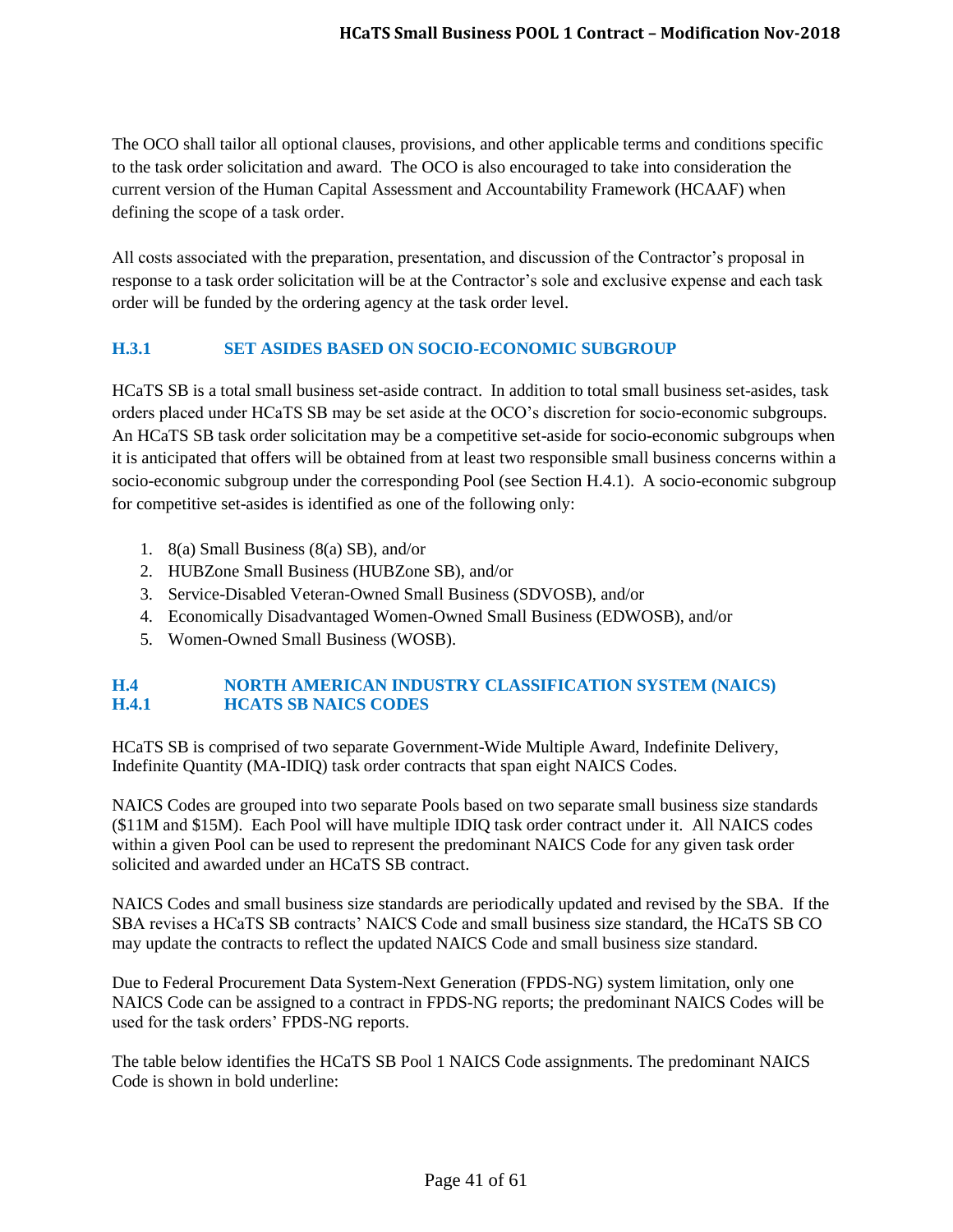| POOL 1: \$11M SMALL BUSINESS SIZE STANDARD |                                                         |  |
|--------------------------------------------|---------------------------------------------------------|--|
| <b>NAICS CODE</b>                          | <b>NAICS TITLE</b>                                      |  |
| 611430                                     | <b>Professional and Management Development Training</b> |  |
| 611699                                     | All Other Miscellaneous Schools and Instruction         |  |
| 624310                                     | <b>Vocational Rehabilitation Services</b>               |  |

NOTE: Definitions for each NAICS Title can be found at http://www.census.gov/cgibin/sssd/naics/naicsrch

## <span id="page-41-0"></span>**H.4.2 PREDOMINANT TASK ORDER NAICS CODE DETERMINATION**

The OCO is responsible for determining which predominant NAICS Code applies to a task order solicitation. The NAICS Code selected determines the corresponding Pool in accordance with Section H.4.1. Each Pool will have a list of eligible Contractors that qualify to receive solicitations and task order awards.

Ordering procedures in FAR Section 16.505 apply. If the solicitation could be classified in two or more NAICS Codes with different size standards, the OCO shall apply the NAICS Code for the industry accounting for the greatest percentage of anticipated task order dollar value.

## <span id="page-41-1"></span>**H.5 PRODUCT SERVICE CODE (PSC)**

The PSC represents what products, services, and/or research and development (R&D) was purchased by the Federal government for each task order award reported in FPDS-NG.

The scope of HCaTS SB spans across many PSCs; however, the predominant PSC selected must be based on the predominant service that is being purchased.

The Contract Payment Reporting Module (CPRM) reporting system facilitates compliance with proper PSC reporting for all Federal agencies, including DoD's taxonomy for the acquisition of services that maps PSCs into six separate Portfolio Groups, such as: Knowledge Based Services; Facility Related Services; Transportation Services; Medical Services, Electronics & Communication Services; and, Equipment Related Services.

The OCO shall identify the PSC in the task order solicitation and report the PSC in FPDS-NG. The Contractor shall enter the PSC in the CPRM for each task order award.

#### <span id="page-41-2"></span>**H.6 ACCREDITATIONS**

All accreditations are optional; however, Contractors are encouraged to acquire these accreditations.

#### <span id="page-41-3"></span>**H.6.1 ADEQUATE ACCOUNTING SYSTEM**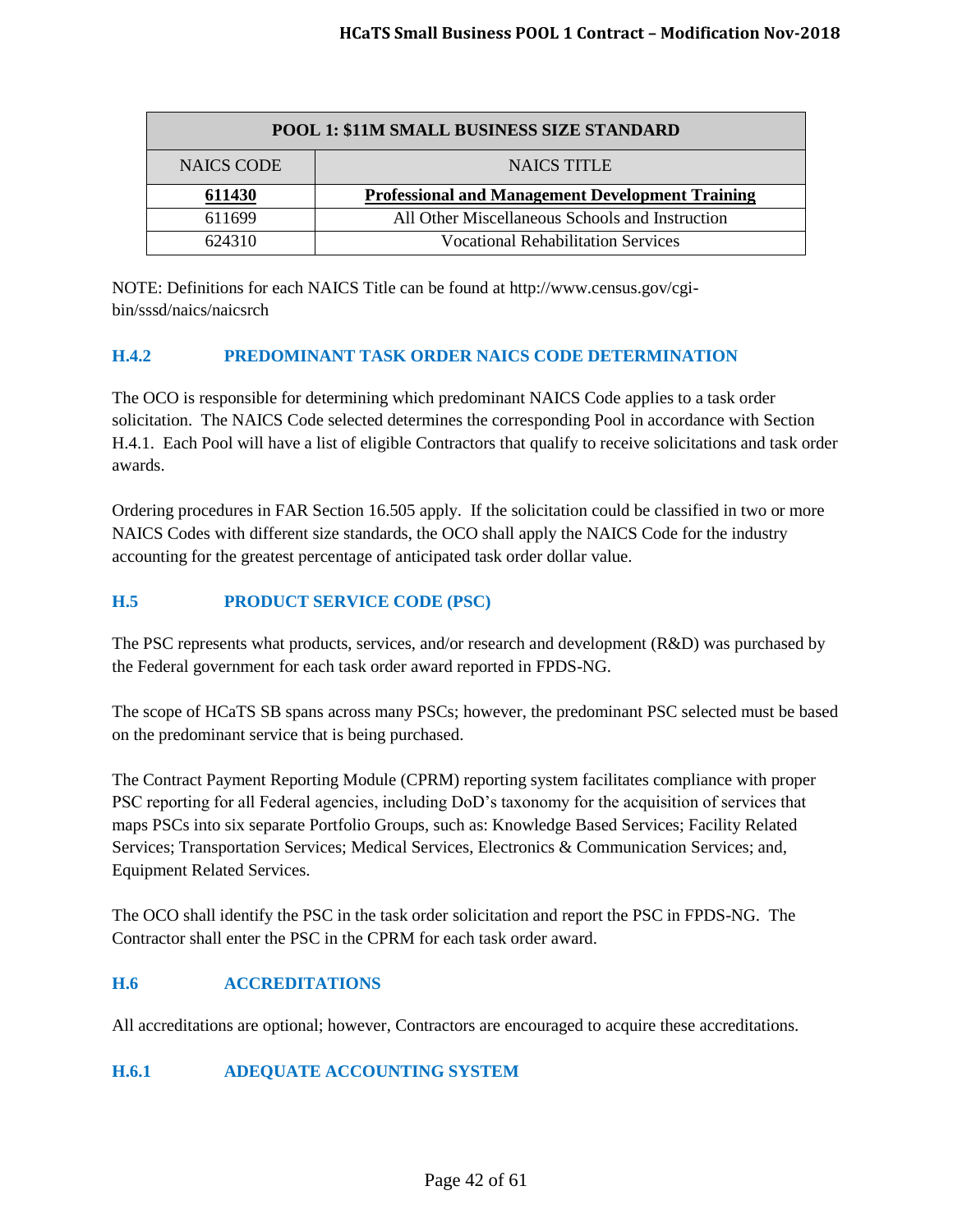An adequate accounting system is a system that is approved by the HCaTS CO, in consultation with the Defense Contract Audit Agency (DCAA) or a Cognizant Federal Agency (CFA) and provides for the proper segregation, identification, accumulation, and allocation of direct and indirect costs for government procurements.

At the Contractor's request, the HCaTS SB CO make the adequacy determination on the Contractor's accounting system; if approved by HCaTS SB CO, the Contractor shall notify the HCaTS SB CO and designated OCO(s) for affected task orders, in writing, if there are any changes in the status of its adequate accounting system and provide the reasons for the change and copies of audit reports, as applicable. Only those Contractors that maintain an adequate accounting system, as approved by the HCaTS SB CO, shall be eligible for cost reimbursable task order awards.

At the task order level, the OCO has the authority for the determination of cost or price fair and reasonableness. The OCO may make the adequacy determination or require the Contractor to maintain an acceptable accounting system that will permit timely development of all necessary cost data in the form required by the proposed contract type.

# <span id="page-42-0"></span>**H.6.2 ACCEPTABLE ESTIMATING SYSTEM**

An acceptable estimating system is a system that has been audited by the Defense Contract Management Agency (DCMA) or any Cognizant Federal Agency (CFA), and meets the requirements specifies in 48 CFR 252.215-7002 (Cost Estimating System Requirements).

An acceptable estimating system is not mandatory; however, Contractors are encouraged to maintain an acceptable estimating system for the entire ordering period of their HCaTS SB contract.

#### <span id="page-42-1"></span>**H.6.3 APPROVED PURCHASING SYSTEM**

An approved purchasing system means the Contractor's purchasing system has been audited under Contractor Purchasing System Review (CPSR) in accordance with FAR Subpart 44.3 (Contractors Purchasing Systems Reviews).

An approved purchasing system is not mandatory; however, Contractors are encouraged to maintain an approved purchasing system for the entire ordering period of its HCaTS SB contract.

#### <span id="page-42-2"></span>**H.6.4 FORWARD PRICING RATE AGREEMENTS (FPRA), FORWARD PRICING RATE RECOMMENDATIONS (FPRR), AND AUDITED BILLING RATES**

An FPRA, FPRR and Audited Billing Rates are not mandatory; however, Contractors are encouraged to have them audited by DCAA, DCMA or any other CFA for the entire ordering period of their HCaTS SB contract (IAW FAR Part 42.704 and FAR 42.17).

For Time-and-Material, Labor-Hour, and Cost Reimbursement (all types) task orders solicited and awarded under HCATS SB contracts, Contractors are encouraged to execute an FPRA and/or audited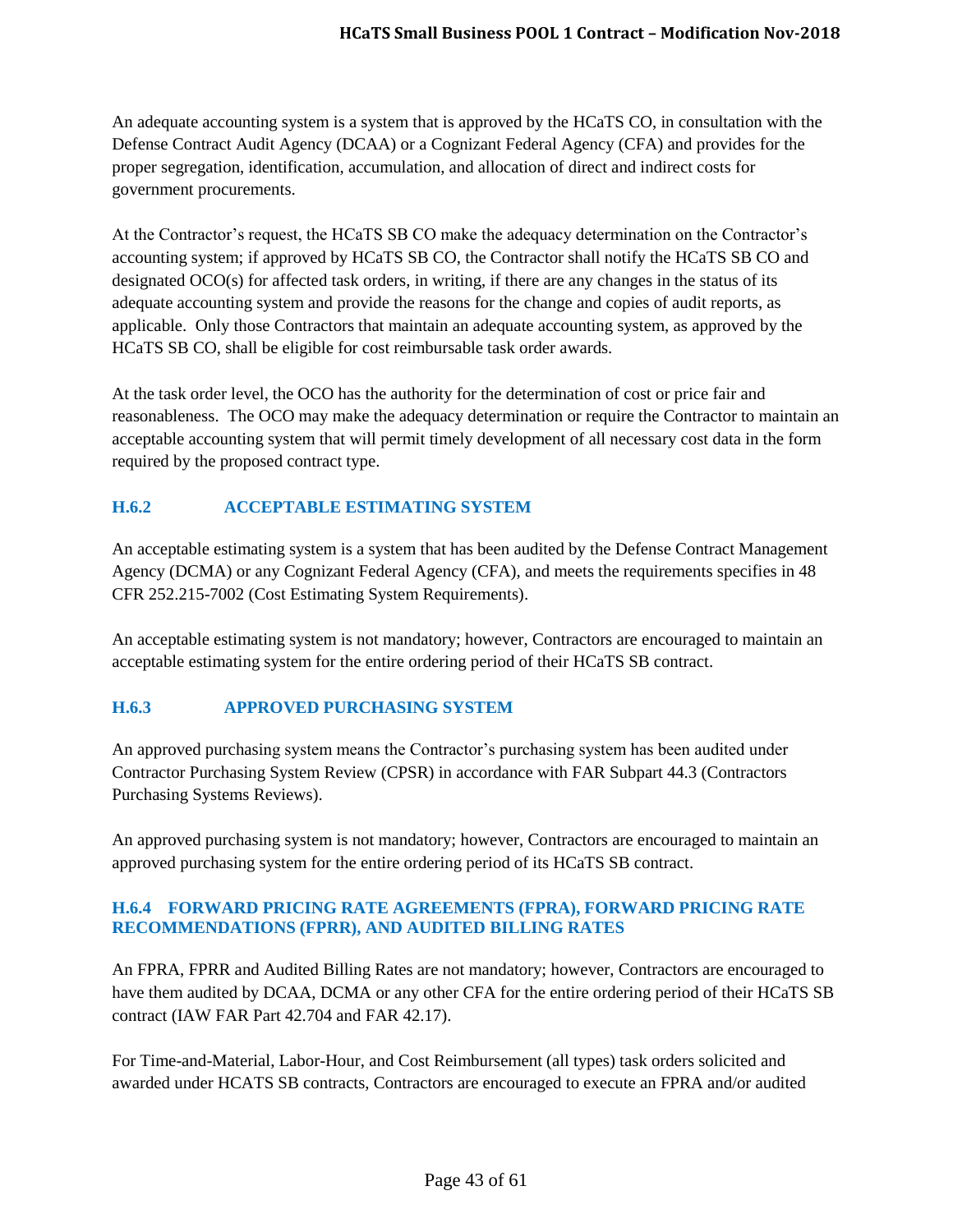billing rates to the maximum extent practicable. Contractors may use FPRRs when an FPRA has not been negotiated.

#### <span id="page-43-0"></span>**H.6.5 EARNED VALUE MANAGEMENT SYSTEM (EVMS)**

An EVMS, as defined in FAR Part 2.101, is not mandatory; however, Contractors are encouraged to have an EVMS during the entire ordering period of their HCaTS SB contract.

#### <span id="page-43-1"></span>**H.6.6 INTERNATIONAL ORGANIZATION FOR STANDARDIZATION (ISO) 9001:2008/2015 CERTIFICATION**

The ISO 9001:2008/2015 Certification specifies requirements for a quality management system to demonstrate the Contractor's ability to consistently meet the customers' requirements as well as statutory and regulatory requirements.

The ISO 9001:2008/2015 Certification is not mandatory; however, Contractors are encouraged to maintain the certification during the entire ordering period of their HCaTS SB contract.

#### <span id="page-43-2"></span>**H.6.7 INTERNATIONAL ORGANIZATION OF STANDARDIZATION/INTERNATIONAL ELECTROTECHNICAL COMMISSION (ISO/IEC) 27001:2013 CERTIFICATION**

The ISO/IEC 27001:2013 Certification specifies the requirements for establishing, implementing, maintaining and continually improving an information security management system within the context of the organization. It also includes requirements for the assessment and treatment of information security risks tailored to the needs of the organization.

An ISO/IEC 27001:2013 Certification is not mandatory; however, Contractors are encouraged to have ISO/IEC 27001:2013 Certification during the entire ordering period of their HCaTS SB contract.

## <span id="page-43-3"></span>**H.7 LIMITATIONS ON SUBCONTRACTING**

In performance of services awarded under HCaTS SB, at least 50% of the cost of task order performance incurred for personnel shall be expended for employees of the concern. FAR 52.219-14 will be monitored and strictly enforced by the HCaTS SB CO.

The Contractor shall specifically identify the total Prime and Sub-contracted labor dollars combined and the total labor dollars subcontracted separately in each invoice submitted under HCaTS SB task orders.

If an ordering agency has a supplemental regulation that does not coincide with FAR 52.219-14, the OCO may tailor this section at the task order level.

#### <span id="page-43-4"></span>**H.8 MEANINGFUL RELATIONSHIP COMMITMENT LETTERS (MRCL)**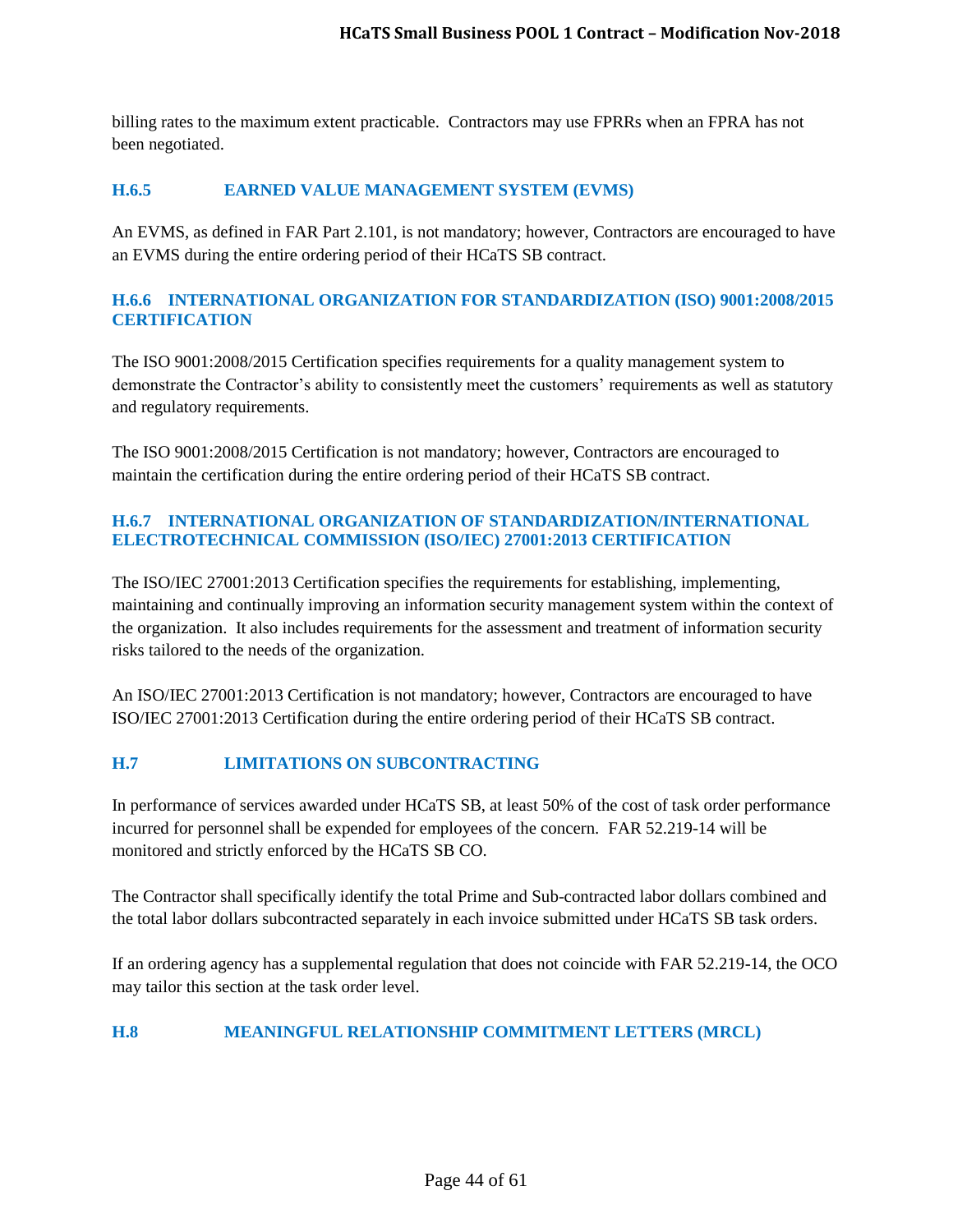If applicable, an MRCL establishes the relationship and commitments of performance for Contractors who share accreditations from other affiliates, divisions, or subsidiaries within a Contractor's internal corporate structure.

If applicable, the Contractor shall maintain and honor each MRCL for the entire ordering period of their HCaTS SB contract. The Contractor shall notify the HCaTS SB CO and designated OCO(s) for affected task orders, in writing, if there are any changes in the status of its internal corporate relationships or commitments and provide the reason(s) for the change.

If applicable, the Contractor's MRCLs are incorporated by reference into the HCaTS SB contract and the HCaTS PMO will provide MRCLs to the OCO upon request.

# <span id="page-44-0"></span>**H.9 PROFESSIONAL EMPLOYEE COMPENSATION POLICY**

The Government is concerned with the quality and stability of the work force to be employed on an HCaTS SB contract. Professional compensation that is unrealistically low or not in reasonable relationship to the various job categories may impair the Contractor's ability to attract and retain competent professional service employees or may be viewed as evidence of failure to comprehend the complexity of future task order requirements.

The Contractor's professional employee compensation policy is incorporated by reference and made a part of the HCaTS SB contract.

The Contractor shall notify the HCaTS CO and designated OCO(s) for affected task orders, in writing, if there are any changes in the status of its professional employee compensation plan and provide the reason(s) for the change and copies of the new professional employee compensation policy, as applicable.

#### <span id="page-44-1"></span>**H.10 UNCOMPENSATED OVERTIME POLICY**

Uncompensated overtime means the hours worked without additional compensation in excess of an average of 40 hours per week by direct charge employees who are exempt from the Fair Labor Standards Act. Compensated personal absences such as holidays, vacations, and sick leave shall be included in the normal workweek for purposes of computing uncompensated overtime hours.

Task Orders may be subject to FAR 52.237-10 when services to be required are on the basis of the number of hours to be provided; therefore, the labor rate charged to the Government shall be adjusted accordingly for the hours worked without additional compensation in excess of an average of 40 hours per week by direct charge employees who are exempt from the Fair Labor Standards Act.

The Contractor's uncompensated overtime policy is incorporated by reference and made a part of the HCaTS SB contract.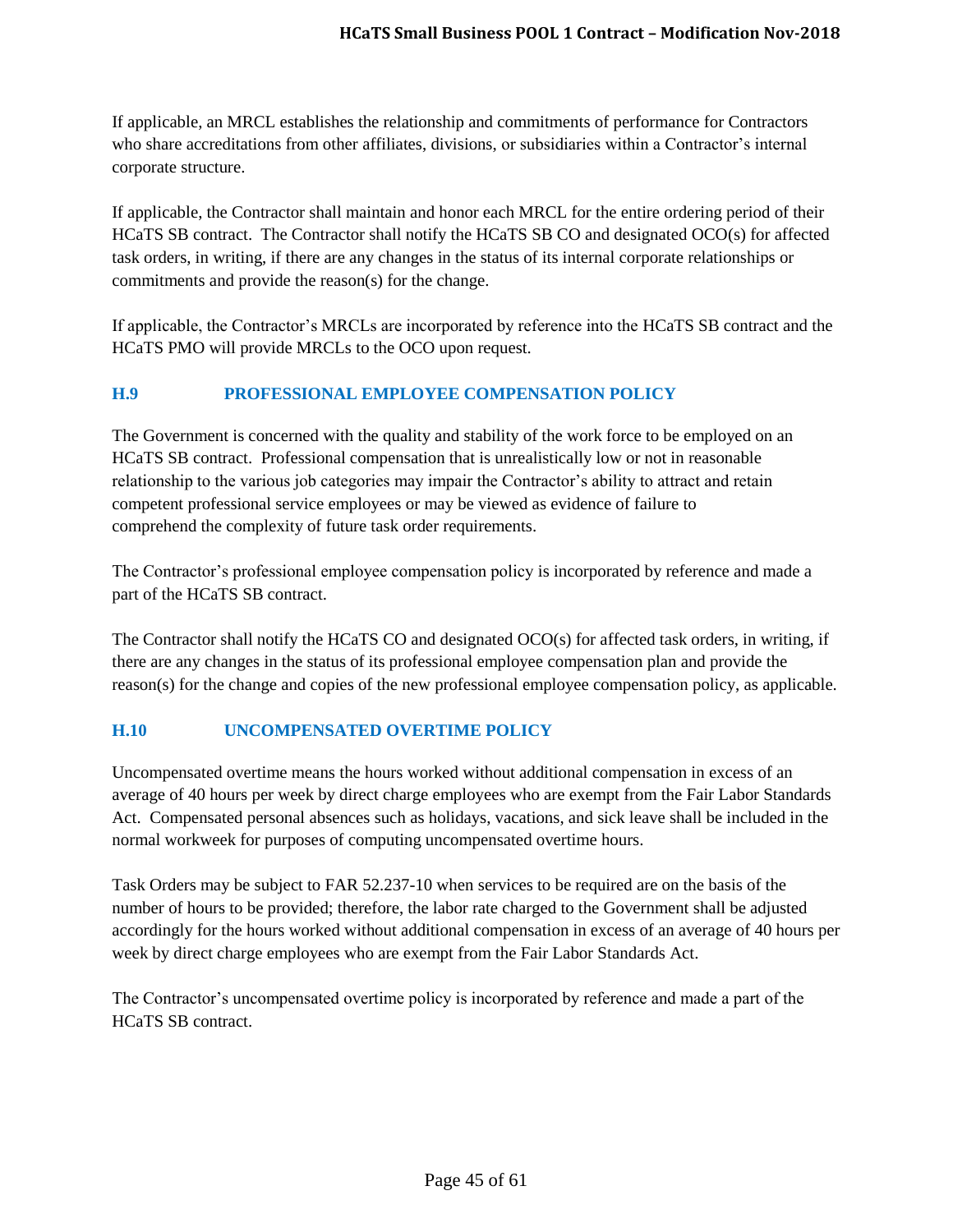The Contractor shall notify the HCaTS SB CO and designated OCO(s) for affected task orders, in writing, if there are any changes in the status of its uncompensated overtime policy and provide the reason(s) for the change and copies of the new uncompensated overtime policy, as applicable.

## <span id="page-45-0"></span>**H.11 SECURITY CLEARANCE REQUIREMENTS**

The OCO shall tailor security requirements (both facility and employee), clauses, provisions, and other applicable terms and conditions specific to each task order's solicitation and award.

Only those Contractors that meet the required security clearance levels on individual task order solicitations are eligible to compete for such task orders.

In general, all necessary facility and employee security clearances shall be at the expense of the Contractor. In some cases, Government offices that conduct background investigations do not have a means for accepting direct compensation from Contractors and instead charge Federal agencies for the background investigations. In these cases, the Contractor shall be flexible in establishing ways of reimbursing the Government for these expenses. The individual task order shall specify the terms and conditions for reimbursement, if any, for obtaining security clearances. The Contractor shall comply with all security requirements in task orders awarded under it HCaTS SB contract.

# <span id="page-45-1"></span>**H.11.1 FACILITY CLEARANCE LEVEL (FCL)**

An FCL is when a Contractor's facility is eligible for access to classified information at the Confidential, Secret, or Top Secret level. The FCL includes the execution of a Department of Defense (DoD) Security Agreement (DD Form 441 and DD Form 441-1) and Certificate Pertaining to Foreign Interests (SF 328).

Under the terms of an FCL agreement, the Government agrees to issue the FCL and inform the Contractor as to the security classification of information to which the Contractor will have access. The Contractor, in turn, agrees to abide by the security requirements set forth in the National Industrial Security Program Operating Manual, commonly referred to as the NISPOM.

There are no mandatory levels of facility security clearance for Contractors under their HCaTS SB contracts; however, task orders may require an FCL at any level.

# <span id="page-45-2"></span>**H.11.2 EMPLOYEE SECURITY CLEARANCE**

Security clearances for Contractor employees, including Subcontractor employees, may require Confidential, Secret, Top Secret, Agency-Specific Clearances, and/or Special Background Investigations for Sensitive Compartmented Information or Special Access Programs. In such cases, the Contractor, at its own expense, is responsible for providing and maintaining personnel with the appropriate security clearances to ensure compliance with Government security regulations, as specified in the individual task order.

The Contractor shall fully cooperate on all security checks and investigations by furnishing requested information to verify the Contractor employees' trustworthiness and suitability for the position. Task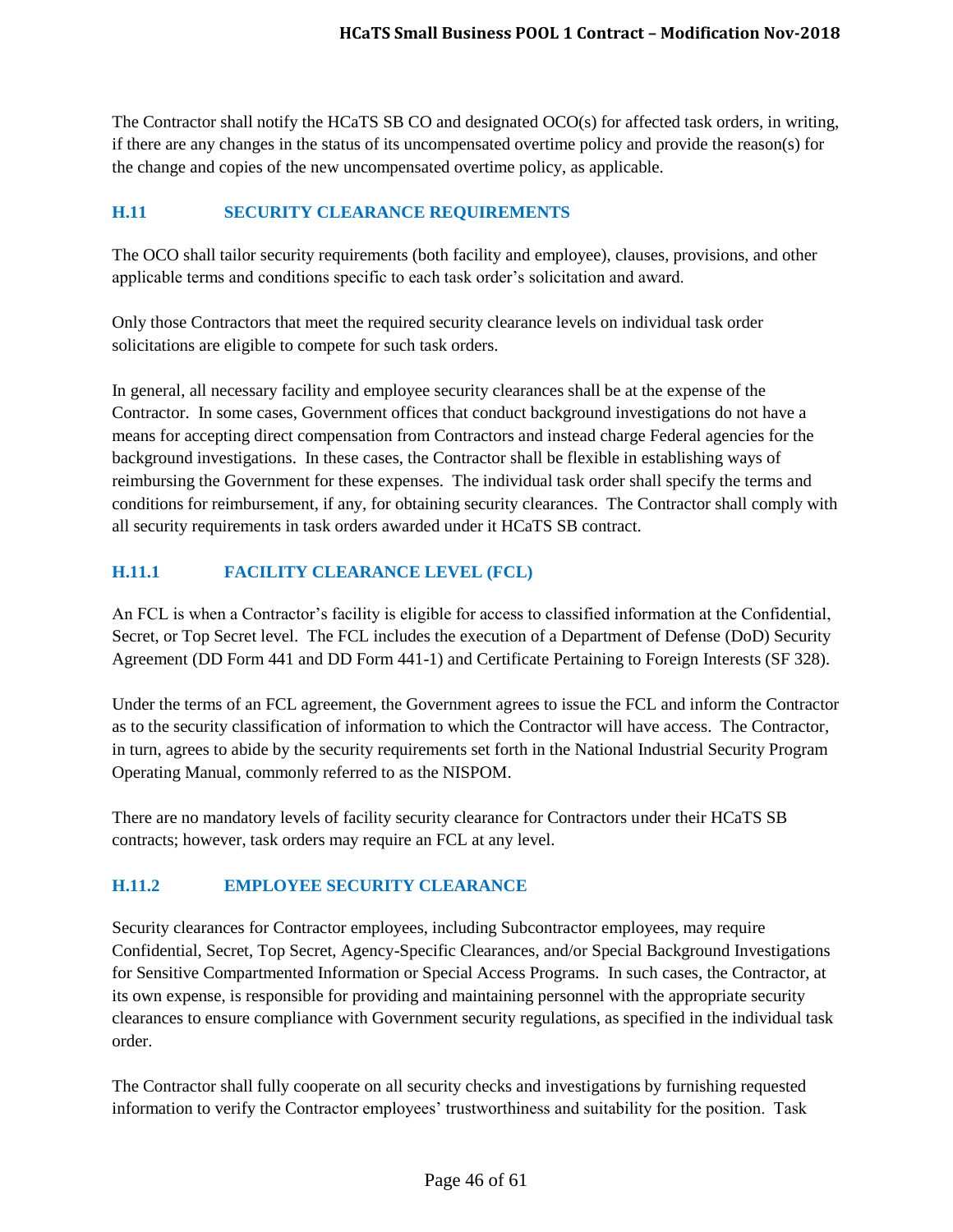orders containing classified work may also include a Contract Security Classification Specification, (i.e., DD Form 254 or civilian agency equivalent).

The Government has full and complete control over granting, denying, withholding or terminating security clearances for employees. The granting of a clearance shall not prevent, preclude, or bar the withdrawal or termination of any such clearance by the Government.

#### <span id="page-46-0"></span>**H.11.3 HOMELAND SECURITY PRESIDENTIAL DIRECTIVE 12 (HSPD-12)**

When a Contractor or its Subcontractors are required to have physical access to a Federally-controlled facility or access to a Federal information system, the Contractor shall comply with agency personal identity verification procedures in task orders that implement HSPD-12.

# <span id="page-46-1"></span>**H.12 SUSTAINABILITY**

HCaTS SB seeks to benefit from the use of sustainable management practices by Contractors including tracking and seeking continual reductions in energy usage, greenhouse gas emissions, water consumption, solid waste and hazardous waste, and other relevant environmental impacts and associated costs.

Use of these sustainable management practices results in lower environmental impacts of delivered products and services, helping customers meet sustainable acquisition requirements under Executive Order 13514: Federal Leadership in Environmental, Energy and Economic Performance, and its precursors, successors and related regulations.

Public disclosures of environmental impacts and sustainable management practices have been associated with increased operational efficiency, lower overhead costs, and reduced supply chain and other business risks for disclosing companies.

Sustainability disclosures can help OCOs understand the major environmental impacts of procured products and services, familiarize themselves with the available strategies for reducing these impacts, and design projects and task order requirements which incorporate these strategies.

HCaTS SB encourages Contractors to provide the location(s) (Internet URL(s)) of one or more sources of publicly available information regarding its company-wide environmental impacts and sustainable management practices (sustainability disclosures) on the Contractor's HCaTS SB webpage. In making sustainability disclosures, the Contractor is requested to utilize existing, widely recognized third-party sustainability reporting portals and services such as the Global Reporting Initiative (GRI) Sustainability Disclosure Database (database of corporate social responsibility {CSR} reports) and the Carbon Disclosure Project (CDP) Climate Change and Water Disclosure Questionnaires.

These sustainability-related standards, including estimates of the lifecycle costs and environmental impacts of proposed solutions, may apply at the task order level.

# <span id="page-46-2"></span>**H.13 PROPRIETARY SOLUTIONS**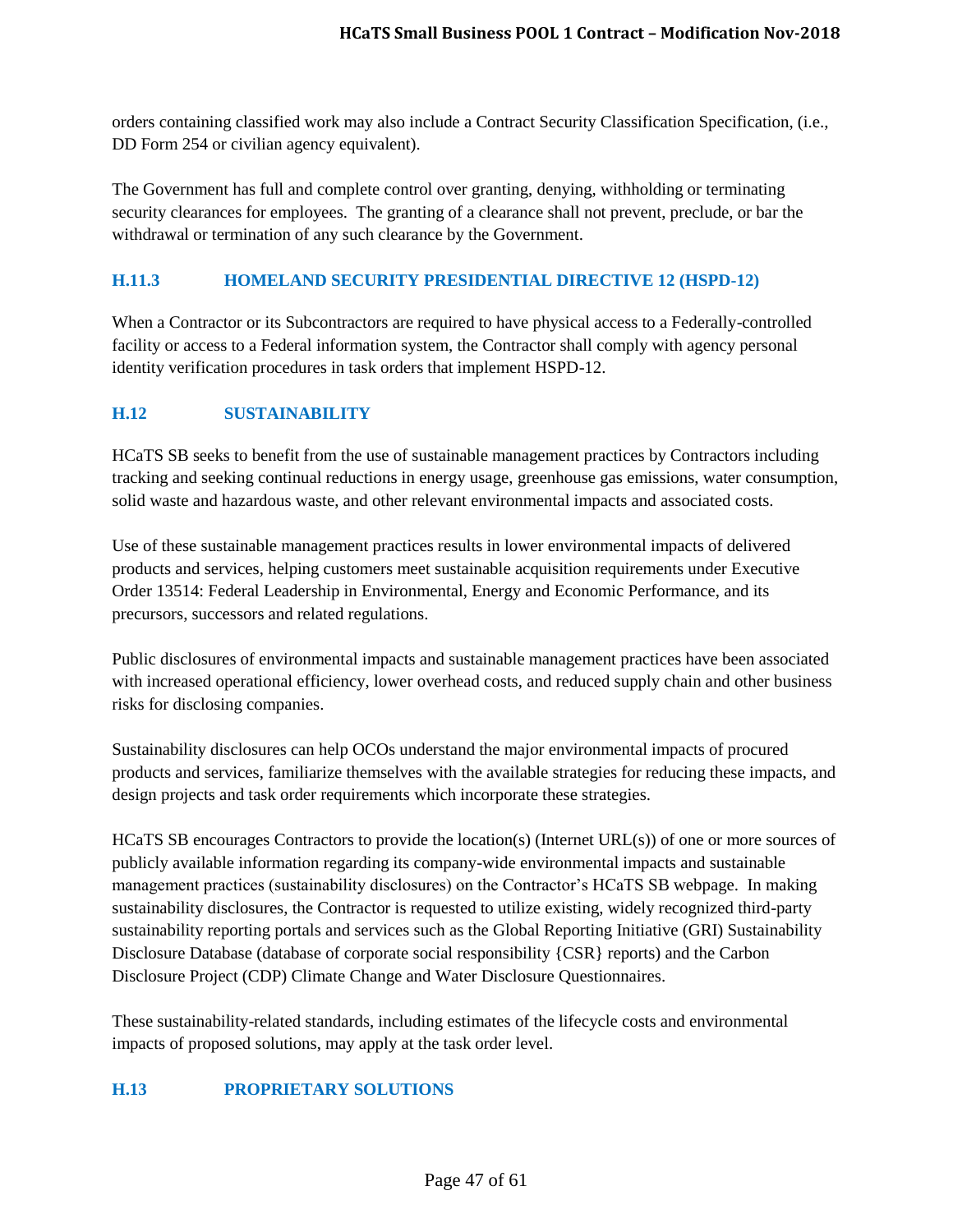Contractors are discouraged from proposing proprietary solutions in response to HCaTS SB task order requirements that necessitate the Contractor's proprietary process, system, maintenance, and/or solution that would prevent competition at a future point or require sustained and non-competitive support.

If a proprietary solution is proposed by a Contractor for a given task order requirement, the Contractor shall mark its proposal accordingly and make it clear to the OCO all limitations and costs associated with the solution.

# <span id="page-47-0"></span>**H.14 PARTNERING**

The HCaTS PMO intends to encourage the foundation of a cohesive partnership between the HCaTS SB Contractors, HCaTS PMO, and Federal agency customers to identify and achieve reciprocal goals, with effective and efficient customer-focused service, in accordance with the terms and conditions of HCaTS SB.

Failure to attend meetings, maintain an HCaTS SB webpage, or otherwise not comply with this section may result in activation of Dormant Status (see Sections H.25).

# <span id="page-47-1"></span>**H.15 MEETINGS**

From time to time, the Government may require Contractor attendance, including the attendance of Contractor Key Personnel, to meetings at various locations.

Meetings may be virtual, in-person at a Government facility, a commercial conference center, or a mutually agreed upon Contractor facility on a rotational basis, as determined by the Government. Follow-up meetings may be held periodically throughout the term of HCaTS SB in order to assess performance against the goals and to reinforce partnering principles.

The HCaTS PMO may require up to four HCaTS Program Management Review (PMR) meetings per year. The goal of the PMR meetings are to provide a platform for Contractors, HCaTS PMO, and other agency representatives to communicate current issues, resolve potential problems, discuss business and marketing opportunities, review future and ongoing GSA and Government-wide initiatives, and address HCaTS SB fundamentals. Any Contractor costs associated to PMR meetings shall be at no direct cost to the Government.

# <span id="page-47-2"></span>**H.16 HCATS PMO WEBSITE**

The HCaTS PMO will establish an HCaTS PMO website for the purposes of informing our customers, stakeholders, and the general public of the attributes and procedures of HCaTS and HCaTS SB.

The HCaTS PMO website will include, but not be limited to, the following:

- 1. General overview of the attributes of HCaTS and HCaTS SB, and
- 2. The HCaTS and HCaTS SB conformed contracts (Sections B through J), and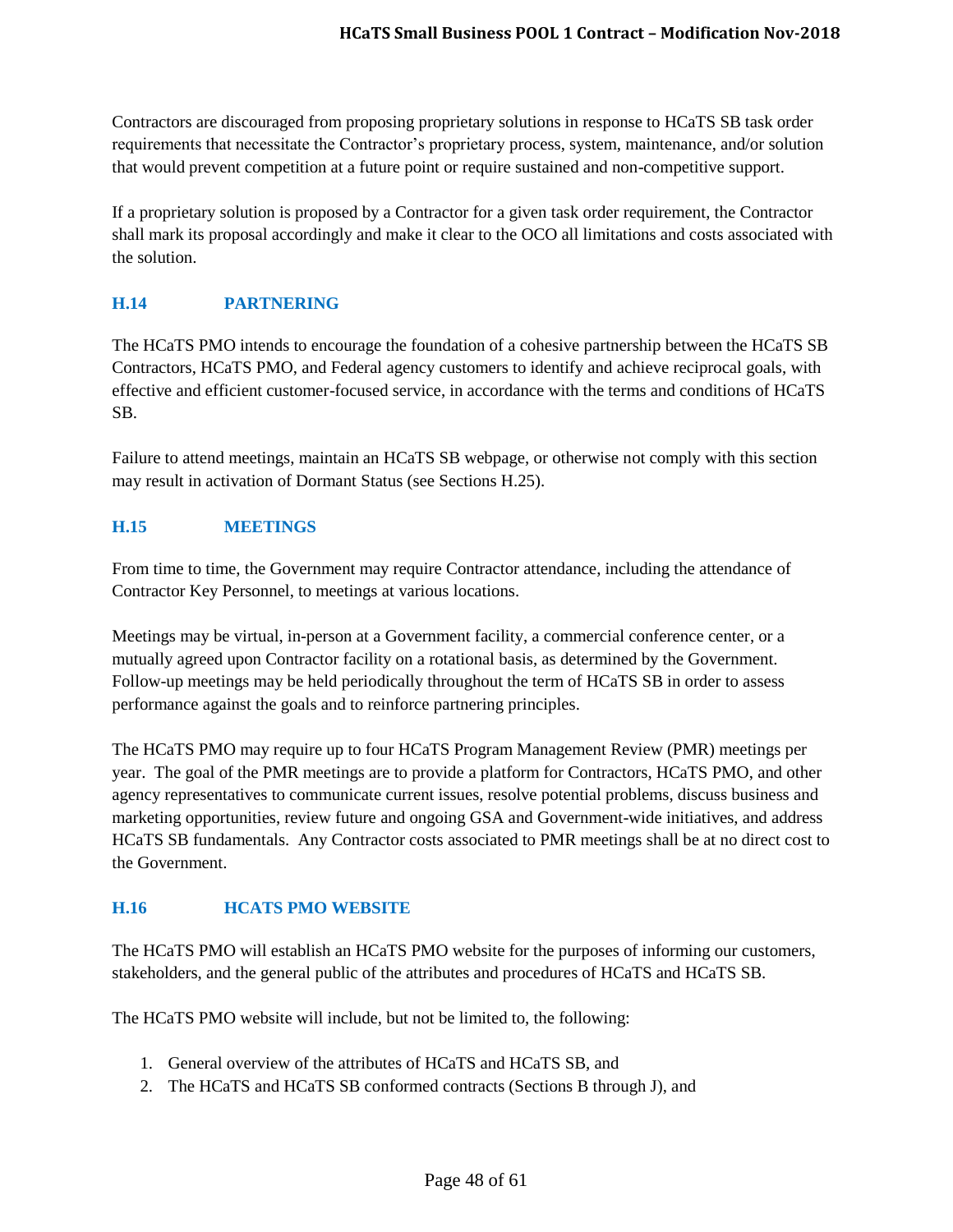- 3. Government point-of-contacts (POCs) information (names, titles, phone numbers, and email addresses), and
- 4. Contractor Key Personnel POC information (names, titles, phone numbers, and email addresses), and
- 5. List of contract numbers, company names by Pool and MA-IDIQ task order contracts, and direct POC for issuing task order solicitations by an OCO, and
- 6. Delegation of Procurement Authority (DPA) process for the OCO, and
- 7. HCaTS and HCaTS SB training and ordering guides, and
- 8. Sample procurement templates for the OCO, and
- 9. Scope review process for the OCO, and
- 10. Statistical information by Federal agency and Contractor, and
- 11. Links to other mandatory websites for reporting purposes or ordering procedures, and
- 12. List of Contractors not eligible for solicitations and awards due to Dormant Status, if necessary, and
- 13. Frequently asked questions.

# <span id="page-48-0"></span>**H.17 CONTRACTOR HCATS SB WEBPAGE**

Within 30 calendar days of the Notice to Proceed, the Contractor shall develop and maintain a current, publicly available webpage accessible via the Internet throughout the ordering period of its HCaTS SB contract and task orders awarded under its HCaTS SB contract. The Contractor shall make its HCaTS SB webpage Rehabilitation Act Section 508 compliant.

The purpose of the webpage is for the Contractor to communicate with potential customers regarding the Contractor's ability to provide the awarded services under HCaTS SB.

At a minimum, this webpage shall include, but is not limited to, the following:

- 1. Link to the HCaTS PMO website, and
- 2. General overview of HCaTS SB, and
- 3. HCaTS SB-related marketing materials and news releases, and
- 4. Contractor capabilities for HCaTS SB, and
- 5. Contractor Key Personnel POC information (names, titles, phone numbers, and email addresses), and
- 6. The HCaTS SB conformed contract (Sections A through K) and all modifications issued within thirty (30) days in pdf, and
- 7. DUNS Number, and
- 8. Sustainability Disclosures, if any.

# <span id="page-48-1"></span>**H.18 MARKETING**

The Contractor shall maintain participation by actively pursuing work and competing for task order solicitations under HCaTS SB.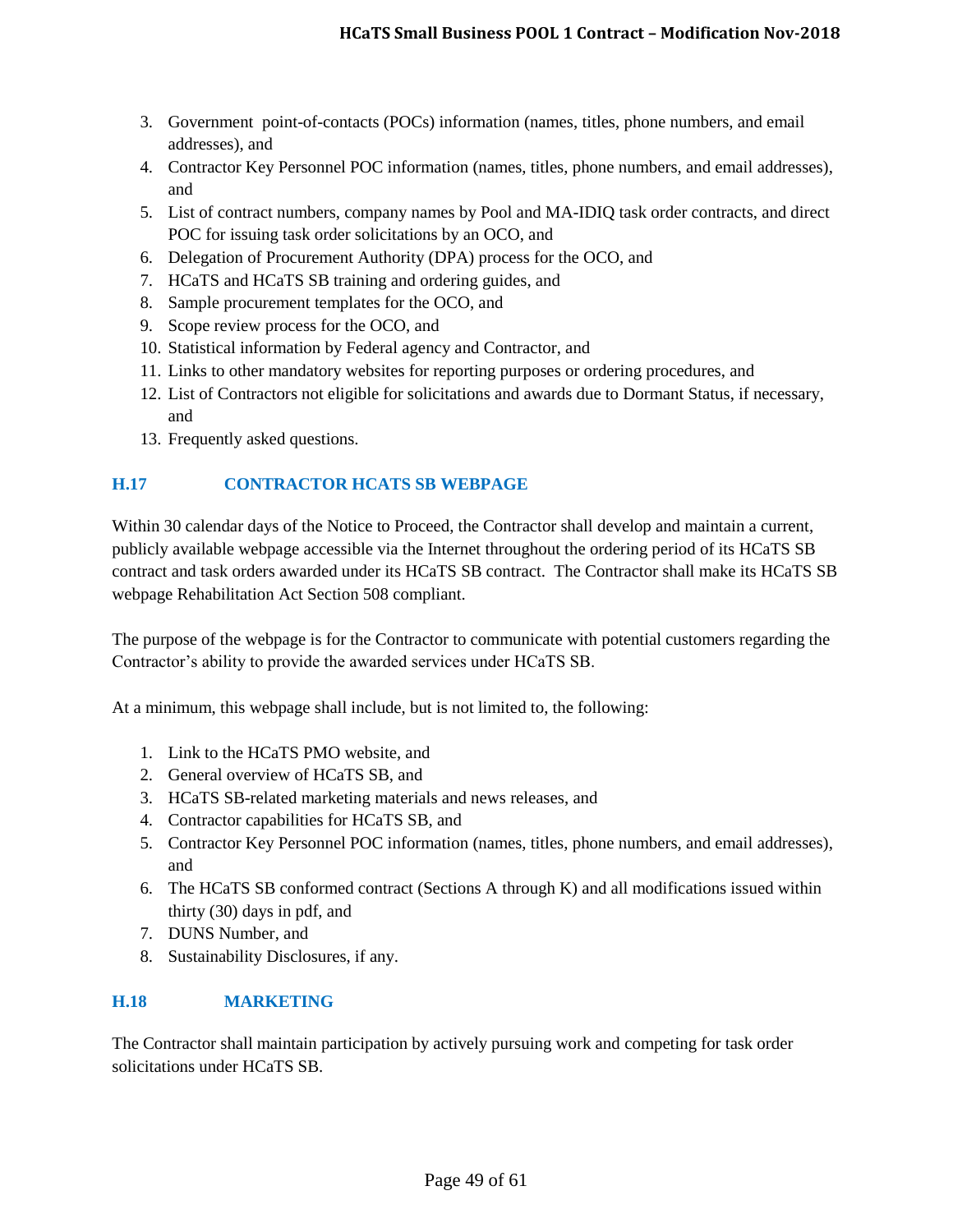The Contractor may develop company-specific HCaTS SB brochures for distribution at trade shows, conferences, seminars, etc., and distribute printed materials to enhance awareness of HCaTS SB.

The Contractor may participate in various conferences and trade shows to facilitate outreach efforts for Federal agency customers and to aid in the marketing of HCaTS SB.

All marketing, promotional materials, and news releases in connection with HCaTS SB contracts or task order awards under HCaTS SB contracts, including information on the Contractor's HCaTS SB webpage, may be co-branded with marks owned or licensed by the Contractor and HCaTS PMO, as long as the Contractor complies with GSAR 552.203-71.

The Government reserves the right to review and approve any marketing, promotional materials, or news releases by a Contractor that are HCaTS SB-related, including information on the Contractor's HCaTS SB webpage.

# <span id="page-49-0"></span>**H.19 MINIMUM TASK ORDER AWARDS OR ESTIMATED VALUE**

Starting from the date of the HCaTS SB Notice-to-Proceed, the Contractor shall attain a minimum of three task order awards; or, a total task order estimated value of \$750,000.00 (total estimated value of all task orders inclusive of all options); or, show a good faith effort in responding to competitive solicitations released under the Contractor's respective Pool(s) prior to the exercise of Option I under its HCaTS SB contract.

In the event a Contractor is On-Ramped after original contract award, the number of expected task order awards to be attained shall be proportionate with the amount of time spent on the contract in the base period. For example, if the Contractor is On-Ramped to the contract in Year 1, the Contractor would be expected to attain a minimum of two task order awards or total task order estimated value of \$500,000.00, or show a good faith effort in responding to competitive solicitations released under the Contractor's respective Pool(s) from the time it was On-Ramped prior to the exercise of Option I.

Failure to attain the expected number of task order awards, estimated value, or respond to competitive solicitations released under the Contractor's respective Pool(s) from the time it was On-Ramped prior to the exercise of Option I may result in Dormant Status. The Government may or may not exercise the option period if a contractor does not meet the above criteria. Exercising the option period is subject to FAR clause 52.217-8 and FAR clause 52.217-9.

# <span id="page-49-1"></span>**H.20 TRAINING AND PERMITS**

The Contractor shall provide fully trained and experienced personnel required for performance under task orders awarded under its HCaTS SB contract. The Contractor shall train Contractor personnel, at its own expense, except when the OCO has given prior approval for specific training to meet special requirements that are unique to a particular task order.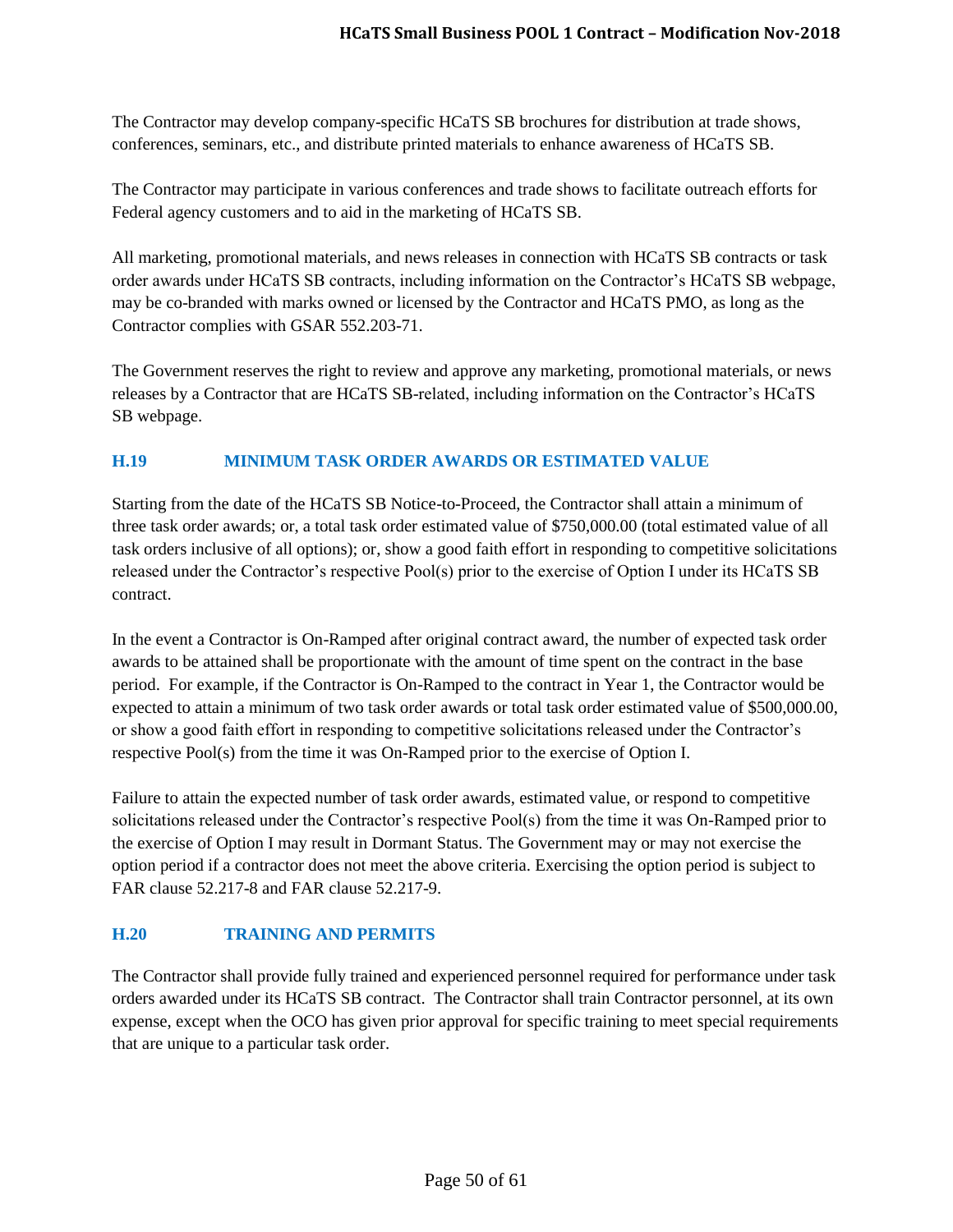Except as otherwise provided in an individual task order, the Contractor shall, at its own expense, be responsible for obtaining any and all licenses, certifications, authorizations, approvals, and permits, and for complying with any applicable Federal, national, state, and municipal laws, codes, and regulations, and any applicable foreign work permits, authorizations, and/or visas in connection with the performance of any applicable task order issued under HCaTS SB.

# <span id="page-50-0"></span>**H.21 ETHICS AND CONDUCT**

Personal services are not authorized under HCaTS SB. HCaTS SB is strictly for non-personal services, which means the personnel rendering the services are not subject, either by the contract's terms or by the manner of its administration, to the supervision and control usually prevailing in relationships between the Government and its employees.

The Contractor and its employees shall conduct themselves with the highest degree of integrity and honesty and adhere to the policies and procedures as specified in FAR Part 3, GSAR Part 503 and other applicable agency-specific regulatory supplements.

Failure to adhere to proper ethics and conduct may result in activation of Dormant Status.

## <span id="page-50-1"></span>**H.21.1 SUPERVISION**

The Contractor shall not supervise, direct, or control the activities of Government personnel or the employee of any other Contractor under HCaTS SB and the Government will not exercise any supervision or control over the Contractor in the performance of contractual services under HCaTS SB. The Contractor is accountable to the Government for the actions of its personnel.

Contractor employees shall not represent themselves as Government employees, agents, or representatives or state orally or in writing at any time that they are acting on behalf of the Government.

In all communications with third parties in connection with HCaTS SB, the Contractor shall ensure that all Contractor employees identify themselves as Contractor employees and identify the name of the company for which they work, and must not carry out any direction that violates the terms and conditions of HCaTS SB.

The Contractor shall ensure that all of its employees, including Subcontractor employees, working under HCaTS SB are informed of the substance of this clause.

If the Contractor believes any action or communication has been given that would create a personal services relationship between the Government and any Contractor employee or any other potential supervision or duty violation, the Contractor shall notify the OCO and HCaTS SB CO immediately of this communication or action.

#### <span id="page-50-2"></span>**H.21.2 CONDUCT**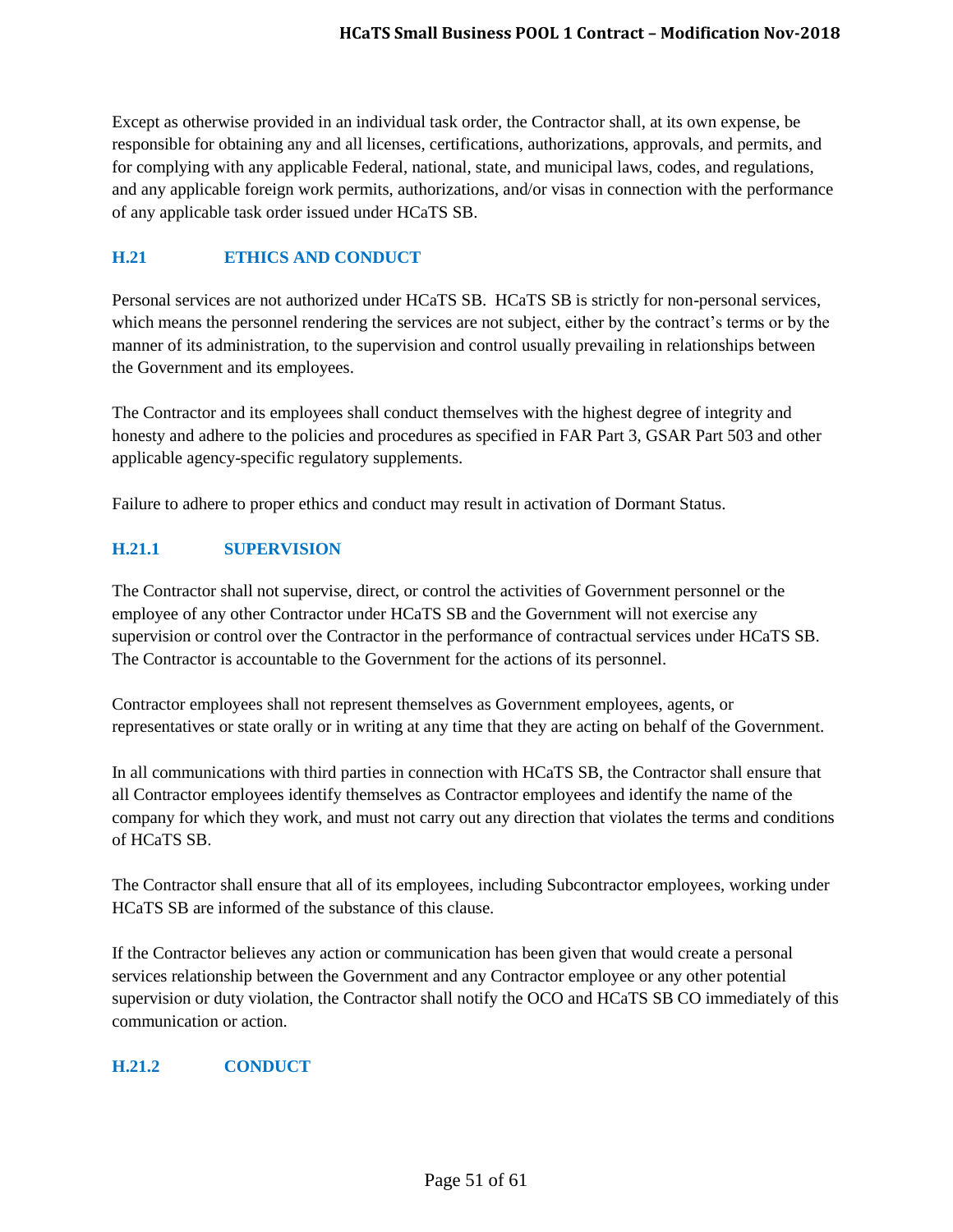The Contractor shall not discuss with unauthorized persons any information obtained in the performance of work under HCaTS SB; conduct business other than that which is covered by HCaTS SB during periods funded by the Government; conduct business not directly related to HCaTS SB on Government premises; use Government computer systems and/or other Government facilities for company or personal business; recruit on Government premises; or, otherwise act to disrupt official Government business.

The Contractor shall ensure that all of its employees, including Subcontractor employees, working under HCaTS SB are informed of the substance of this clause.

If the Contractor believes any action or communication has been given that would create a business ethics or conduct violation, the Contractor shall notify the OCO and HCaTS SB CO immediately of this communication or action.

# <span id="page-51-0"></span>**H.21.3 CONFLICTS OF INTEREST**

The guidelines and procedures of FAR Part 3 and GSAR Part 503, and FAR Subpart 9.5 and GSAR Subpart 509.5, will be used in identifying and resolving any issues of a conflict of interest under HCaTS SB. The FAR and other applicable agency-specific regulatory supplements will govern task orders awarded under HCaTS SB contracts.

Assuming no real or potential conflict of interest, a Prime Contractor may be a Subcontractor to another Prime Contractor on task orders solicited and awarded under HCaTS or HCaTS SB; however, the OCO may require that the Contractor sign an Organizational Conflict of Interest (OCI) Statement in which the Contractor (and any Subcontractors or teaming partners) agree not to submit any proposal or provide any support to any firm which is submitting (as Prime or Subcontractor) any proposal for any solicitation resulting from the work on a specific task order under HCaTS SB contracts.

All Contractor personnel (to include Subcontractors and Consultants) who will be personally and substantially involved in the performance of any task order issued under HCaTS SB which requires the Contractor to act on behalf of, or provide advice with respect to any phase of an agency procurement shall execute and submit an Employee/Contractor Non-Disclosure Agreement Form. The OCO will provide the appropriate nondisclosure form specific to the procurement. This form shall be required prior to the commencement of any work on such task order and whenever replacement personnel are proposed under an ongoing task order.

The Contractor shall be responsible for identifying and preventing personal conflicts of interest of its employees. The Contractor shall prohibit employees who have access to nonpublic information by reason of performance on a Government contract from using that information for personal gain.

In the event that a task order requires activity that would create an actual or potential conflict of interest, the Contractor shall immediately notify the OCO of the conflict, submit a plan for mitigation, and not commence work until specifically notified by the OCO to proceed; or, identify the conflict and recommend to the OCO an alternate approach to avoid the conflict.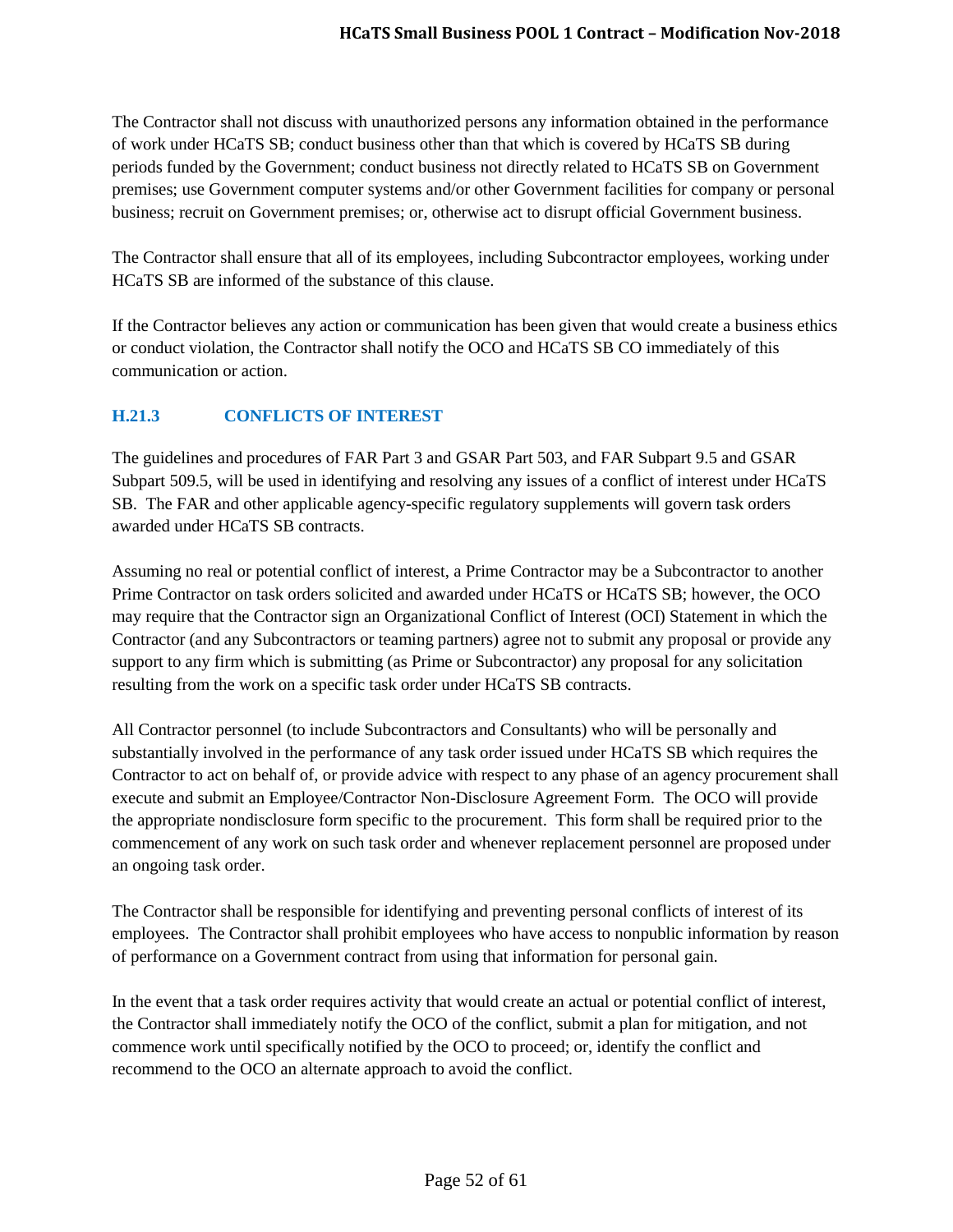The OCO or HCaTS SB CO, if necessary, will review the information provided by the Contractor and make a determination whether to proceed with the task order and process a request for waiver, if necessary.

#### <span id="page-52-0"></span>**H.21.4 COOPERATION WITH OTHER CONTRACTORS ON GOVERNMENT SITES**

The Government may undertake or award other contracts or task orders for work at or in close proximity to the site of the work under HCaTS SB. The Contractor shall fully cooperate with the other Contractors and with Government employees and shall carefully adapt scheduling and performing the work under HCaTS SB to accommodate the working environment, heeding any direction that may be provided by the OCO. The Contractor shall not commit or permit any act that will interfere with the performance of work by any other Contractor or by Government employees.

## <span id="page-52-1"></span>**H.22 GOVERNMENT PROPERTY**

For task orders awarded under HCaTS SB contracts, Government property matters shall follow the same policies and procedures for Government property under FAR Part 45 and other applicable agency-specific regulatory supplements.

FAR Part 45 does not apply to Government property that is incidental to the place of performance, when the task order requires Contractor personnel to be located on a Government site or installation, and when the property used by the Contractor within the location remains accountable to the Government.

Unless otherwise specified in a task order, the Contractor shall provide all office equipment and consumable supplies at the Contractor's sole and exclusive expense, including computers/ workstations used in daily operation in support of HCaTS SB. The Government will not modify facilities to accommodate contractor-owned equipment or supplies.

The OCO shall tailor property clauses, provisions, and other applicable terms and conditions specific to each task order solicitation and award.

#### <span id="page-52-2"></span>**H.22.1 LEASING OF REAL AND PERSONAL PROPERTY**

The Government contemplates that leases may be part of a task order solution offered by a Contractor, but the Government, where the Contractor's solution includes leasing, must not be the Lessee. Under no circumstances on any task order awarded under HCaTS SB contracts shall the Government be deemed to have privity-of-contract with the Owner/Lessor of the leased items; or, the Government be held liable for early termination/cancellation damages if the Government decides not to exercise an option period under a task order unless the Contractor has specifically disclosed the amount of such damages (or the formula by which such damages would be calculated) as part of its proposal and the OCO for the task order has specifically approved such damages as part of the task order's terms and conditions.

# <span id="page-52-3"></span>**H.22.2 GOVERNMENT FACILITIES**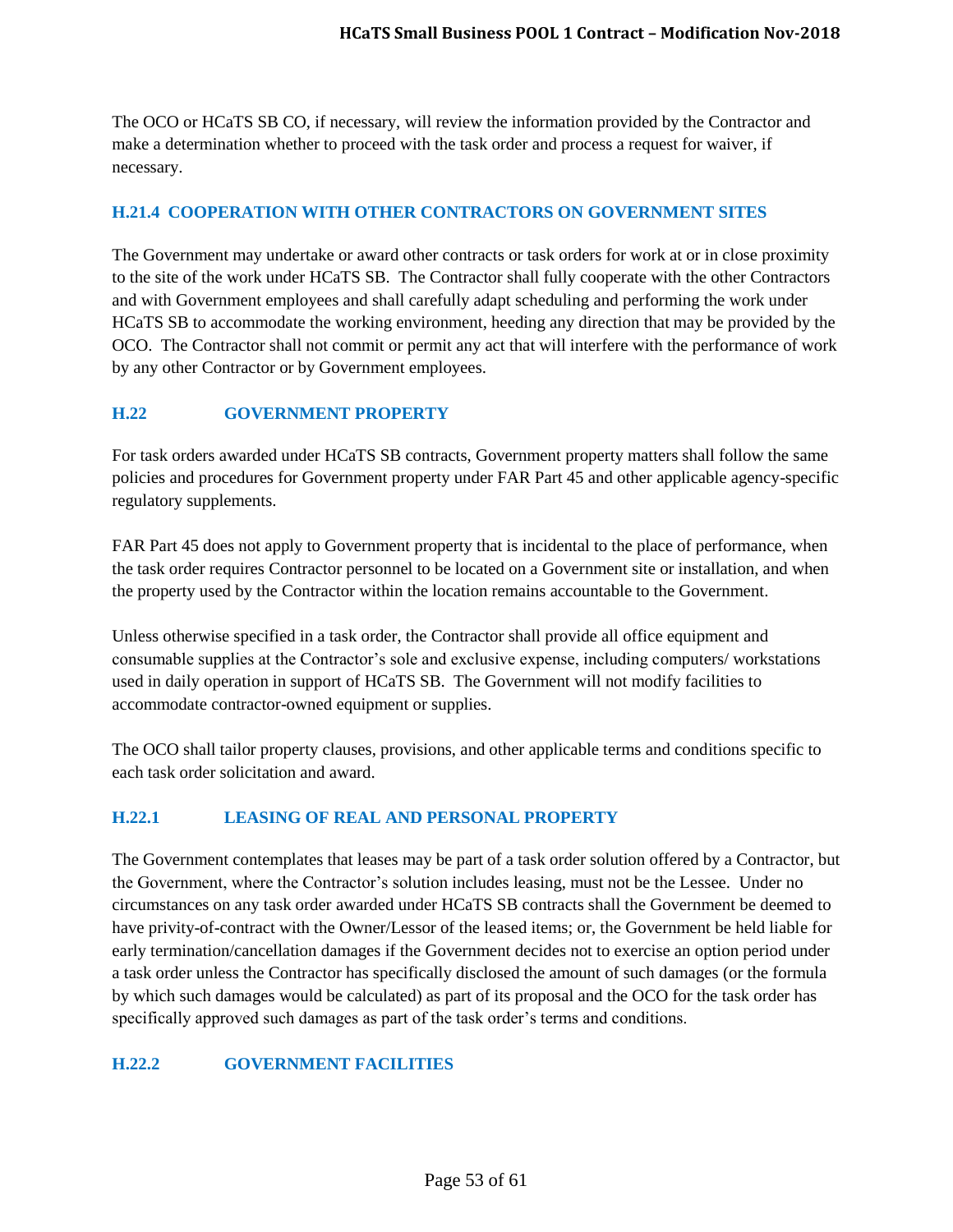The Contractor shall arrange with the OCO or other designated representative for means of access to premises, delivery and storage of materials and equipment, use of approaches, use of corridors, stairways, elevators, and similar matters.

A Contractor working in a Government facility shall be responsible for maintaining satisfactory standards of employee competency, conduct, appearance, and integrity and shall be responsible for taking disciplinary action with respect to its employees as necessary.

The Contractor is responsible for ensuring that its employees do not disturb papers on desks, open desk drawers or cabinets, or use Government telephones, except as authorized. Each employee is expected to adhere to standards of behavior that reflect favorably on its employer and the Federal government.

The Contractor shall ensure that all of its employees, including Subcontractor employees, working under HCaTS SB are informed of the substance of this clause.

# <span id="page-53-0"></span>**H.22.3 RIGHTS OF INGRESS AND EGRESS**

The rights of ingress to, and egress from, Government facilities for the Contractor's personnel must be specified in the task order. Specific Federally-controlled facilities or those areas located within a given facility may have additional security clearance requirements must be specified in the task order.

Contractor employees, including Subcontractor employees, shall have in their possession, at all times while working, the specific Government identification credential issued by the Government. The identification credential shall be displayed and be visible at all times while on Government property.

During all operations on Government premises, the Contractor's personnel shall comply with the rules and regulations governing the facility access policies and the conduct of its personnel. The Government reserves the right to require Contractor personnel to sign-in upon entry and sign-out upon departure from the Government facilities.

The Contractor shall be responsible for ensuring that all identification credentials are returned to the issuing agency whenever contract employees leave the contract, when the task order has been completed, employees leave the company, or employees are dismissed or terminated. The Contractor shall notify the issuing agency whenever employee badges are lost.

# <span id="page-53-1"></span>**H.23 SECTION 508 OF THE REHABILITATION ACT OF 1973**

Contractors shall comply with FAR Subpart 39.2 when developing, procuring , maintaining or using electronic and information technology, unless an exception applies as per FAR Section 39.204.

# <span id="page-53-2"></span>**H.24 ON-RAMPING**

The total number of HCaTS Contractors may fluctuate due to various reasons, including but not limited to, industry mergers and acquisitions, and changes in contractors' socioeconomic status.. To maintain an adequate number of Contractors to compete for task orders, HCaTS PMO may determine that it is in the Government's best interest to initiate an on-ramping.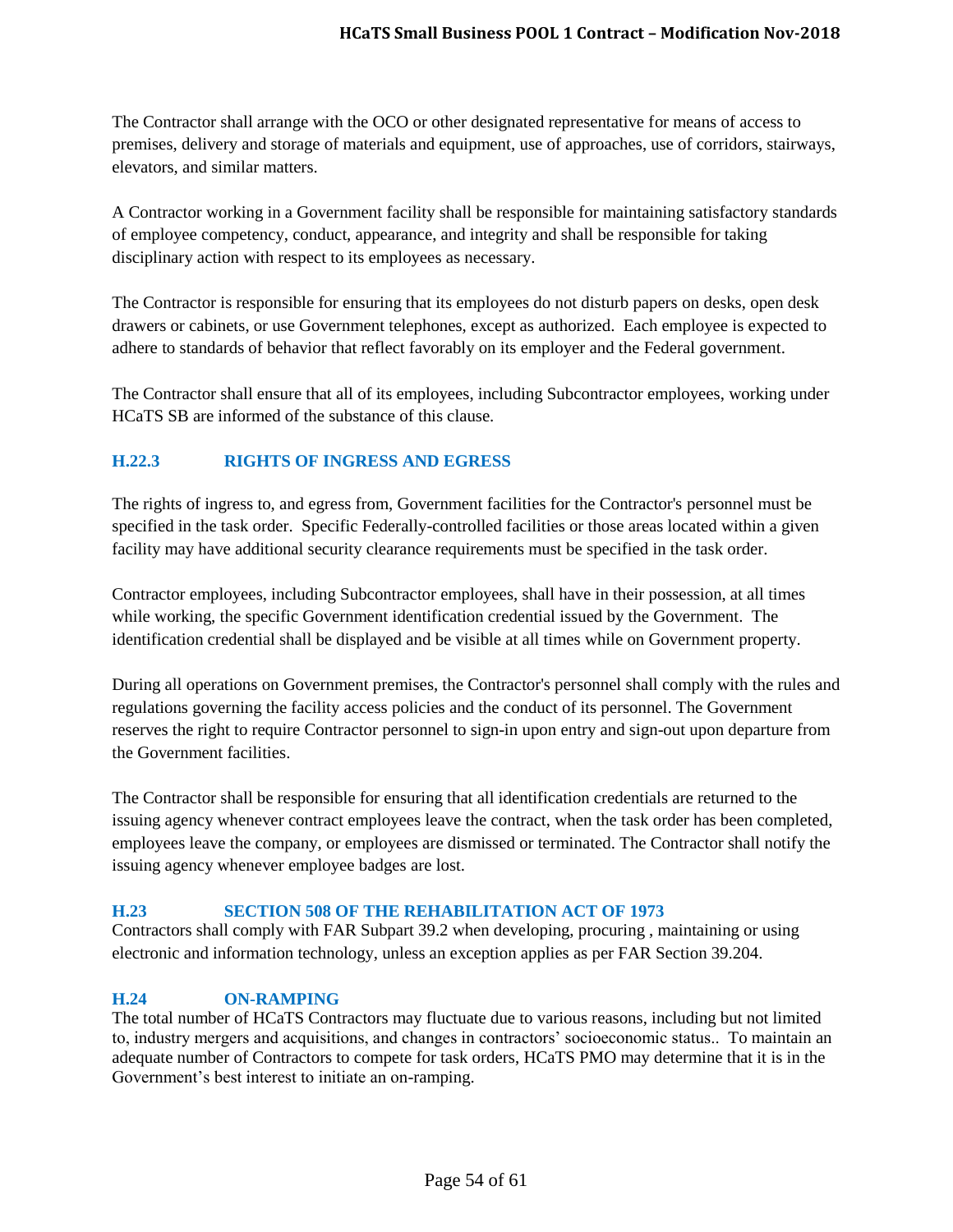The on-ramping process can add new contractors to the existing pool or create a pool/subpool or a specific socio-economic pool/subpool. The Government determines whether it is in its best interest to restrict the on-ramping participation to the HCaTS existing contractors or to a particular socio-economic group (e.g.  $8(a)$ ).

The decision for on-ramping is within the sole discretion of the Government, based on the Government's needs. At the time of an on-ramping, an on-ramping notice and/or solicitation will be posted in Federal Business Opportunities [\(www.FBO.gov\)](http://www.fbo.gov/).

The HCaTS PMO will determine whether it would be in the Government's best interest to add additional Contractors in any form (to the existing Pools or by creating a new Pool or Subpool) at any time, subject to the following conditions:

- 1. A notice/solicitation is published in Federal Business Opportunities in accordance with FAR Part 5, and under then- applicable Federal procurement law
- 2. Any Offeror that meets the eligibility requirements set forth in the solicitation may submit a proposal
- 3. The solicitation identifies the total number of new contracts and the award decision is based upon substantially the same evaluation criteria as the original solicitation or as modified
- 4. The terms and conditions of any resulting awards are identical to the existing version of the respective HCaTS Pool contract
- 5. The ordering period will be co-terminous with the existing ordering period of other HCaTS Pool contracts

# <span id="page-54-0"></span>**H.25 DORMANT STATUS**

Dormant Status is a condition that applies to HCaTS and is not a debarment, suspension or ineligibility status as defined in FAR Subpart 9.4. Grounds for being placed in Dormant Status include, but are not limited to, failure to meet the deliverables and compliance requirements specified under Section F.5 (Performance Standards).

HCaTS shall be reserved for high performing Contractors. Accordingly, if the HCaTS CO determines that any requirement of HCaTS is not being met, a Contractor may be placed in Dormant Status for one or both HCaTS Pools. In Dormant Status, the Contractor shall not be eligible to participate or compete in any subsequent task order solicitations; however, the Contractor shall continue performance on previously awarded and active task orders, including the exercise of options and modifications at the task order level.

Dormant status will be imposed after a careful consideration of the situation and collaboration with the Contractor to resolve the issue. To place a Contractor in Dormant Status, HCaTS CO must notify the contractor, in writing, regarding poor performance or non- compliance issues. The Contractor will be given a reasonable time, at the discretion of HCaTS CO, to provide a remediation plan to correct the deficiencies/issues. If HCaTS CO is not satisfied with the response, or the remediation plan is not effective, HCaTS CO may issue a final decision, in writing, placing the Contractor in Dormant Status.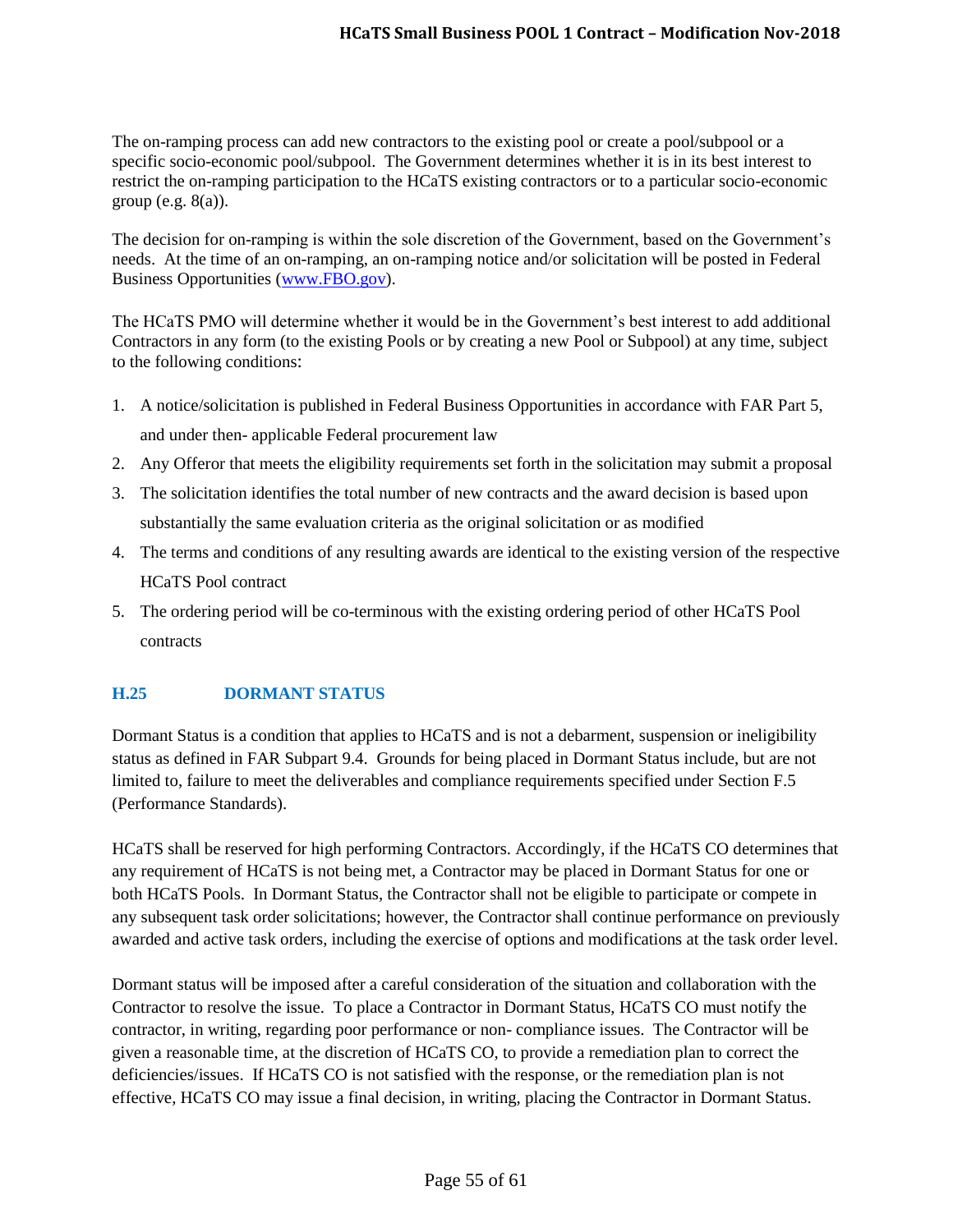Additionally, the final decision will include necessary measures for the Contractor to take to be removed from Dormant Status. The HCaTS CO's final decision may be appealed to the HCaTS Ombudsman under Alternative Disputes Resolution (ADR), or Agency Board of Contract Appeals or United States Court of Federal Claims (See FAR Section 33.201 and GSAR Subpart 533.2).

# **(END OF SECTION H) PART II: CONTRACT CLAUSES SECTION I: CONTRACT CLAUSES**

# <span id="page-55-0"></span>**I.1 TASK ORDER PROVISIONS AND CLAUSES**

In accordance with FAR Section 52.301, due to the various combinations of contract provisions and clauses that may be optional under an individual task order based on the contract type, statement of work, dollar value and other specific customer agency requirements, the Human Capital and Training Solutions Small Business (HCaTS SB) cannot predetermine all the contract provisions and clauses for future individual task orders. However, all applicable and required provisions and clauses set forth in FAR Section 52.301 automatically flow down to all HCaTS SB task orders, based on their specific contract type, statement of work, competition requirements, commercial or non- commercial determination, and dollar value as of the date the task order solicitation is issued.

All applicable and required provisions and clauses that automatically flow down to task orders shall remain unchanged as of Federal Acquisition Circular (FAC) No. 2005-84, effective date September 3, 2015, throughout the entire ordering period under HCaTS SB. If a future applicable or required provision(s) and/or clause(s) are to the benefit of future task orders solicited under HCaTS SB, the future applicable or required provision/clause may be updated by FAC No. and effective date by a bilateral modification to HCaTS SB.

If the OCO is acquiring commercial items as defined by FAR Subsection 2.101, the OCO shall identify in the task order solicitation the FAR Part 12 provisions and clauses that apply. Furthermore, the OCO shall identify any optional and/or agency-specific provisions and clauses that do not conflict with the provisions and clauses under HCaTS SB for each individual task order solicitation and subsequent award. For optional and/or agency-specific provisions and clauses, the OCO shall provide the provision and/or clause number, title, date, and fill-in information (if any), as of the date the task order solicitation is issued or award is made.

# <span id="page-55-1"></span>**I.2 HCATS SB CLAUSES**

The following clauses apply to HCaTS SB and task orders placed under HCaTS SB, as applicable. The clauses and dates remain unchanged throughout the term of HCaTS SB unless changed by a bilateral modification to HCaTS SB.

# <span id="page-55-2"></span>**I.2.1 FAR 52.252-2 CLAUSES INCORPORATED BY REFERENCE**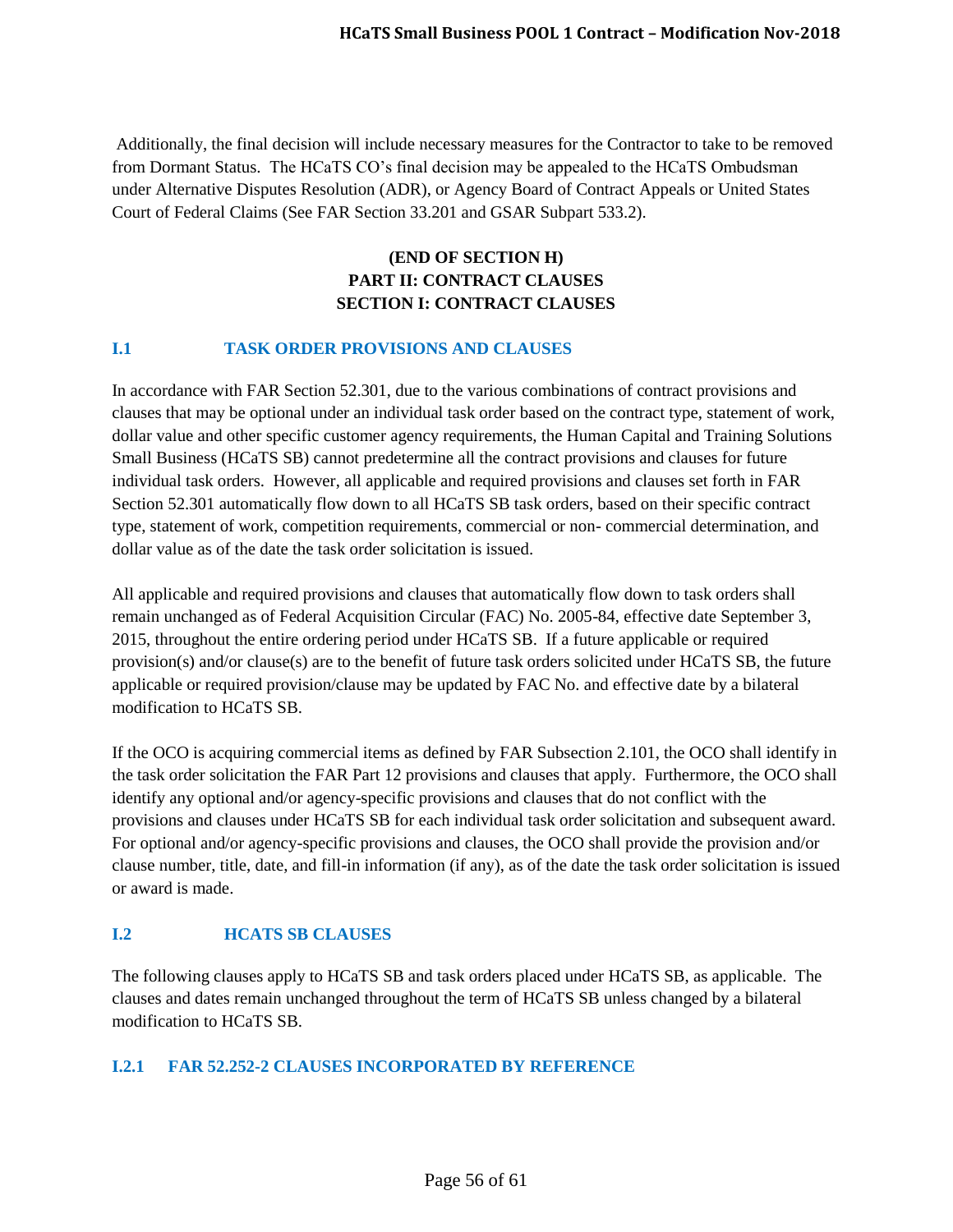HCaTS SB incorporates one or more clauses by reference, with the same force and effect as if they were given in full text. Also, the full text of a clause may be accessed electronically at this address: https://www.acquisition.gov/.

| <b>FAR</b>    | <b>TITLE</b>                                                                                                                        | <b>DATE</b>     |
|---------------|-------------------------------------------------------------------------------------------------------------------------------------|-----------------|
| 52.202-1      | Definitions                                                                                                                         | <b>NOV 2013</b> |
| 52.203-3      | Gratuities                                                                                                                          | APR 1984        |
| 52.203-5      | <b>Covenant Against Contingent Fees</b>                                                                                             | <b>MAY 2014</b> |
| 52.203-6      | Restrictions on Subcontractor Sales to the Government                                                                               | <b>SEP 2006</b> |
| 52.203-7      | <b>Anti-Kickback Procedures</b>                                                                                                     | <b>MAY 2014</b> |
| 52.203-8      | Cancellation, Rescission, and Recovery of Funds for Illegal or Improper<br>Activity                                                 | <b>MAY 2014</b> |
| 52.203-10     | Price or Fee Adjustment for Illegal or Improper Activity                                                                            | <b>MAY 2014</b> |
| $52.203 - 12$ | Limitation on Payments to Influence Certain Federal Transactions                                                                    | <b>OCT 2010</b> |
| 52.203-13     | <b>Contractor Code of Business Ethics and Conduct</b>                                                                               | <b>OCT 2015</b> |
| 52.203-14     | Display of Hotline Poster(s)                                                                                                        | <b>OCT 2015</b> |
| 52.203-16     | Preventing Personal Conflicts of Interest                                                                                           | <b>DEC 2011</b> |
| 52.203-17     | Contractor Employee Whistleblower Rights and Requirement To Inform<br>Employees of Whistleblower Rights                             | APR 2014        |
| 52.204-2      | <b>Security Requirements</b>                                                                                                        | <b>AUG 1996</b> |
| 52.204-4      | Printed or Copied Double-Sided on Postconsumer Fiber Content Paper                                                                  | <b>MAY 2011</b> |
| 52.204-9      | Personal Identity Verification of Contractor Personnel                                                                              | <b>JAN 2011</b> |
| $52.204 - 10$ | Reporting Executive Compensation and First-Tier Subcontract Awards                                                                  | <b>OCT 2016</b> |
| 52.204-13     | System for Award Management Maintenance                                                                                             | <b>OCT 2016</b> |
| 52.204-15     | Service Contract Reporting Requirements for Indefinite-Delivery Contracts                                                           | <b>OCT 2016</b> |
| 52.209-6      | Protecting the Government's Interest When Subcontracting with<br>Contractors Debarred, Suspended, or Proposed for Debarment         | <b>OCT 2015</b> |
| 52.209-9      | Updates of Publicly Available Information Regarding Responsibility<br>Matters                                                       | <b>JUL 2013</b> |
| 52.209-10     | Prohibition on Contracting with Inverted Domestic Corporations                                                                      | <b>NOV 2015</b> |
| 52.210-1      | Market Research                                                                                                                     | APR 2011        |
| 52.215-2      | Audit and Records-Negotiation                                                                                                       | <b>OCT 2010</b> |
| 52.215-8      | Order of Precedence-Uniform Contract Format                                                                                         | <b>OCT 1997</b> |
| 52.215-14     | <b>Integrity of Unit Prices</b>                                                                                                     | <b>OCT 2010</b> |
| 52.215-15     | Pension Adjustments and Asset Reversions                                                                                            | <b>OCT 2010</b> |
| 52.215-18     | Reversion or Adjustment of Plans for Postretirement Benefits (PRB) Other<br>Than Pensions                                           | <b>JUL 2005</b> |
| 52.215-19     | Notification of Ownership Changes                                                                                                   | <b>OCT 1997</b> |
| 52.215-21     | Requirements for Certified Cost or Pricing Data and Data Other Than<br>Certified Cost or Pricing Data-Modifications                 | <b>OCT 2010</b> |
| 52.215-21     | Requirements for Certified Cost or Pricing Data and Data Other Than<br>Certified Cost or Pricing Data-Modifications (Alternate III) | <b>OCT 1997</b> |
| 52.215-21     | Requirements for Certified Cost or Pricing Data and Data Other Than<br>Certified Cost or Pricing Data-Modifications (Alternate IV)  | <b>OCT 2010</b> |
| 52.219-6      | Notice of Total Small Business Set-Aside                                                                                            | <b>NOV 2011</b> |
| 52.219-8      | Utilization of Small Business Concerns* (* NOT MANDATORY)                                                                           | <b>NOV 2016</b> |
| 52.219-9      | Small Business Subcontracting Plan (Alternate II)* (* NOT<br>MANDATORY)                                                             | <b>JAN 2017</b> |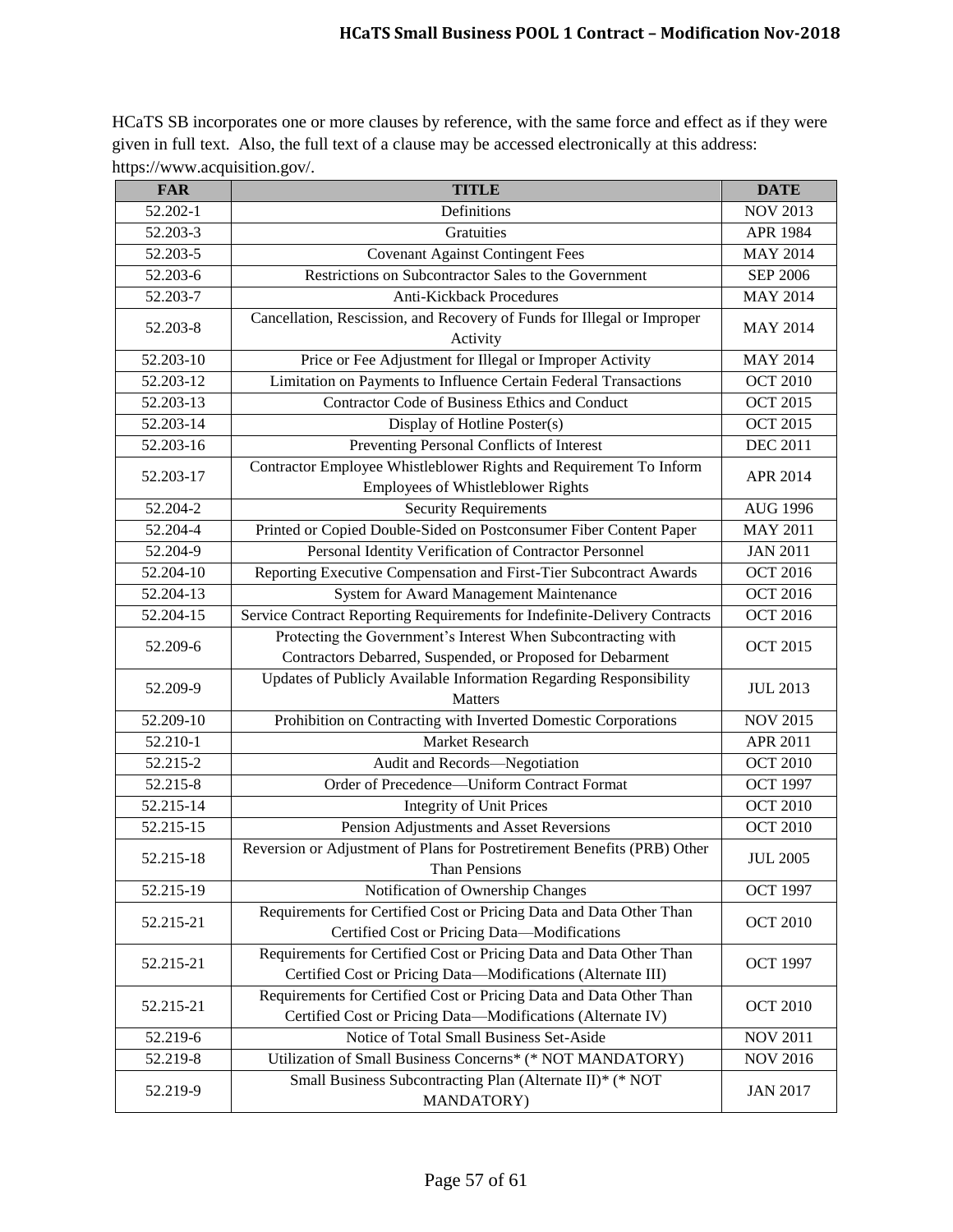| 52.219-14     | Limitations on Subcontracting                                          | <b>JAN 2017</b> |
|---------------|------------------------------------------------------------------------|-----------------|
| 52.219-16     | Liquidated Damages-Subcontracting Plan                                 | <b>JAN 1999</b> |
| 52.219-28     | Post-Award Small Business Program Re-representation                    | <b>JUL 2013</b> |
| 52.222-3      | <b>Convict Labor</b>                                                   | <b>JUN 2003</b> |
| 52.222-21     | Prohibition of Segregated Facilities                                   | APR 2015        |
| 52.222-26     | <b>Equal Opportunity</b>                                               | SEP 2016        |
| 52.222-35     | <b>Equal Opportunity for Veterans</b>                                  | <b>OCT 2015</b> |
| 52.222-36     | Equal Opportunity for Workers with Disabilities                        | <b>JUL 2014</b> |
| 52.222-37     | <b>Employment Reports on Veterans</b>                                  | <b>FEB 2016</b> |
| 52.222-40     | Notification of Employee Rights Under the National Labor Relations Act | <b>DEC 2010</b> |
| 52.222-50     | Combating Trafficking in Persons                                       | <b>MAR 2015</b> |
| 52.222-54     | <b>Employment Eligibility Verification</b>                             | <b>OCT 2015</b> |
| 52.223-5      | Pollution Prevention and Right-to-Know Information                     | <b>MAY 2011</b> |
| 52.223-6      | Drug-Free Workplace                                                    | <b>MAY 2001</b> |
| $52.223 - 18$ | Encouraging Contractor Policies to Ban Text Messaging While Driving    | <b>AUG 2011</b> |
| 52.224-1      | Privacy Act Notification                                               | APR 1984        |
| 52.224-2      | Privacy Act                                                            | APR 1984        |
| 52.225-13     | Restrictions on Certain Foreign Purchases                              | <b>JUN 2008</b> |
| 52.227-1      | <b>Authorization and Consent</b>                                       | <b>DEC 2007</b> |
| 52.227-2      | Notice and Assistance Regarding Patent and Copyright Infringement      | <b>DEC 2007</b> |
| 52.227-3      | Patent Indemnity                                                       | APR 1984        |
| 52.227-14     | Rights in Data-General                                                 | <b>MAY 2014</b> |
| 52.227-17     | Rights in Data-Special Works                                           | <b>DEC 2007</b> |
| 52.228-5      | Insurance—Work on a Government Installation                            | <b>JAN 1997</b> |
| 52.229-3      | Federal, State, and Local Taxes                                        | FEB 2013        |
| 52.232-1      | Payments                                                               | APR 1984        |
| 52.232-8      | <b>Discounts for Prompt Payment</b>                                    | <b>FEB 2002</b> |
| 52.232-9      | Limitation on Withholding of Payments                                  | APR 1984        |
| 52.232-11     | Extras                                                                 | APR 1984        |
| 52.232-17     | Interest                                                               | <b>MAY 2014</b> |
| 52.232-18     | Availability of Funds                                                  | APR 1984        |
| 52.232-23     | Assignment of Claims                                                   | <b>MAY 2014</b> |
| 52.232-25     | <b>Prompt Payment</b>                                                  | <b>JAN 2017</b> |
| 52.232-33     | Payment by Electronic Funds Transfer-System for Award Management       | <b>JUL 2013</b> |
| 52.232-39     | Unenforceability of Unauthorized Obligations                           | <b>JUN 2013</b> |
| 52.232-40     | Providing Accelerated Payments to Small Business Subcontractors        | <b>DEC 2013</b> |
| 52.233-1      | Disputes                                                               | <b>MAY 2014</b> |
| 52.233-3      | Protest after Award                                                    | <b>AUG 1996</b> |
| 52.233-4      | Applicable Law for Breach of Contract Claim                            | <b>OCT 2004</b> |
| 52.237-2      | Protection of Government Buildings, Equipment, and Vegetation          | <b>APR 1984</b> |
| 52.237-3      | <b>Continuity of Services</b>                                          | <b>JAN 1991</b> |
| 52.242-13     | Bankruptcy                                                             | <b>JUL 1995</b> |
| 52.243-1      | Changes-Fixed-Price (Alternate I)                                      | APR 1984        |
| 52.244-5      | Competition in Subcontracting                                          | <b>DEC</b> 1996 |
| 52.244-6      | Subcontracts for Commercial Items                                      | <b>JAN 2017</b> |
| 52.245-1      | <b>Government Property</b>                                             | <b>JAN 2017</b> |
| 52.245-9      | Use and Charges                                                        | APR 2012        |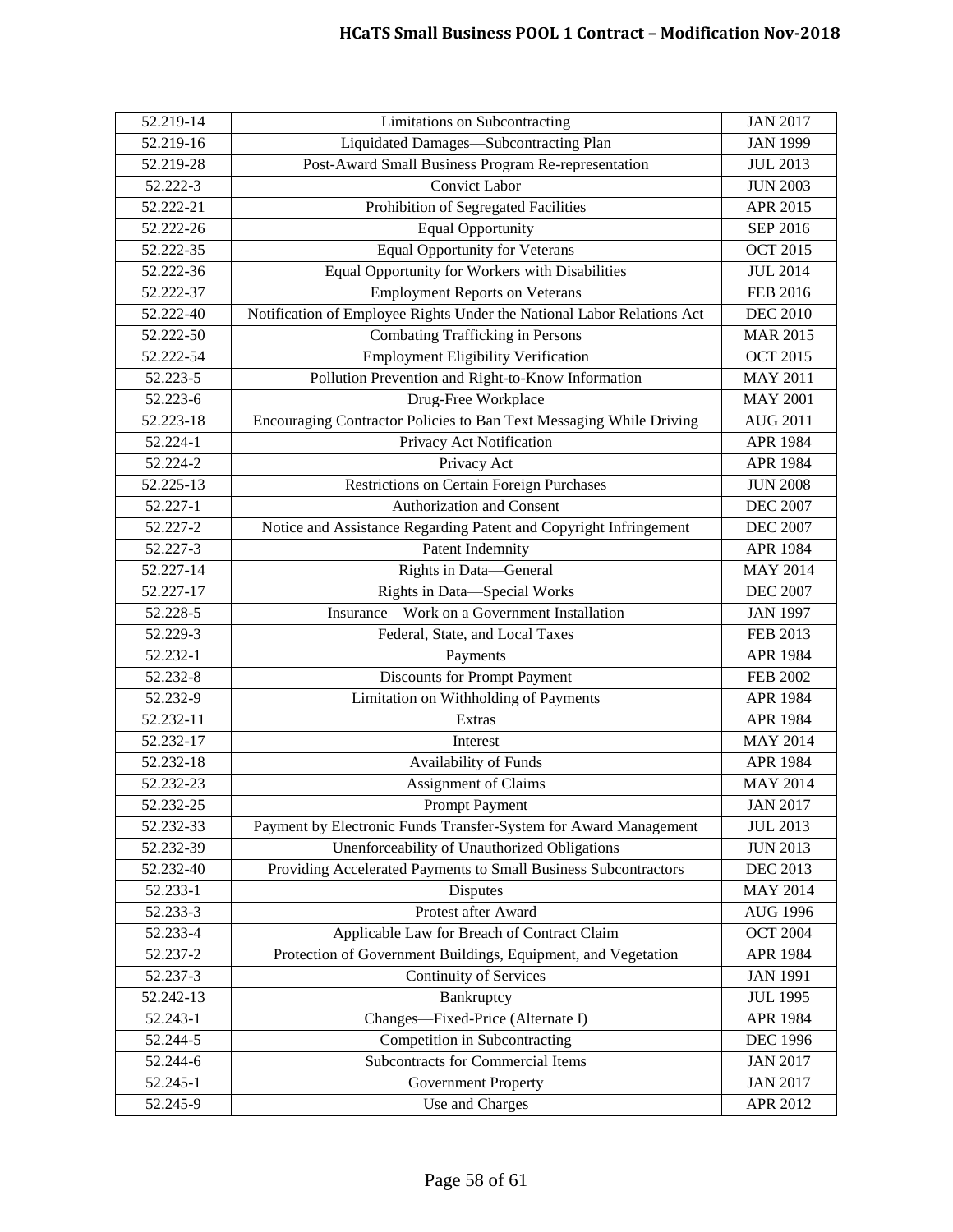#### **HCaTS Small Business POOL 1 Contract – Modification Nov-2018**

| 52.246-25 | Limitation of Liability-Services                                            | <b>FEB 1997</b> |
|-----------|-----------------------------------------------------------------------------|-----------------|
| 52.249-1  | Termination for Convenience of the Government (Fixed-Price) (Short<br>Form) | APR 1984        |
| 52.249-2  | Termination for Convenience of the Government (Fixed-Price)                 | APR 2012        |
| 52.249-6  | Termination (Cost-Reimbursement)                                            | <b>MAY 2004</b> |
| 52.249-6  | Termination (Cost-Reimbursement) (Alternate IV)                             | <b>SEP 1996</b> |
| 52.249-8  | Default (Fixed-Price Supply and Service)                                    | <b>APR 1984</b> |
| 52.251-1  | <b>Government Supply Sources</b>                                            | <b>APR 2012</b> |
| 52.253-1  | <b>Computer Generated Forms</b>                                             | <b>JAN 1991</b> |

## <span id="page-58-0"></span>**I.2.2 GSAR CLAUSES INCORPORATED BY REFERENCE**

| <b>GSAR</b> | <b>TITLE</b>                                                     | <b>DATE</b>     |
|-------------|------------------------------------------------------------------|-----------------|
| 552.203-71  | <b>Restriction on Advertising</b>                                | <b>SEP 1999</b> |
| 552.204-9   | Personal Identity Verification Requirements                      | <b>OCT 2012</b> |
| 552.215-70  | Examination of Records by GSA                                    | <b>JUL 2016</b> |
| 552.216-74  | Task-Order and Delivery-Order Ombudsman                          | <b>JAN 2017</b> |
| 552.219-72  | Preparation, Submission, and Negotiation of Subcontracting Plans | <b>OCT 2016</b> |
| 552.219-76  | Mentor Requirements and Evaluation                               | <b>MAR 2012</b> |
| 552.228-5   | Government as Additional Insured                                 | <b>JAN 2016</b> |
| 552.232-23  | Assignment of Claims                                             | <b>SEP 1999</b> |
| 552.232-77  | Payment By Government Charge Card                                | <b>NOV 2009</b> |
| 552.237-73  | Restriction on Disclosure of Information                         | <b>JUN 2009</b> |

# <span id="page-58-1"></span>**I.2.3 FAR AND GSAR CLAUSES IN FULL TEXT**

#### <span id="page-58-2"></span>**I.2.3.1 52.216-18 ORDERING (OCT 1995)**

(a) Any supplies and services to be furnished under this contract shall be ordered by issuance of delivery orders or task orders by the individuals or activities designated in the Schedule. Such orders may be issued from date of notice to proceed through the contract end date.

(b) All delivery orders or task orders are subject to the terms and conditions of this contract. In the event of conflict between a delivery order or task order and this contract, the contract shall control.

(c) If mailed, a delivery order or task order is considered "issued" when the Government deposits the order in the mail. Orders may be issued orally, by facsimile, or by electronic commerce methods only if authorized in the Schedule.

(End of Clause)

#### <span id="page-58-3"></span>**I.2.3.2 52.216-19 ORDER LIMITATIONS (OCT 1995)**

(a) Minimum order. When the Government requires supplies or services covered by this contract in an amount of less than the micro-purchase threshold, as amended, the Government is not obligated to purchase, nor is the Contractor obligated to furnish, those supplies or services under the contract.

(b) Maximum order. The Contractor is not obligated to honor—

(1) Any order for a single item in excess of: \$3.45 billion for Pool 1;

(2) Any order for a combination of items in excess of: \$3.45 billion for Pool 1; or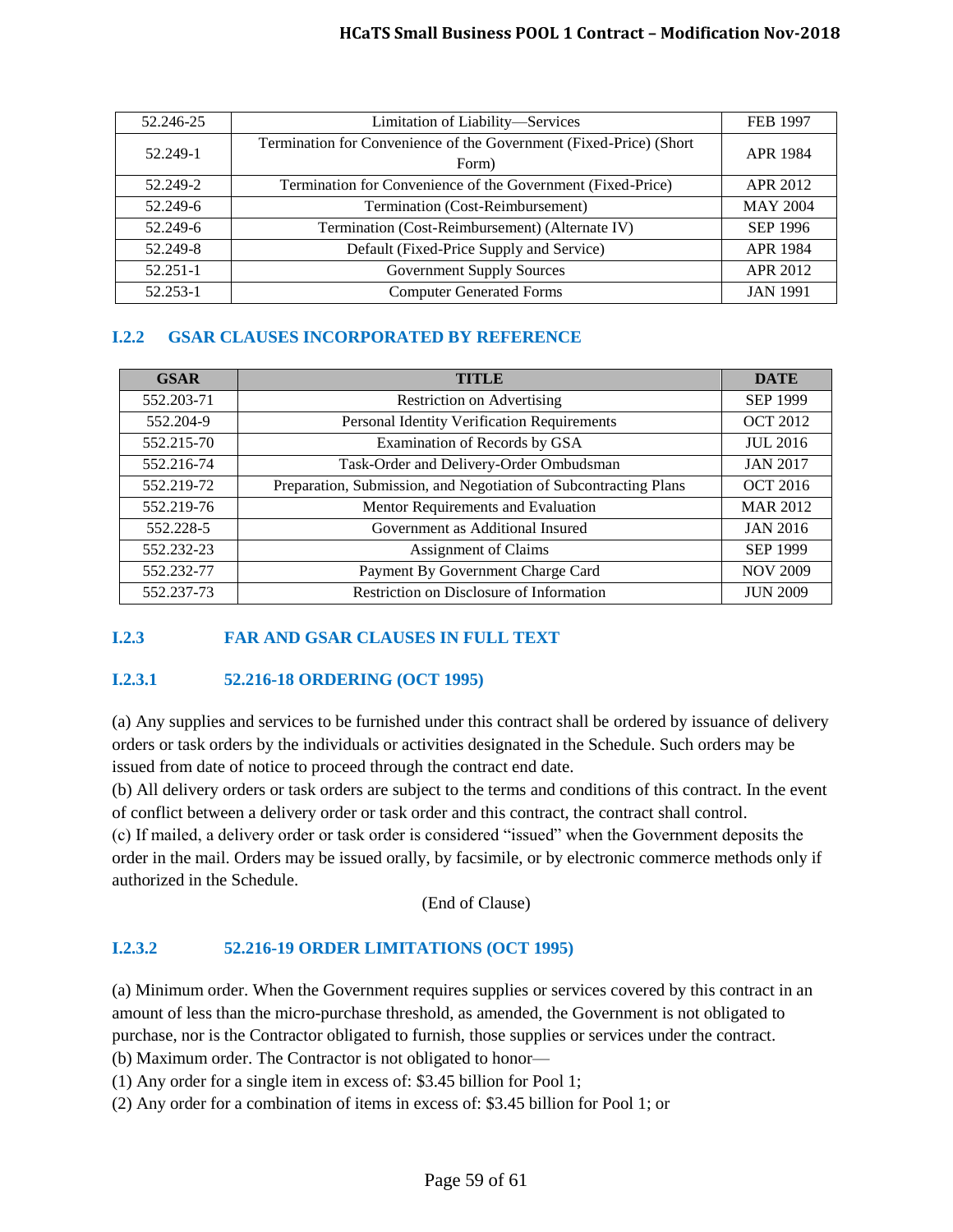(3) A series of orders from the same ordering office within 365 calendar days that together call for quantities exceeding the limitation in paragraph  $(b)(1)$  or  $(2)$  of this section.

(c) If this is a requirements contract (i.e., includes the Requirements clause at subsection 52.216-21 of the Federal Acquisition Regulation (FAR)), the Government is not required to order a part of any one requirement from the Contractor if that requirement exceeds the maximum-order limitations in paragraph (b) of this section.

(d) Notwithstanding paragraphs (b) and (c) of this section, the Contractor shall honor any order exceeding the maximum order limitations in paragraph (b), unless that order (or orders) is returned to the ordering office within five business days after issuance, with written notice stating the Contractor's intent not to ship the item (or items) called for and the reasons. Upon receiving this notice, the Government may acquire the supplies or services from another source.

(End of Clause)

# <span id="page-59-0"></span>**I.2.3.3 52.216-22 INDEFINITE QUANTITY (OCT 1995)**

(a) This is an indefinite-quantity contract for the supplies or services specified, and effective for the period stated, in the Schedule. The quantities of supplies and services specified in the Schedule are estimates only and are not purchased by this contract.

(b) Delivery or performance shall be made only as authorized by orders issued in accordance with the Ordering clause. The Contractor shall furnish to the Government, when and if ordered, the supplies or services specified in the Schedule up to and including the quantity designated in the Schedule as the "maximum." The Government shall order at least the quantity of supplies or services designated in the Schedule as the "minimum."

(c) Except for any limitations on quantities in the Order Limitations clause or in the Schedule, there is no limit on the number of orders that may be issued. The Government may issue orders requiring delivery to multiple destinations or performance at multiple locations.

(d) Any order issued during the effective period of this contract and not completed within that period shall be completed by the Contractor within the time specified in the order. The contract shall govern the Contractor's and Government's rights and obligations with respect to that order to the same extent as if the order were completed during the contract's effective period; provided, that the Contractor shall not be required to make any deliveries under this contract in accordance with Section F.4.

(End of Clause)

#### <span id="page-59-1"></span>**I.2.3.4 52.217-8 OPTION TO EXTEND SERVICES (NOV 1999)**

The Government may require continued performance of any services within the limits and at the rates specified in the contract. These rates may be adjusted only as a result of revisions to prevailing labor rates provided by the Secretary of Labor. The option provision may be exercised more than once, but the total extension of performance hereunder shall not exceed 6 months. The Contracting Officer may exercise the option by written notice to the Contractor within 90 calendar days from the current ordering period's expiration date.

(End of Clause)

#### <span id="page-59-2"></span>**I.2.3.5 52.217-9 OPTION TO EXTEND THE TERM OF THE CONTRACT (MAR 2000)**